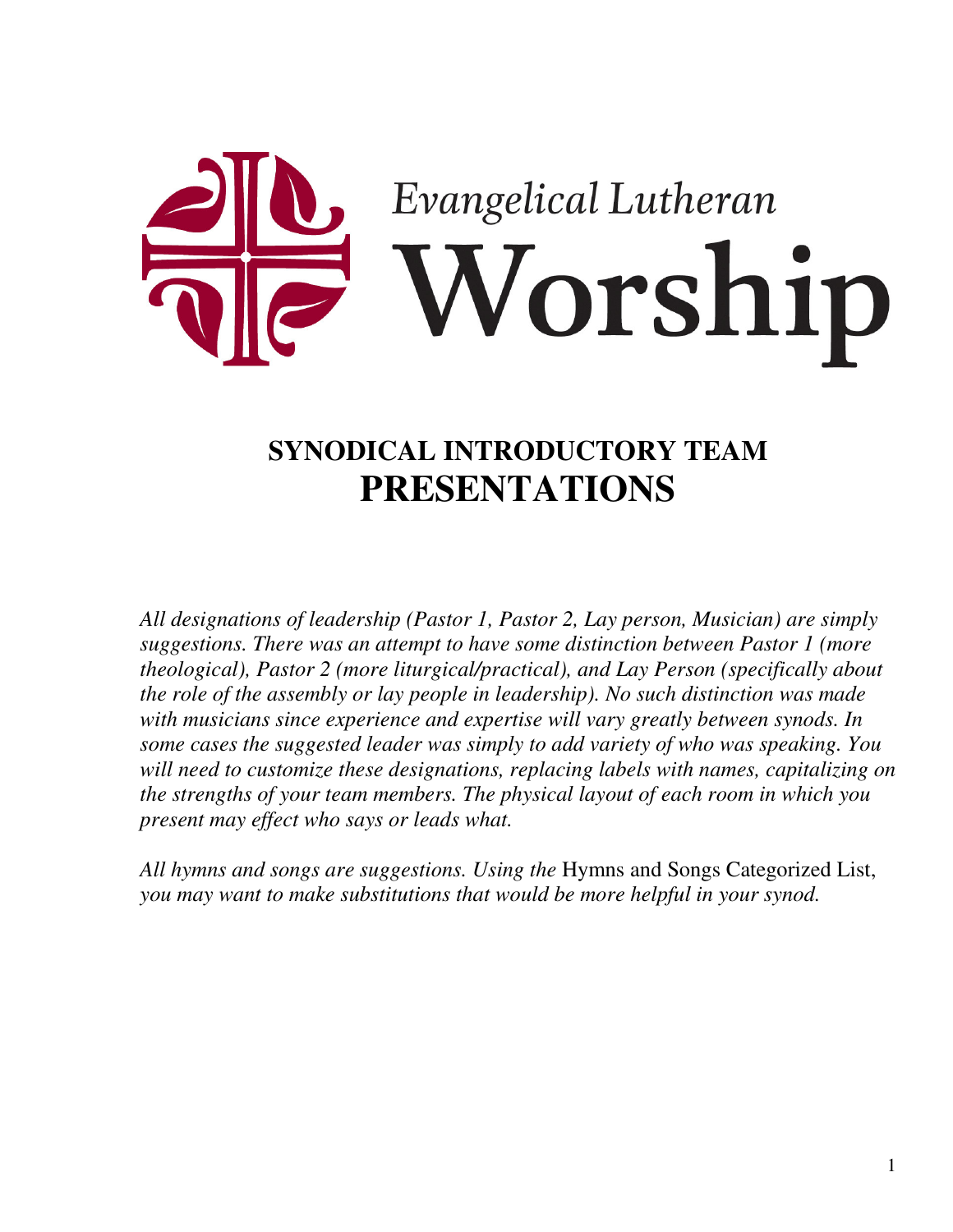#### **Musicians**

#### #647 Glorious Things of You Are Spoken

*This familiar text is now paired with a grand Welsh tune voted as one of Britain's ten favorite tunes in 2005.*

#591 That Priceless Grace

*This song from the oral tradition of the Lutheran church in Ghana was in* This Far by Faith *and was brought to North America by Pastor Emmanuel Grantson.*

#862 Praise, Praise! You Are the Rock *Lutheran pastors Herbert Brokering and Rusty Edwards contribute a new text and tune.*

#### #386/7 O Sons and Daughters, Let Us Sing

*The rhythm is now set in a dance-like 6/8 meter, matching much ecumenical use.*

#524 What Is This Place?

*This is a Dutch hymn, very popular among Mennonite and Brethren traditions. Sing boldly and, if possible, in harmony. Stand and sing*

## **Pastor 2**

Let us pray… God of grace, you have given us minds to know you, hearts to love you, and voices to sing your praise. Fill us with your Spirit, that we may celebrate your glory and worship you in spirit and truth, through Jesus Christ, our Savior and Lord. **Amen.**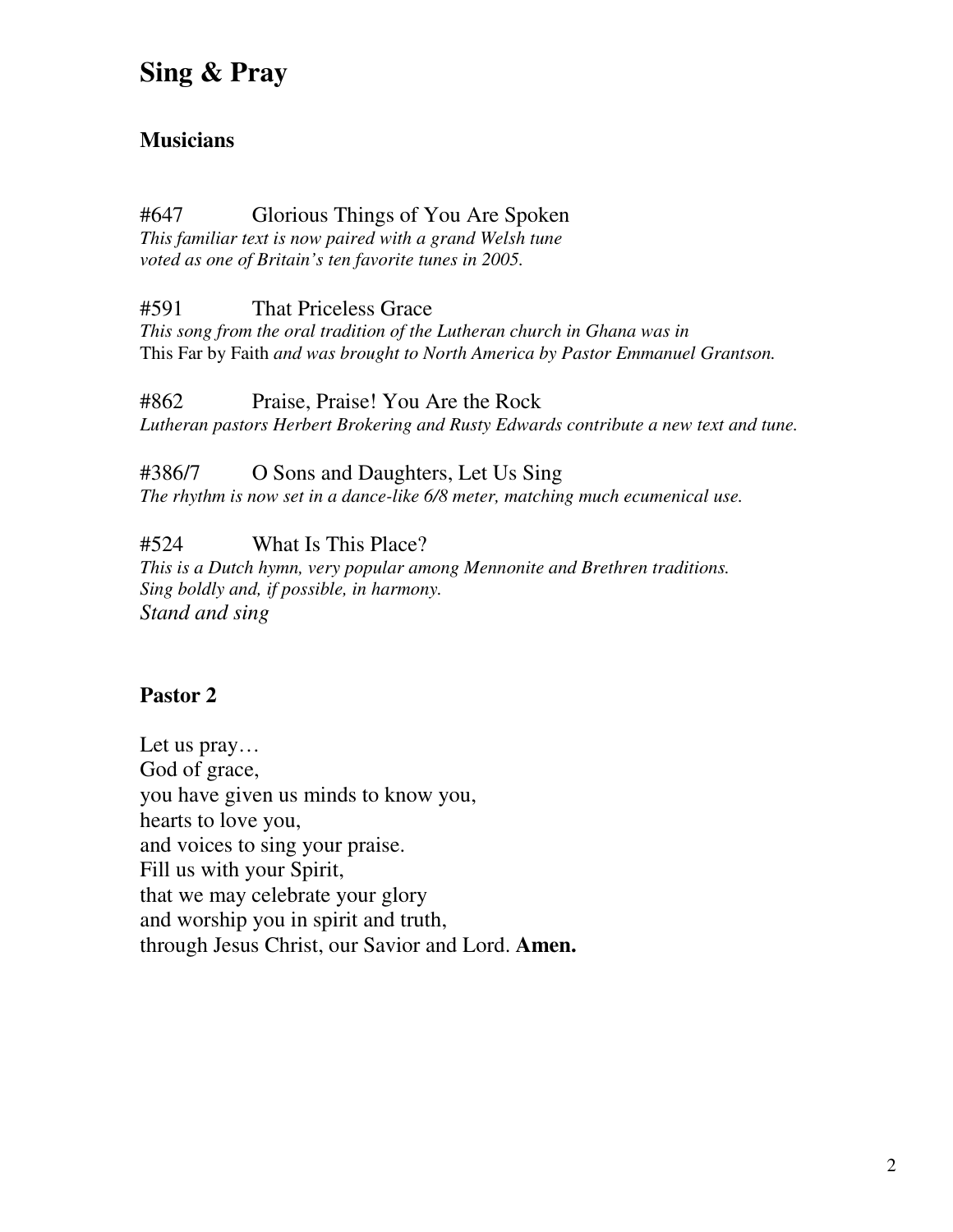# **Welcome and Introduction to "the day"**

## **Coordinator**

*Invite them to sit*

Welcome Review schedule Thanks local congregation Identify restrooms, water fountains, and other local necessities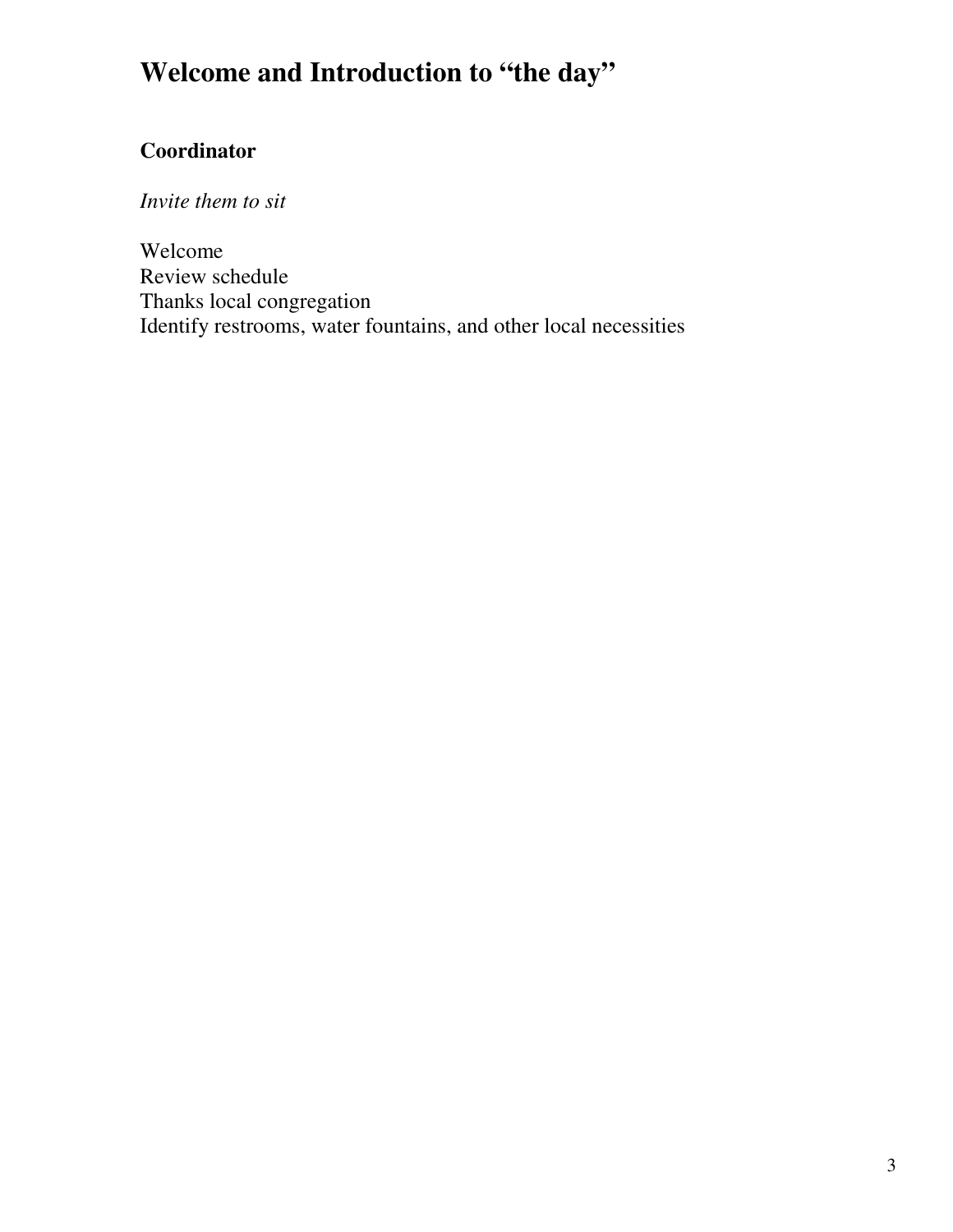## **Foundations**

(or show the DVD presentation from the Intro Kit)

## **Pastor 1**

We gather today to begin exploring together our church's new book of worship, *Evangelical Lutheran Worship.* Whether your congregation decides to use this resource or not, *ELW* serves as a window to the future – a future of renewing worship that will continue to unfold throughout the whole ELCA.

First, a word about what brought us here.

For the past five years,

"Renewing Worship" is how we have referred to a churchwide effort to explore and address a growing need for resources that will help us be responsive to the changing demands of ministry and mission.

But the Renewing Worship project was about much more than resources. It was about remembering that for Lutherans,

worship is at the heart of how we understand ourselves.

It was about recognizing that worship practices among Lutherans reflect different patterns, different pieties, different ethnic backgrounds and experiences.

And for the sake of mission,

it was about involving people from every corner of this church. Thousands of people,

> In conversations In writing In singing and creating In responding and reviewing And most of all… in worship.

A primary goal of Renewing Worship was drawing as many people as possible Into the process Into the effort Into the renewal of a conversation that has been happening among Lutherans for as long as Lutherans have been around.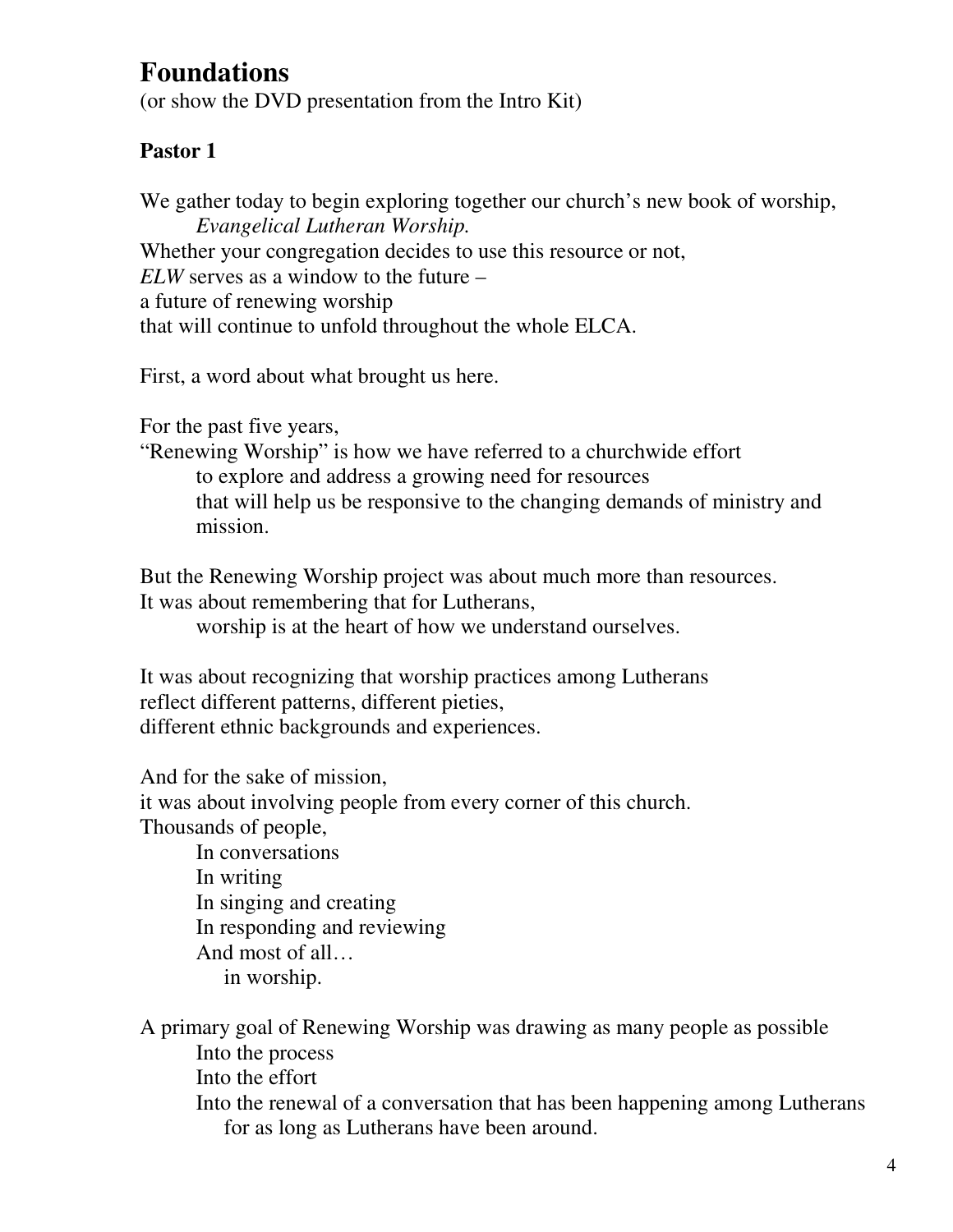In Orlando, at the 2005 Churchwide Assembly, among the many important things considered so carefully, so thoroughly, so prayerfully . . . Renewing Worship: The project The process The participation that gave it shape The listening to so many different perspectives The responsiveness to both dreams and concerns And the provision for extensive theological review. Renewing Worship was strongly affirmed And it is important to note that surrounding those deliberations and the vote of affirmation was the worship itself. People from throughout this church gathered To hear the Word read and proclaimed To confess our sins and receive forgiveness To pray and sing To give thanks for the promises of baptism To share the Lord's Supper And to be sent out to share the good news. To serve.

That affirmation provided a roadmap for the future:

Inviting people from every congregation into study and conversation about worship>

Conversation

About what it means to be drawn more deeply into God's saving story About preaching that's biblical

About the ways images and movement, art and music, might best surround and support our words.

And about what it means that by water and the word, in baptism God frees us from sin and death seals us with the Holy Spirit

and marks us with the cross of Christ forever.

And, like what happened with those disciples who met a stranger on the road to Emmaus, conversation about how Christ is made known to us in the breaking of the bread.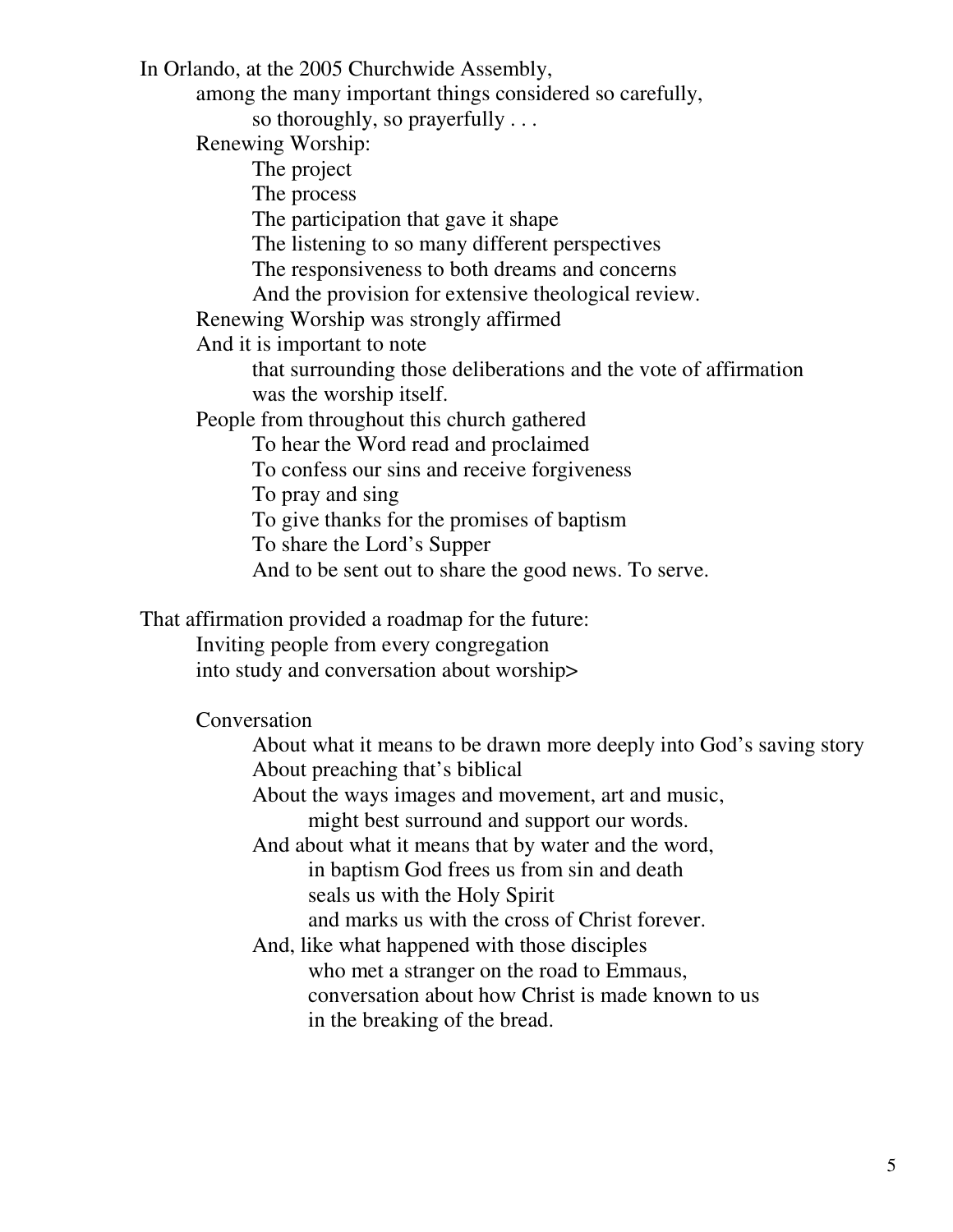It is hoped that in this dialogue

In small groups or large With people like you or those who are different from you Those you know or those you just met In committees or around your kitchen table ---

It is hoped that we will discover anew

How we are connected one to another in our own faith communities and beyond: connected to believers throughout the world connected to the saints who have gone before us connected to the church that is yet to be

And to discover anew how, in Christ, we are connected to a world full of need.

Connected and claimed.

Gathered and sent

To be disciples Tellers of the story. Witnesses to amazing grace. Servants. Learners. Active participants in God's own mission.

Imagine how our conversations might contribute to the renewing --- Renewing of congregations Renewing of ministries Of relationships Of life together ---

And then imagine how worship itself might be renewed.

Beyond style and taste

Beyond generations and cultures

Beyond distinctions that tempt us to separate people one from another Almost everyone most desires

Worship that welcomes everyone who is hungry for God's grace Worship that brings to expression the joys and the challenges of the good news of Jesus Christ Worship that is done faithfully and well.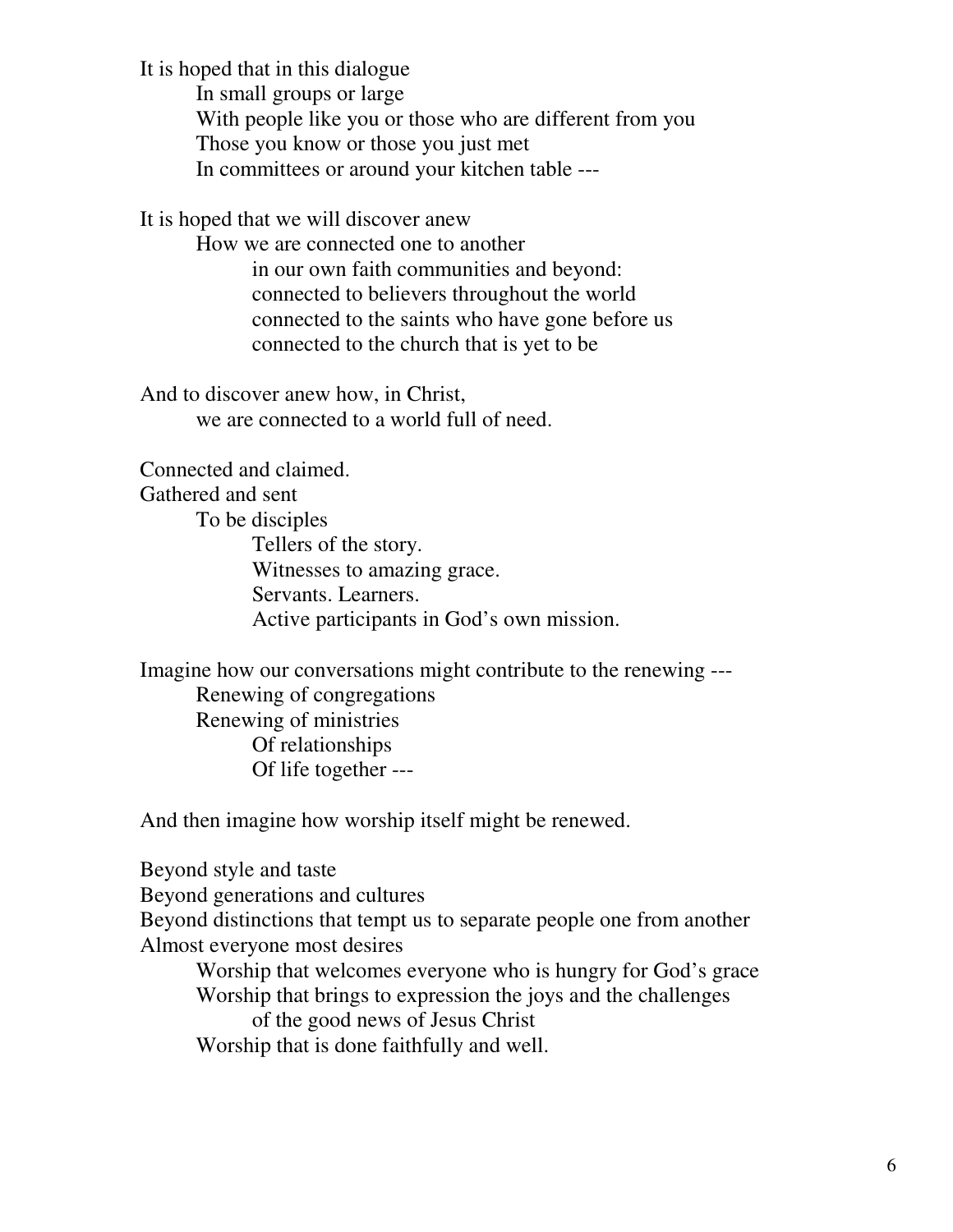The future of renewing our worship includes a churchwide effort to provide resources ---

> Recognizing the diversity of practice, and the changing mission needs ---

New resources that will promote unity rather than uniformity A family of worship resources that will continue to unfold

Developed collaboratively

Available in print, in electronic form, and on the internet Providing options for congregations to meet particular needs. Drawing on the wisdom and experience of people like you.

But first. Now.

There is a new book. *Evangelical Lutheran Worship*

Evangelical – reflecting our commitment to proclaim the good news. Lutheran – true to a confessional and reforming identity

Contained in this new book (that you are holding):

Ten different settings of the liturgy,

providing variety and the opportunity

to be useful and enriching in most congregations -- some new and some familiar.

A growing collection of hymns and songs that honor the tradition and join our voices with those from different cultures and backgrounds All 150 psalms for singing Expanded prayer resources A service of healing Luther's Small Catechism

and more.

Not to be all things to all people Not to meet every need in every setting But to provide a core A grounded center that presents the breadth of a living tradition A common treasury that reminds us that in Jesus Christ we are held together. It is hoped that every congregation will take a serious look at how *Evangelical Lutheran Worship* might serve your worship needs.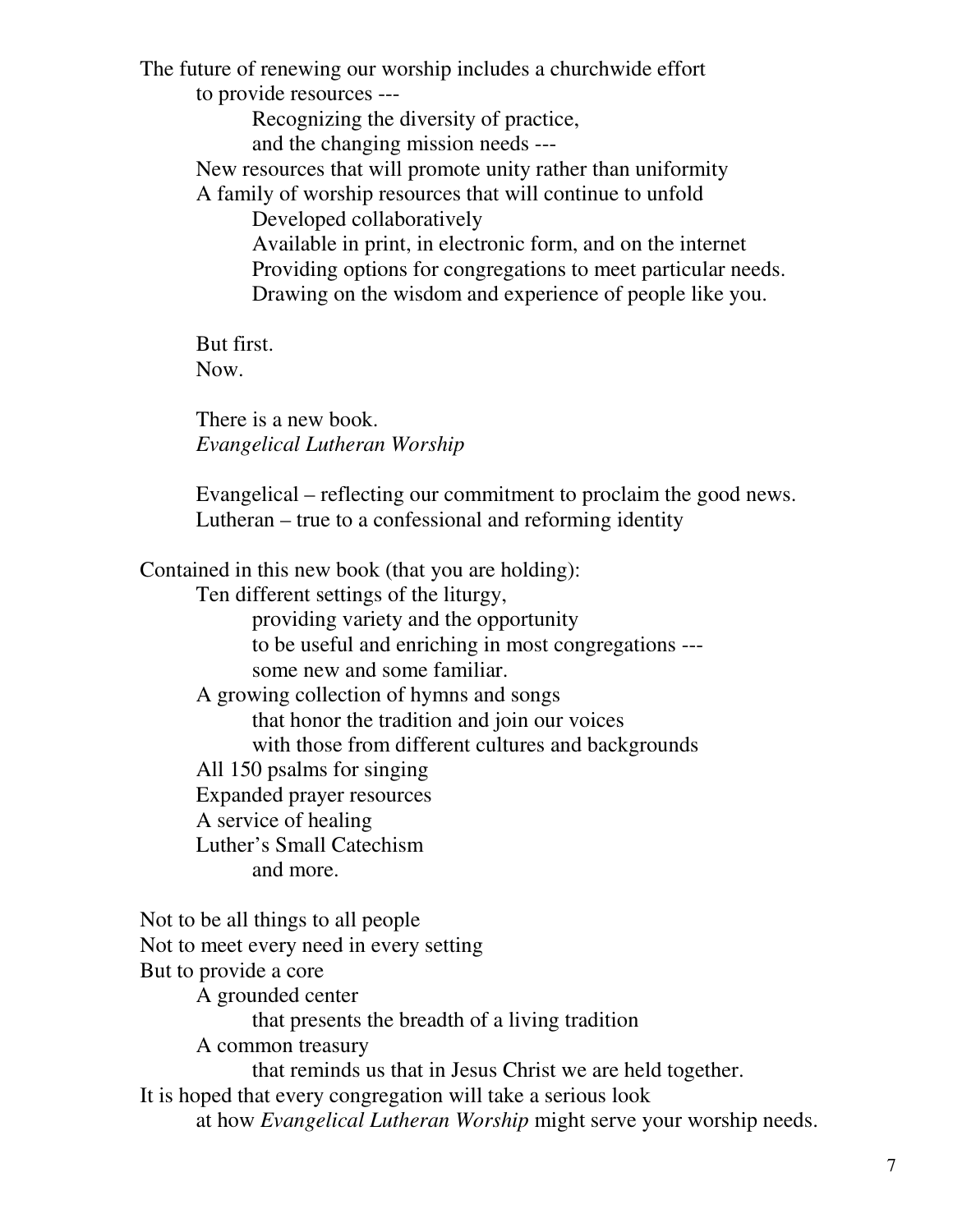With the opportunity to use and shape new resources With the invitation to be in conversation with one another With the weekly gathering around the means of God's grace

> The future of Renewing Worship is you and me All of us together.

Experiencing.

Exploring.

Expecting God's promise to be kept:

The promise of God meeting us at the font,

in the Word proclaimed,

around the table of grace

The promise of being more deeply drawn into God's saving story.

Many of you,

leaders and others who worship in the congregations of our synod, have been involved with Renewing Worship for these past five years.

We are grateful for the work you have done,

the feedback you have provided.

The work of thousands of individuals across this church and beyond have shaped the new resources we explore today.

We are grateful and we are convinced that this church and our shared commitment to God's mission will be strengthened.

This foundational introduction for our day together is drawn directly from Bishop Hanson's comments on the video presentation that your congregation has already received as part of the Introductory Kit for *Evangelical Lutheran Worship.* During the final session today, we will briefly review with you what helpful materials are available In the Introductory Kit Online For purchase from Augsburg Fortress As well as a glimpse into what is coming soon

The text of this introduction, along with other helpful resources, is provided in that Introductory Kit

to help you share with your congregations what you begin to experience today.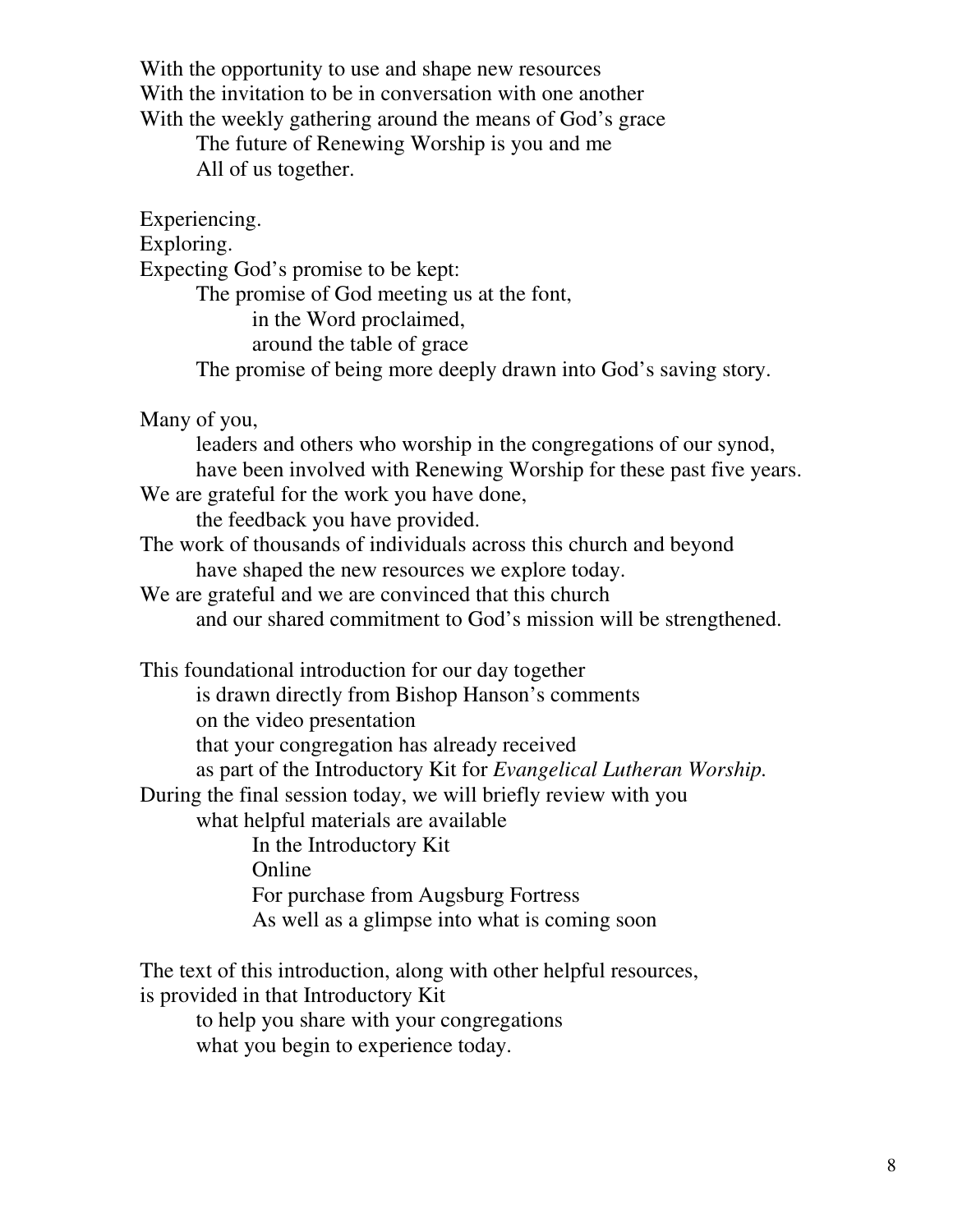Whether your congregation decides

To take the plunge and invest in *ELW* pew editions and begin using it right away

Or to take your time to further explore the new resources before deciding

Or to use portions of these materials,

drawn from the electronic delivery possibilities,

and incorporate them with the faithful worship you already experience ---

Whatever path your congregation takes,

renewing worship is about ongoing renewal

in your own worshiping assembly.

And together, with you,

it is about renewal throughout this whole church.

## **Sing**

## **Musicians**

#529 Jesu, tawa pano / Jesus, We Are Gathered *This simple gathering song comes to us from the church in Africa. Possibly, have them stand to repeat this a few times.*

*Then sit. Go directly to next session.*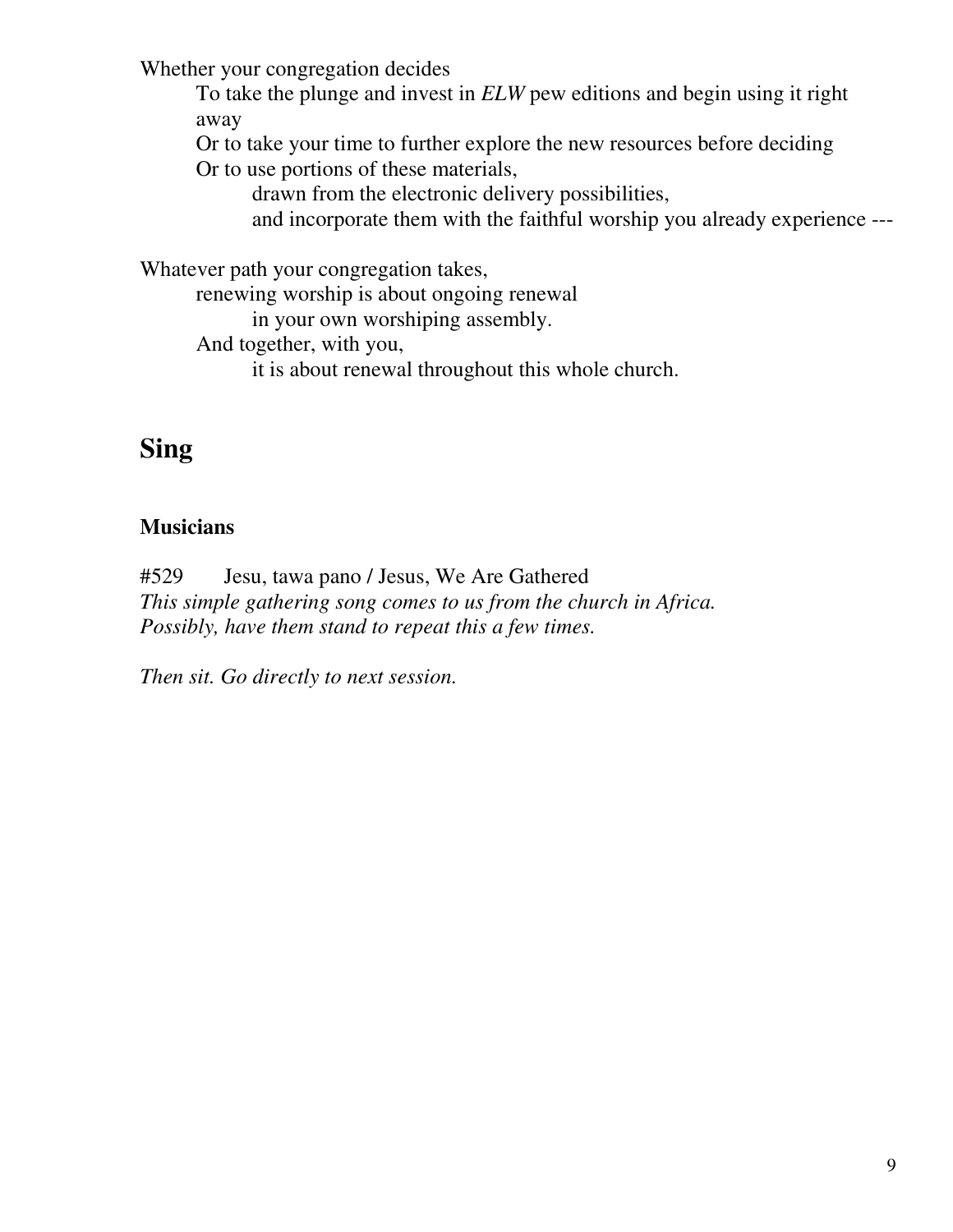# **Exploring Holy Communion and Service of the Word**

#### **Pastor 2**

*Begin with a brief personal story about identity – knowing who we are.*

We start with the centrality of Word and the sacraments— God's gift to the Church.

Augsburg Confession, article VII, says "one holy Christian church … is the assembly of all believers among whom the Gospel is preached in its purity and the holy sacraments are administered according to the Gospel."

Our confessional heritage assumed that weekly celebration of Holy Communion would be the norm. Evidence from throughout the ELCA suggests the increasing recovery of weekly celebration of communion. *ELW* continues to encourage a principal service of Word and sacrament.

Therefore, the next portion of our time together will be exploring the service of Holy Communion.

[Page 92; *small numbers in the front of the book*]

The shape of the communion service gives a clear and concise overview of the basic pattern gathering, word, meal, sending with the elements accompanied by a brief description.

Bold type indicate the more essential things, while the other elements support and reveal the rich shape of Christian worship. The more essential or foundational elements are rooted in scripture, the Lutheran confessions, and the practice of the early church.

Uniformity of practice is not the goal.

While the outline or "shape" provides the framework for flexibility, it also honors a unity of purpose by identifying essential common elements. The shape or the outline reminds us of the rhythm of worship. God is at work and God's people are responding. And now we look at the service itself.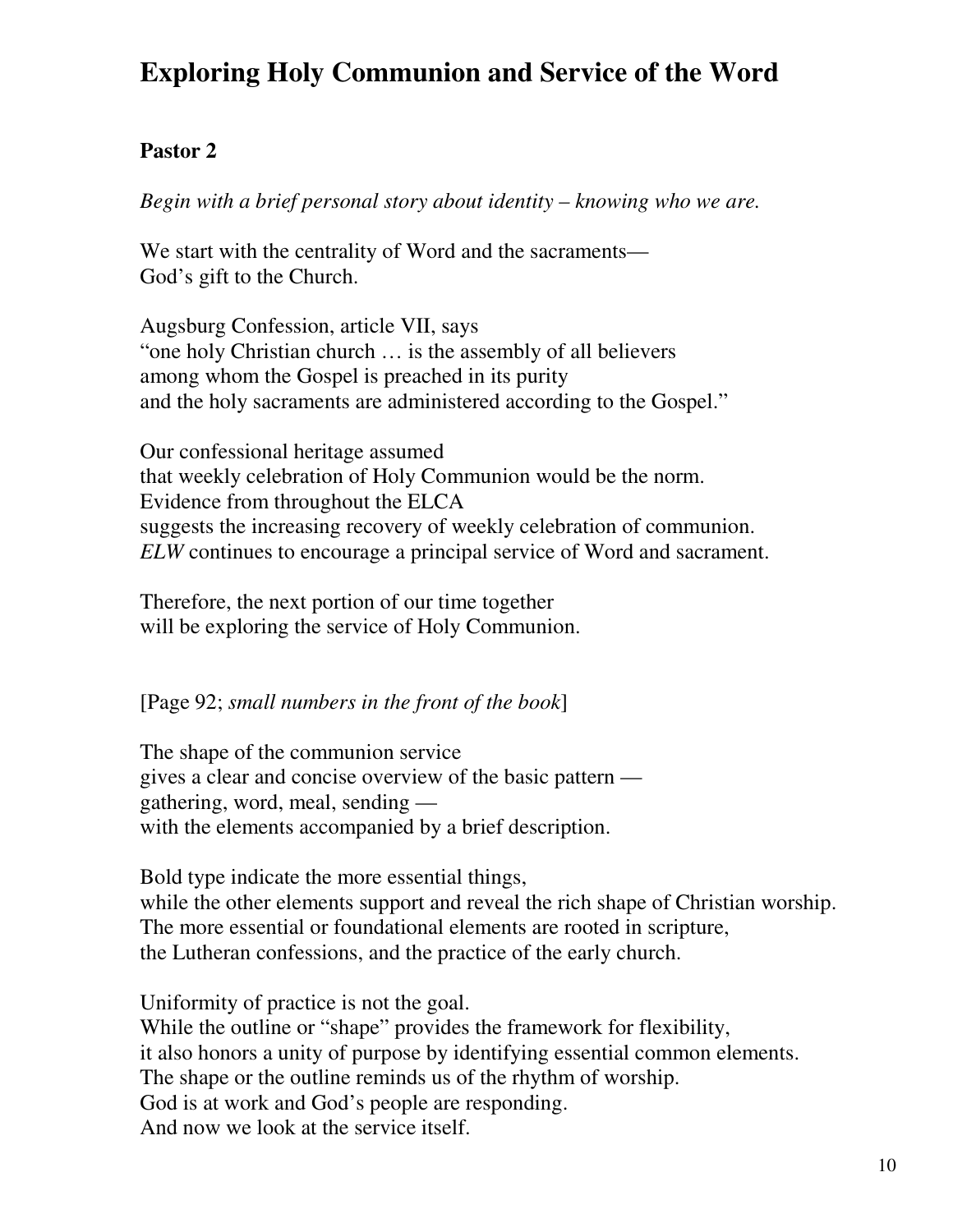# **GATHERING**

*Whenever a page or hymn/song number is provided, you'll want to direct them to that place.*

[Page 94]

We begin with "gathering" a word that not only says what we do, but who we are. Most of all it is a word about God and about what God does: the Holy Spirit "calls, gathers, enlightens, and sanctifies" the church. We aren't just a collection of individuals who come together in a common physical space, but we, wildly diverse in personality, attitude, and need, are, by that same Spirit, gathered and formed into the one body of Christ.

Different people, times, places, and circumstances call for different forms of gathering. *ELW* allows for considerable flexibility simple or elaborate, brief or extended, with varied emphases, words, music, actions, structure suited to a particular assembly and/or occasion. Note the freedom in the language of the rubrics, especially the words "may" and "or".

An example is the first sentence below the heading Gathering: "The service **MAY** begin with confession and forgiveness **OR** thanksgiving for baptism."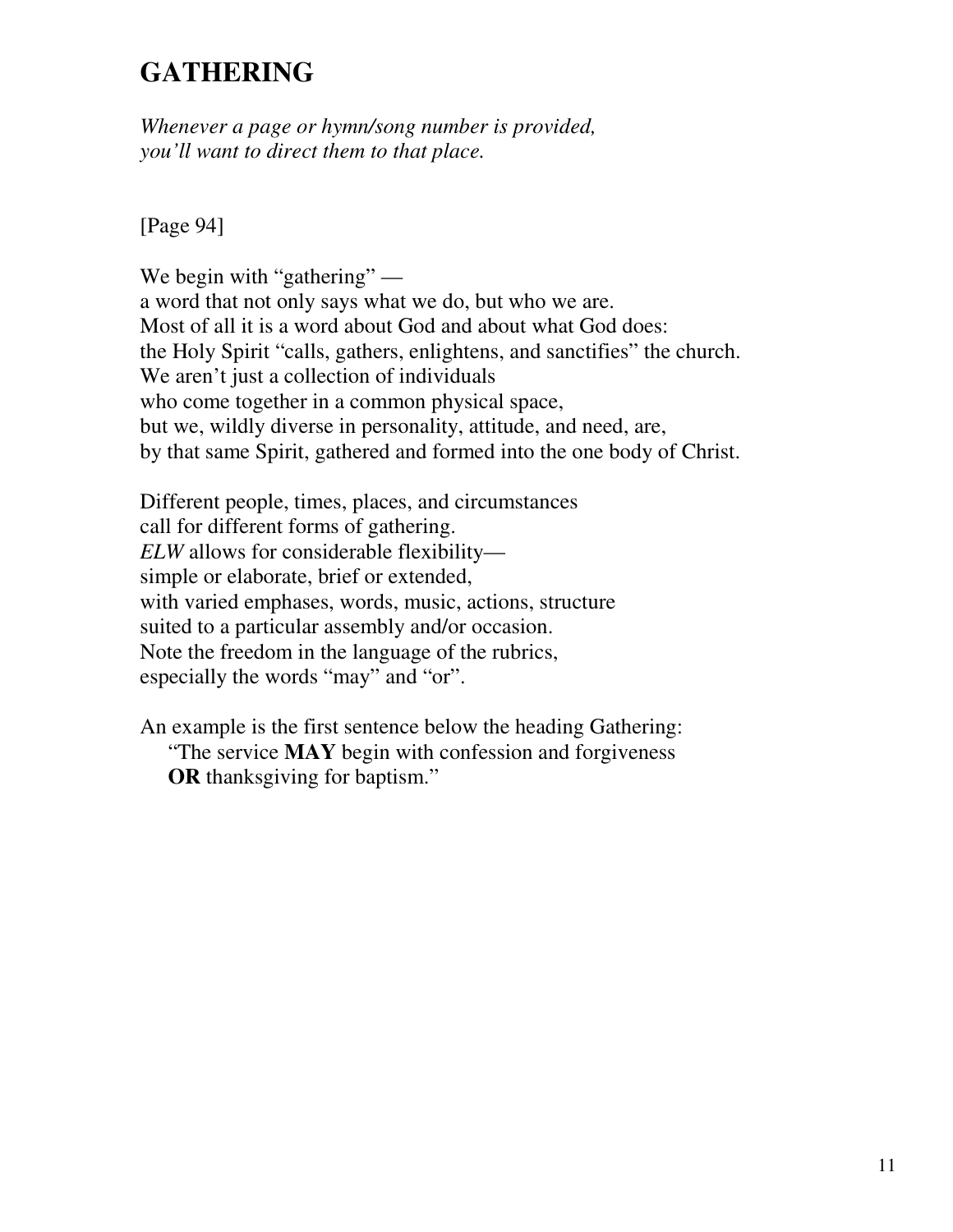#### **CONFESSION AND FORGIVENESS**

In addition to providing the historic and familiar option of opening,

"In the name of the Father, and of the Son and of the Holy Spirit," *ELW* provides other options as well, not as replacements, but in an effort to enhance the way that we think about the Triune God.

So, on page 94 you will see that Confession and Forgiveness **may** begin with "Blessed be the holy Trinity, one God, who forgives all our sin, whose mercy endures forever."

Such options draw primarily on the images and language of scripture.

Confession and Forgiveness brings us into the presence of God with an honest recognition of the reality of human sin and brokenness. Together we hear God's promise and declaration of forgiveness.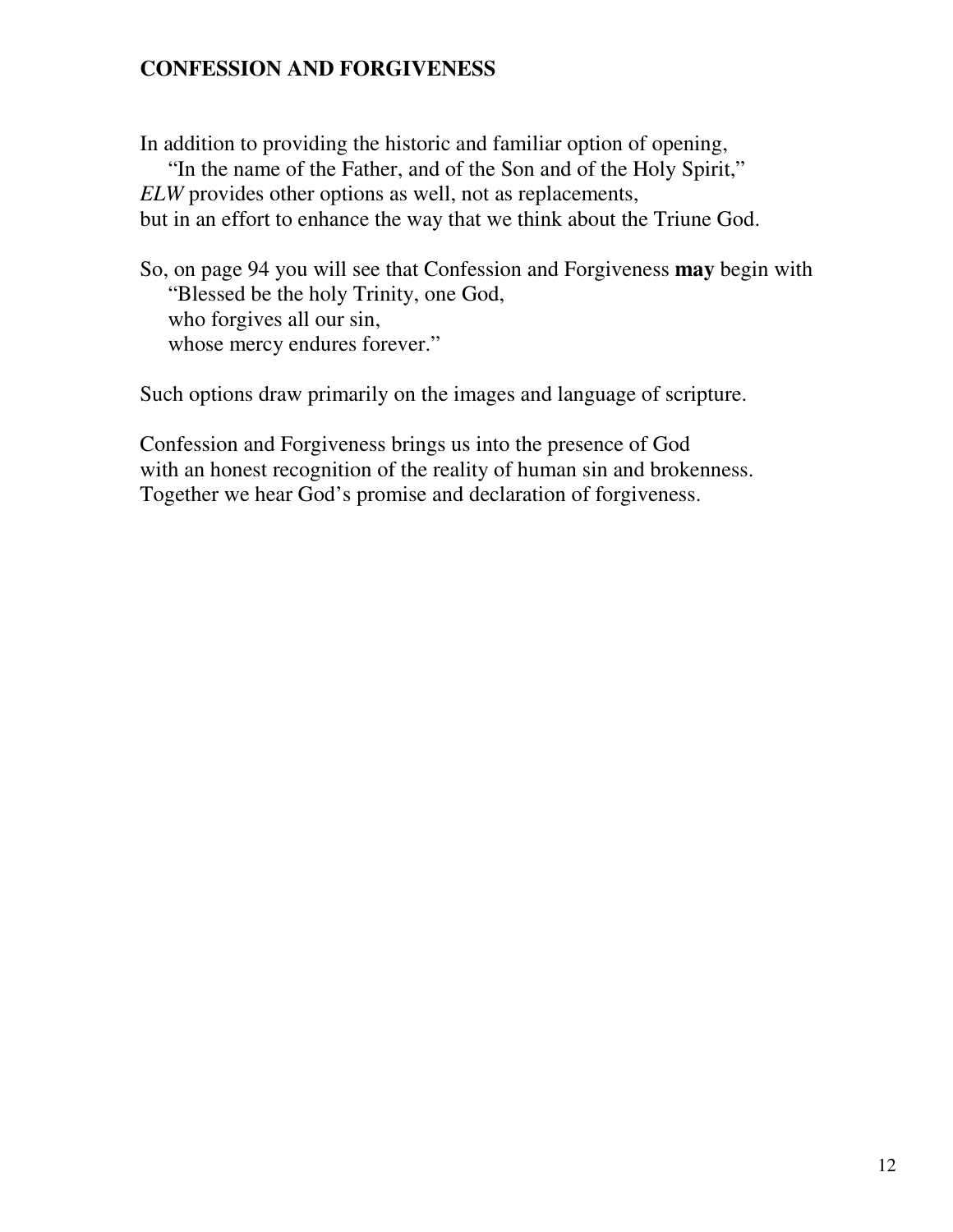### **THANKSGIVING FOR BAPTISM**

## [Page 97]

Baptism is the place of entry into the Christian community. So, we **may** choose to gather giving thanks for God's mercy in baptism. Our thanksgiving can be followed by a visible and tangible sign such as touching the water in the font or being sprinkled with water. Words are important; nonverbal elements communicate powerfully as well. Human experience is more than what we hear or say.

#### **Lay person**

*ELW* is intentional about its use of the word "assembly." We are the people of God, assembled around Word and sacrament. This assembly may be in a congregation, or it may be within another worshiping community, such as a campus ministry, youth gathering, a seminary, or a retirement center.

Although, the whole assembly has primary responsibility for "doing" the worship, numerous leadership roles are clearly defined.

The presiding minister is a person ordained to the ministry of Word and sacrament. The presiding minister has primary oversight for what happens in worship, with some very specific responsibilities, but never overshadowing the work of other ministers and the whole assembly.

Assisting ministers are usually Lay person people who assist the entire assembly to "do" our work. Pay attention to the times that the assisting minister has a specific responsibility. It is always on behalf of the assembly or encouraging the assembly to do something. "Go in peace. Do something!" is the most obvious example. An assisting minister may also assist the presiding minister.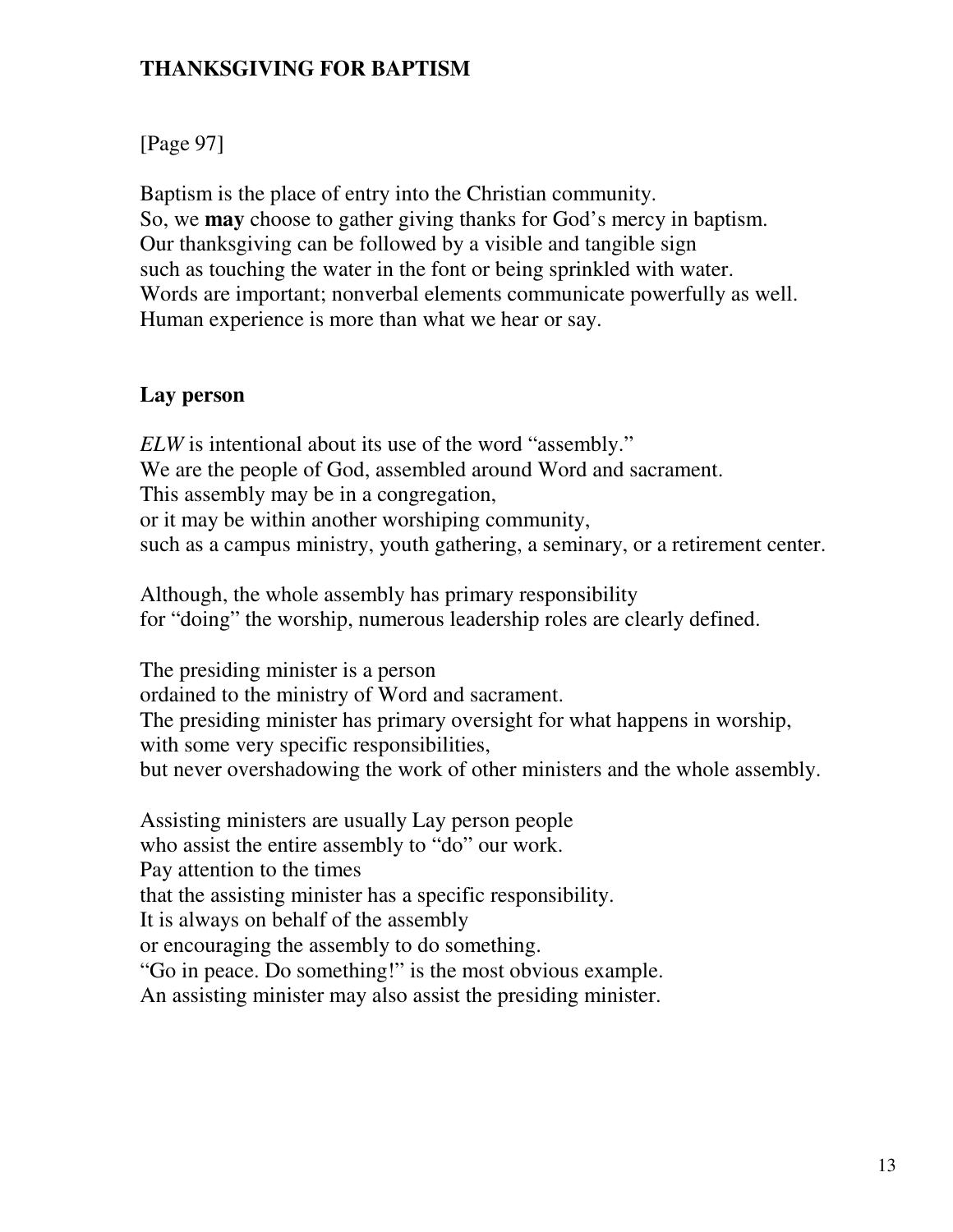Assisting ministers should also be understood in a broader sense. Imagine all the people who work, often behind the scenes, in order to make the liturgy happen: musicians, those who read scripture, the altar guild, those who clean, those who care for the nursery, even those who provide for fellowship as our liturgy continues into our daily lives as the baptized people of God. All assisting ministers help others to do their job well.

You'll notice that these roles are no longer designated in the pew book by small Ps, As, and Cs. These shorthand symbols were often misunderstood and could feel like "code language" to some visitors. Instead, *ELW* follows a more common practice which allows for greater local flexibility by simply indicating parts to be sung or spoken by the assembly in bold type, by providing direction given in italics (which we often call rubrics),

or with a simple designation.

Larger canticles, such as "Glory to God" and "This Is the Feast" appear in regular type face just like the hymns.

Some musical settings allow for the alternate singing of verses,

perhaps between men, and women and children.

These kind of decisions are made locally

with your unique assembly.

It is the responsibility of worship planners and leaders

to communicate clearly to worshipers about the various possibilities.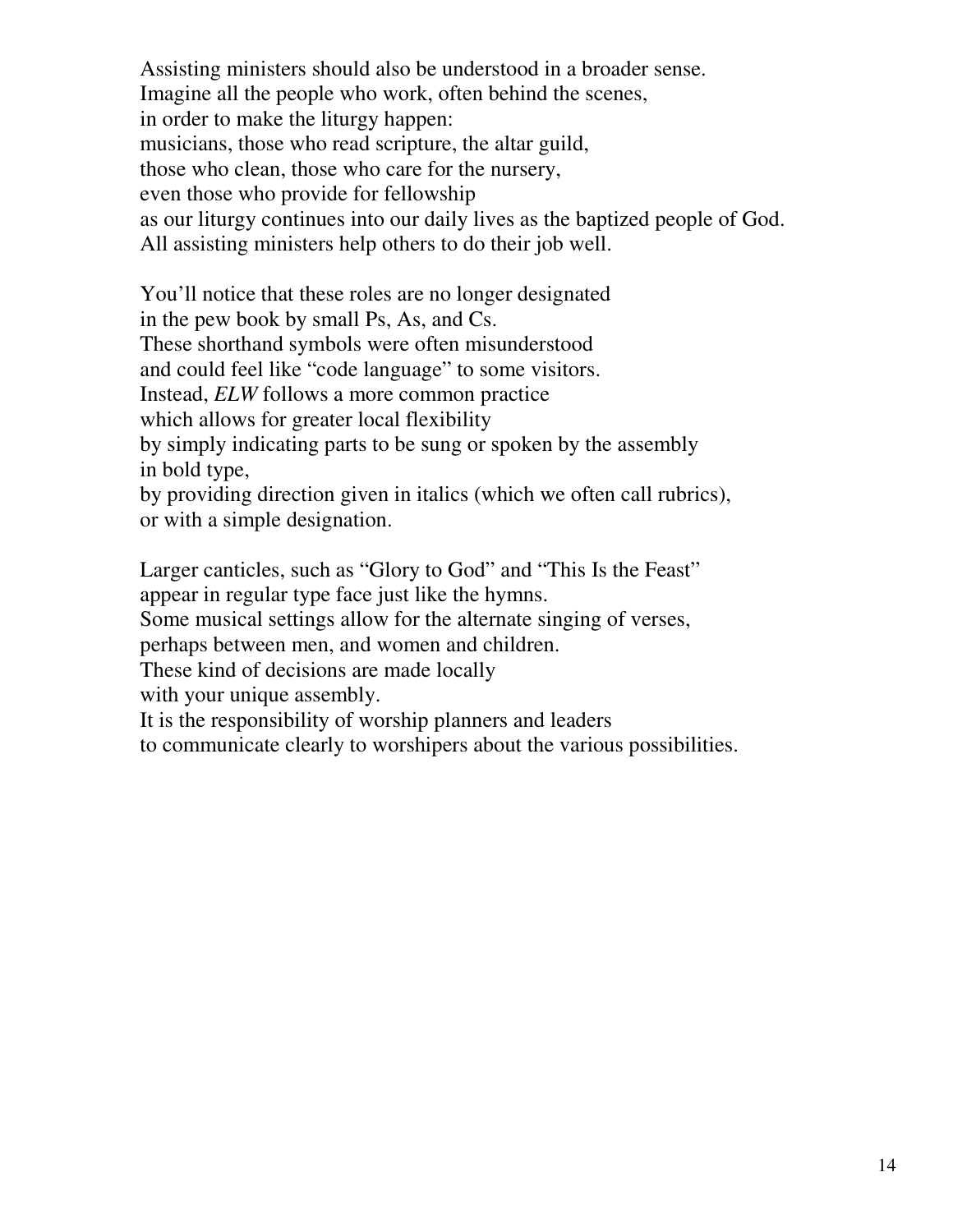#### **GATHERING SONG**

#### **Musician**

[Page 98]

Among Lutherans, music often plays an important role in gathering us together and giving us a common identity.

We have inherited the foundational texts of our liturgy, and they are reshaped with each generation. This process happens not only within our own congregations or denomination, but much of it happens with the whole church. As has been true in previous Lutheran resources, all the musical settings of the Holy Communion liturgy carry the same texts. However, within each setting are many options and a great amount of flexibility.

In *ELW*, flexibility is especially noticeable in the gathering song. Note again the **may** rubrics on page 98.

"The time of gathering song may be brief or extended, and may include one or more of the following: hymns, psalms; a Kyrie; a canticle of praise."

You will notice that there are many possibilities for gathering music: The inherited pattern of Kyrie, and "Glory to God;" the canticle from Revelation that *LBW* introduced, "This Is the Feast," and/or other hymns or songs.

Those who plan worship using music in more global or popular styles may find new expressions and combinations of songs.

In some smaller settings and on a few particular occasions, there may be no music at all.

Notice the rubric,

"During this time, the presiding minister and the assembly greet each other."

All worship planners will need to carefully determine the pattern of gathering that is right for their assemblies and communicate that clearly.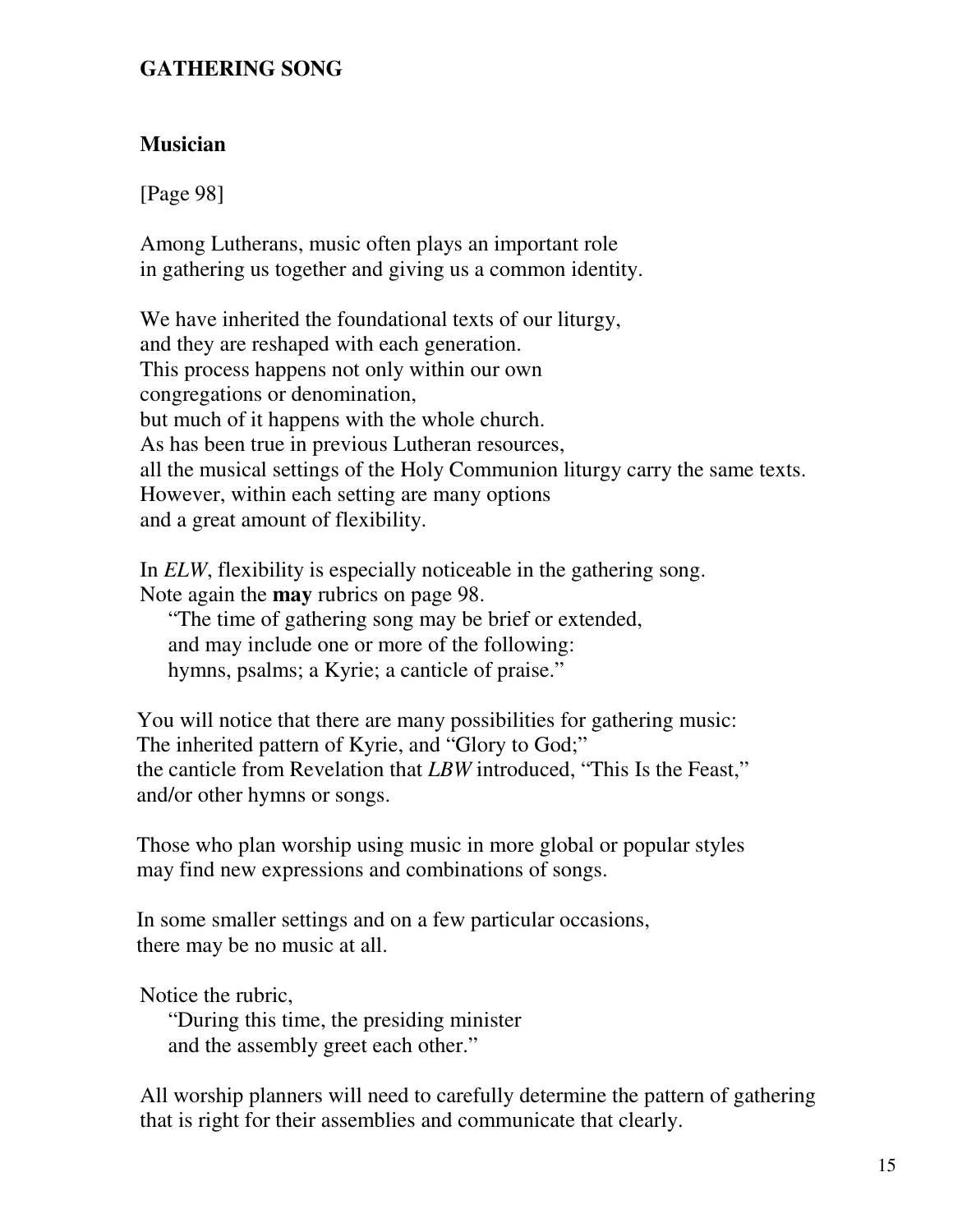## **Musician**

In order to minimize flipping pages, we will sing portions of the music from Setting One as we proceed now. Later in our schedule, we will sing Setting Two and examples from the other settings and service music.

An assisting minister, someone up front, from the choir, or from within the assembly, may sing the petitions of this litany. The congregation responds with the parts in bold.

*Sing* Kyrie

Especially in Advent or Lent, the Kyrie may stand alone. At other times, it may be followed by another canticle, or one of these canticles may be sung by itself. Normally, the entire assembly is encouraged to sing the entire canticle. Especially when learning a new setting, though, you may decide to have a choir or cantor sing major portions, teaching just a bit at a time.

[Page 99]

(You're good singers!) Let's all sing the entire canticle, "Glory to God."

*If they're ever seeming lethargic, have them stand, being careful not to frustrate them with too much standing and sitting.*

**Sing** Glory to God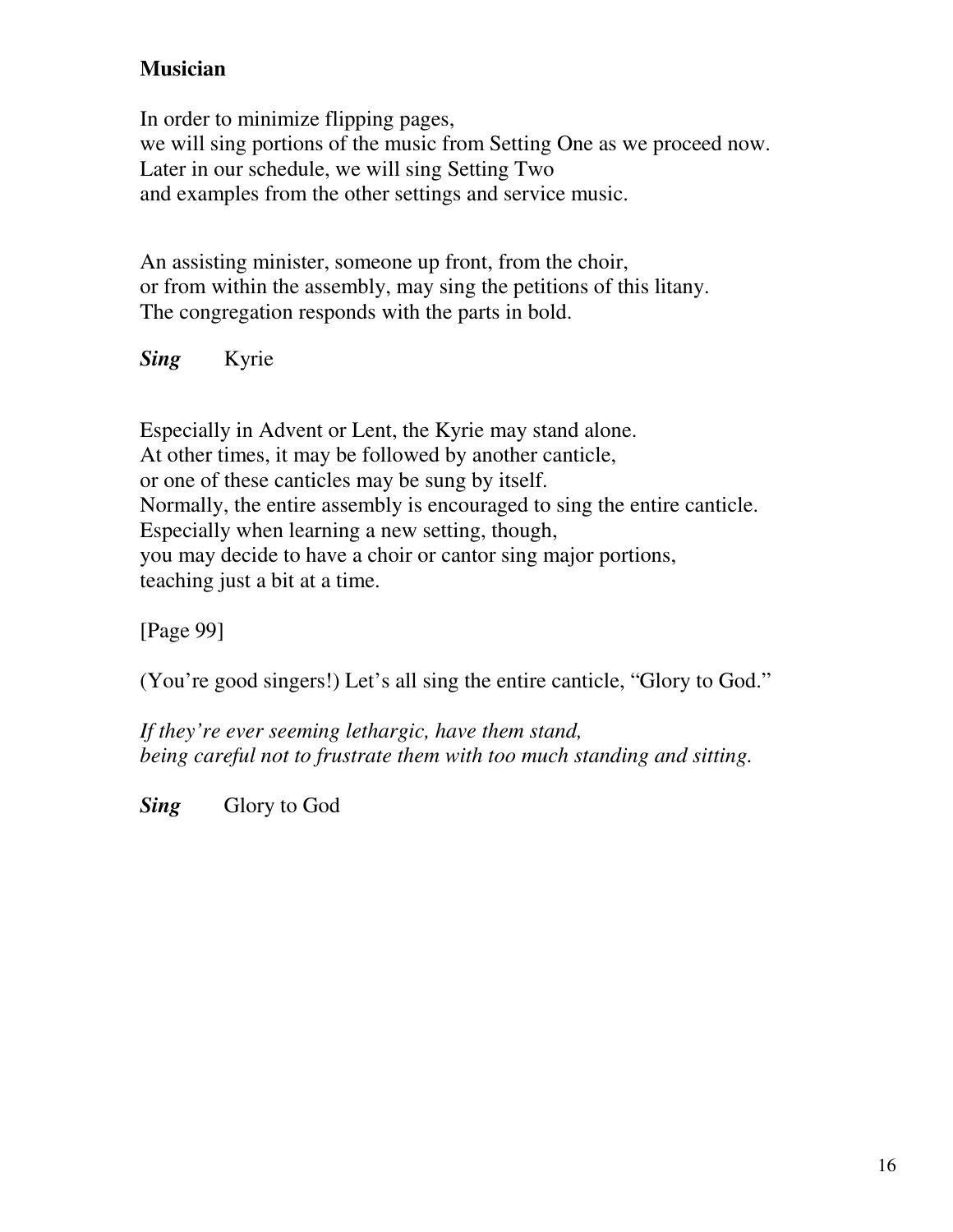[Page 101]

"This Is the Feast" has a refrain built right into its structure. Liturgical pieces in this form make it easy to divide verses among men and women or assign some to the choir or some other alternation that works in your place, especially when teaching. For now, let's all sing the refrains, and have men sing verse 1; women sing verse 2; and everyone on 3.

*Or some other alternation that works for your particular assembly. If they're not singing strongly, have them all sing everything. If time is short, verse two may be omitted.*

*Sing* This Is the Feast

Remember the rubric mentioned earlier.

Other songs or combinations of songs may form the gathering. Perhaps, if you plan worship in a more contemporary setting, a carefully planned medley of refrains or praise songs will work.

Whatever is sung, gathering songs are best when they surround and support people who come to worship with different frames of reference and different emotions, moving each individual into the communal experience and purpose of the worship. Gathering songs should welcome the assembly to the mercy of the triune God and not simply to our individual needs or desires.

Planning for the gathering song

should consider the season of the year or the specific themes of the day. A manual for musicians, to help them make these and many decisions in various settings, is planned for publication in the near future.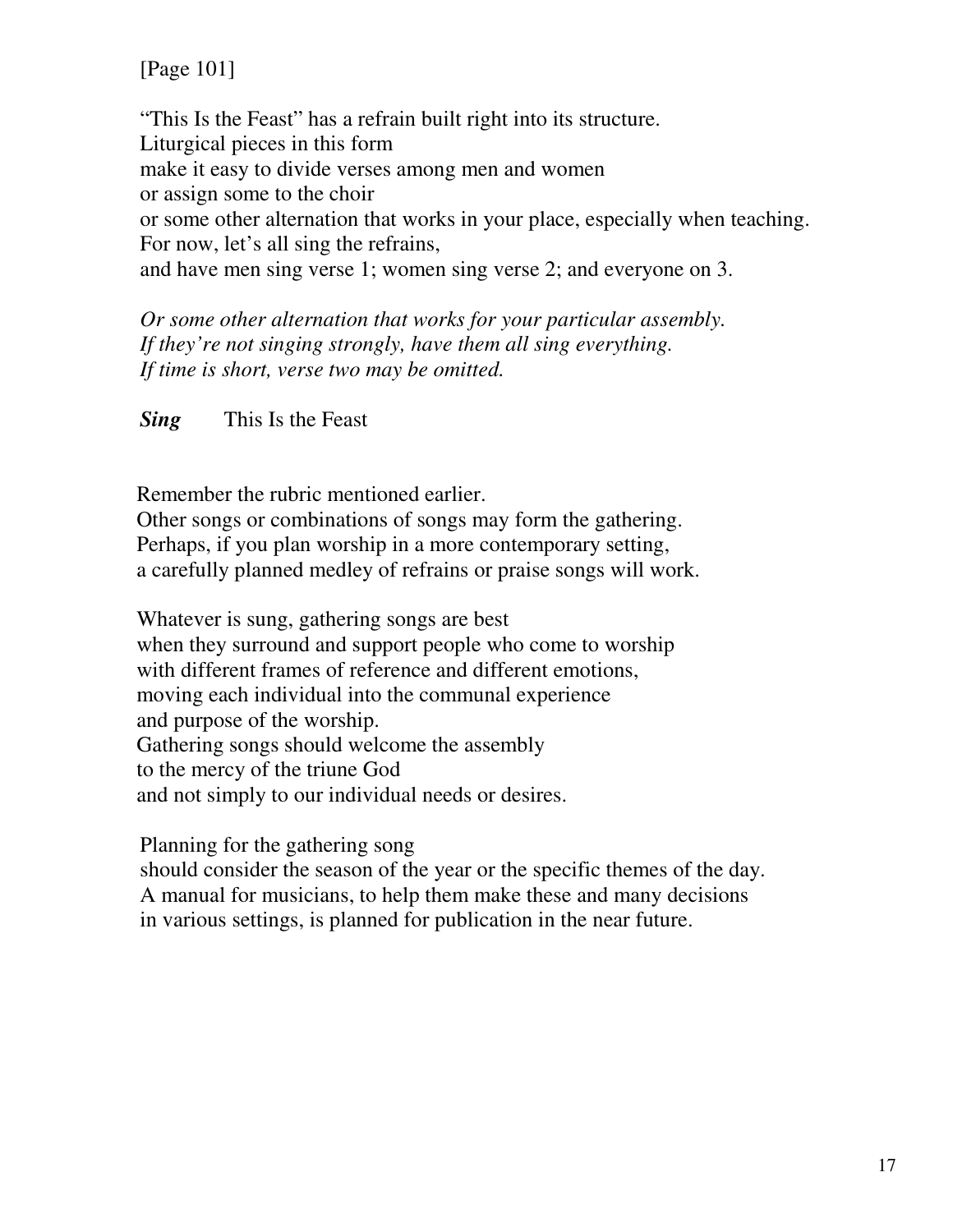*Evangelical Lutheran Worship* provides ten musical settings of Holy Communion, most with gathering song groupings that include Kyrie, "Glory to God," and "This Is the Feast." In addition, the Service of the Word provides another set of options. The service music section also includes individual possibilities.

The diverse musical styles represented by these numerous options allow for greater diversity among our congregations.

Whether most of the people in our assemblies share an ethnic identity or if our assembly is broadly diverse, we encourage an ever-widening repertoire of diverse song. The incarnation is heard as a more astounding reality when we sing songs that connect us to the many people and places of the world that are also claimed and blessed by God.

Setting One (which we are singing now) is a newly published setting comprised of movements by Robert Buckley Farlee, Thomas Pavlechko, and Mark Mummert. The accompaniments were composed primarily for organ, but work very well with piano and other instruments.

Setting Two, by Marty Haugen, is a revision of Provisional Setting B from *Renewing Worship: Holy Communion*. It was composed to be led by a pianist, but also works well with organ.

The other musical settings come from a variety of sources, including *Lutheran Book of Worship,* our church's African American and Spanish-language worship books and contemporary song collection. As already mentioned, we will get a chance to sing portions of all the repertoire a bit later.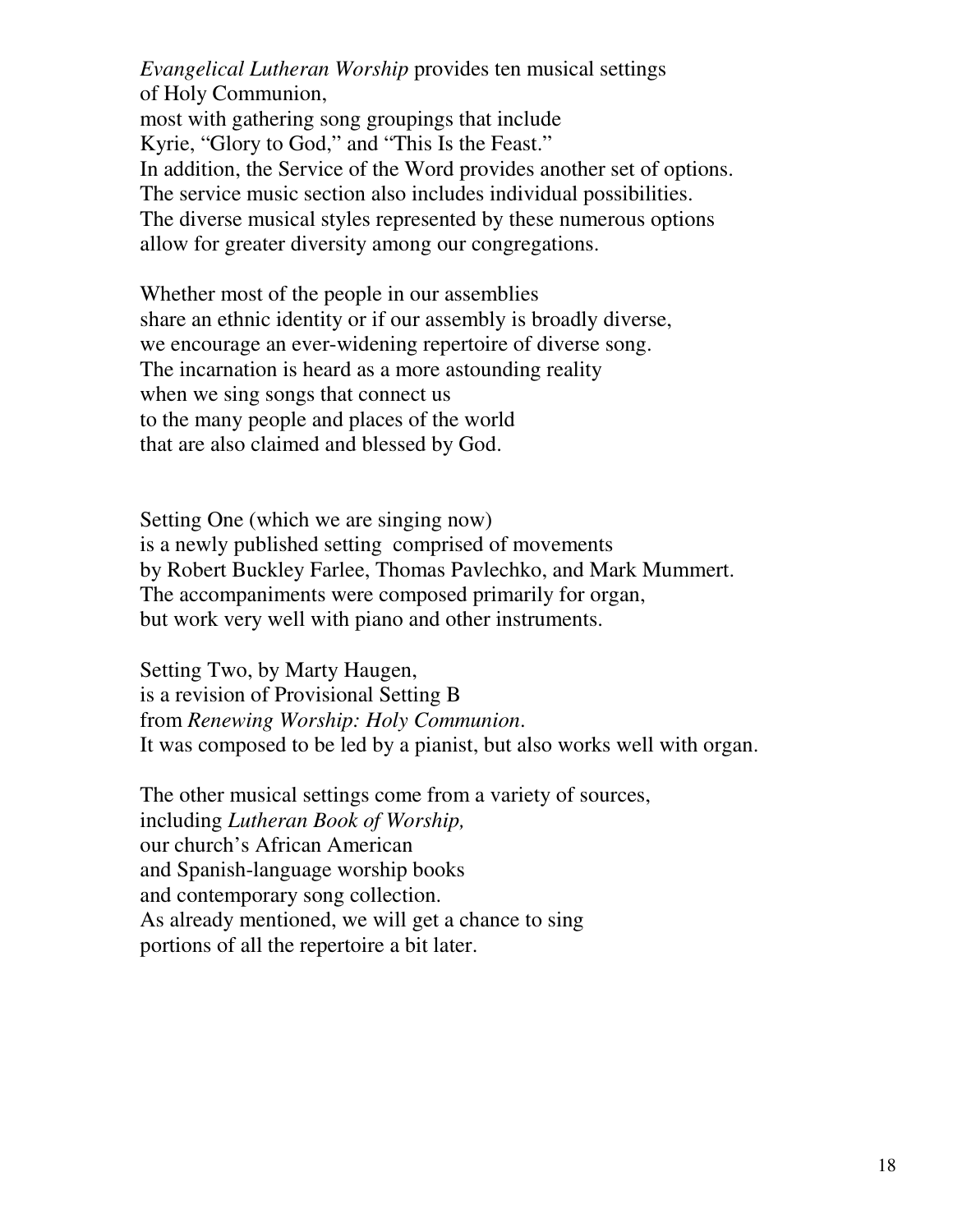#### **PRAYER OF THE DAY**

#### **Pastor 2**

As mentioned earlier, the greeting ("The grace of our Lord Jesus Christ….") may be included at any natural place within the Gathering. For example, it may follow a hymn prior to a Kyrie or Canticle or it may follow all singing and immediately precede the Prayer of the Day.

The Prayer of the Day is a kind of keynote prayer which helps frame the approach to the day. This prayer marks a turn or hinge in the service. The Prayer of the Day is usually prayed by the presiding minister, either spoken or sung. As the presiding minister prays on behalf of all who are gathered, the assembly offers its assent with "Amen."

*ELW* includes a three-year cycle of prayers that corresponds to the three-year Revised Common Lectionary, contributing to greater consistency in worship. The texts for the prayers of the day are in the Propers section. You can explore those prayers further on your own or with others from your congregation.

#### **Musician**

If desired, this presider's prayer could be chanted with a simple tone. We won't take time to teach how to do that now, but the spirit of flexibility present in *ELW* encourages assemblies that chant, as well as assemblies that want to explore the possibility, to do so. This is just one more example of how adaptation is important, even necessary, in any local context.

If the prayer is chanted and a greeting precedes it, the greeting should be chanted as well. You'll notice that no particular music is given for that. However, try this . . .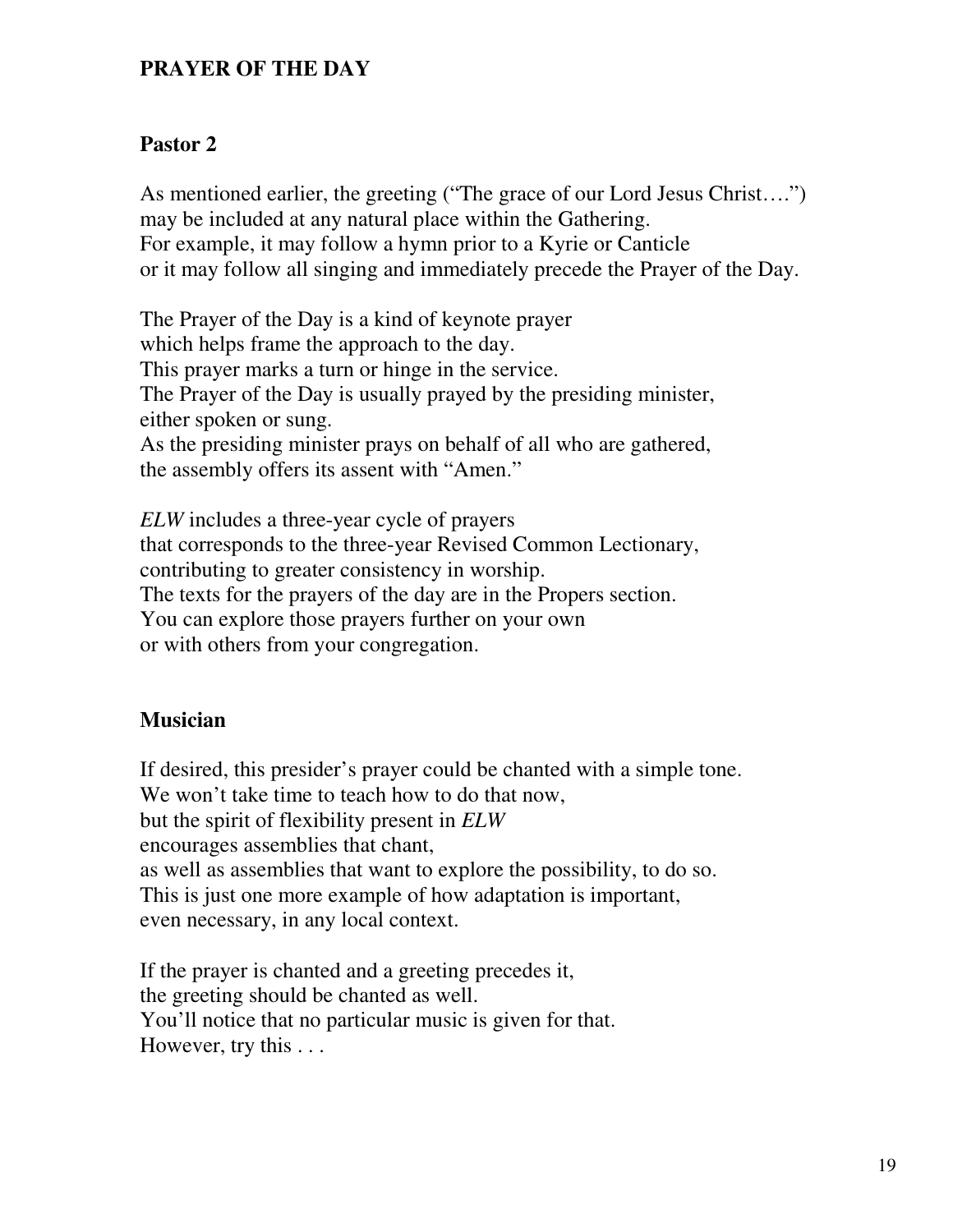*Presenter sing and encourage the assembly response*



If you desire, it can happen that simply.

Within all the options given for the Gathering, the historic core is still there. If your assembly desires flexibility or more contemporary possibilities, that is available as well.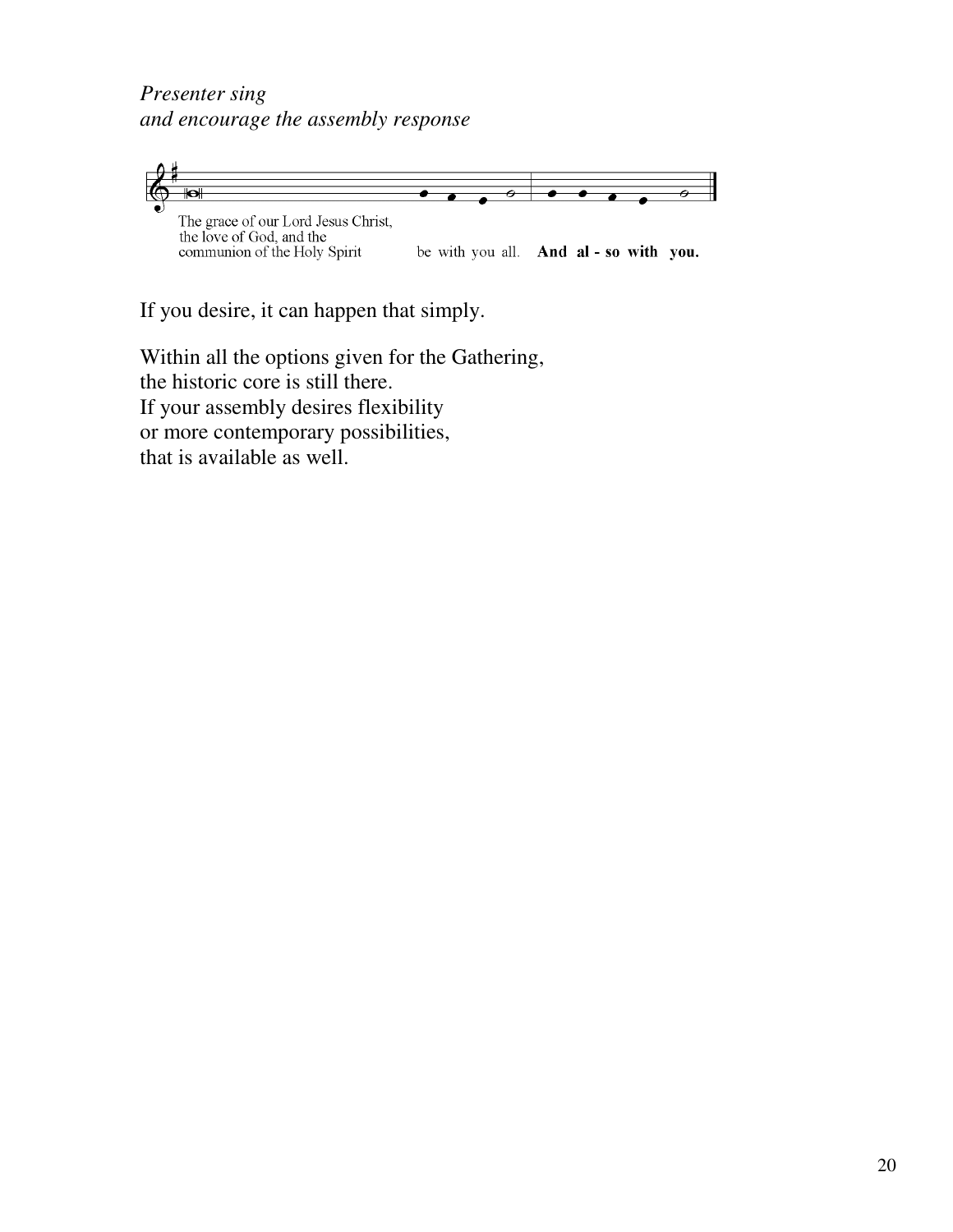## **WORD**

## **READINGS**

## **Lay person**

When Christians gather to worship, we read the Bible.

The use of the Revised Common Lectionary serves the unity of the Church, allows for the hearing of the breadth of the Scriptures, and opens up the evangelical meaning of the church year. The cycle of readings for the Church's year are also in the Propers section.

*Evangelical Lutheran Worship* expands and deepens the connections of worship to the Biblical riches of the lectionary, with: a three-year cycle of prayers; a three-year cycle of biblical gospel acclamations; and daily readings linked to the Sunday readings.

The public reading of scripture when God's people are gathered is an important task. This is a valuable opportunity, especially for Lay person people, to share in the leadership. The Gospel is usually read by the preacher.

This important task deserves careful preparation. Readers who speak clearly and project well are essential to the assembly as they receive the Word.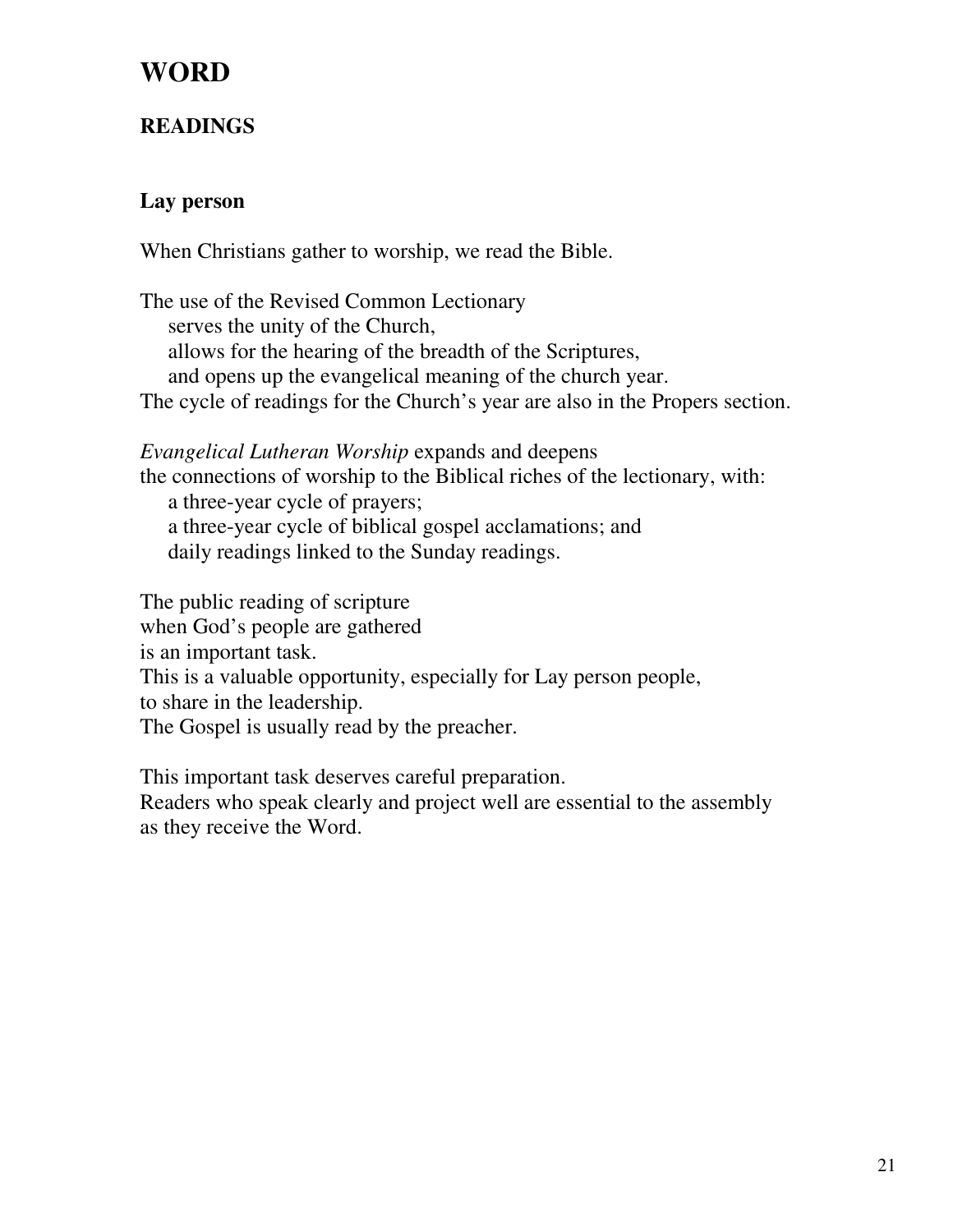[Page 102]

Although readings may be introduced in a variety of ways, to simply say, "A reading from Romans," is both helpful and sufficient in its clear simplicity when introducing a reading from scripture.

Readings are best concluded with an announcement or reminder that these words are scriptural or "from God." *ELW* recommends either "The Word of the Lord," or "Word of God, word of life." Either would be followed by the same assembly response,

"Thanks be to God."

#### **PSALM**

#### **Musician**

The reading of scripture is surrounded by song. This pattern of proclaiming the Word is as ancient as the synagogue worship of the Jewish people. Christians have inherited the practice of publicly reciting the appointed biblical texts and responding to the recitation with singing. This "read, sing, read, sing" sequence continues in the present time: we respond to the first reading with the singing of a psalm. After the second reading, we stand to greet the Gospel and sing an acclamation. Retaining this sequence will help all assemblies fall into a rhythm of proclamation.

The collection of psalms in *ELW*

is a revision and expansion of the collection that appeared in *LBW*. This version seeks to resonate with the sung character of the psalms while honoring the language and meaning of the Hebrew poetry. Psalm tones are included in the pew edition, and the appointed refrains for each Sunday and festival, are also in the Propers section mentioned earlier. All 150 psalms are included. We will consider psalm singing in more detail when we explore the Daily Prayer services.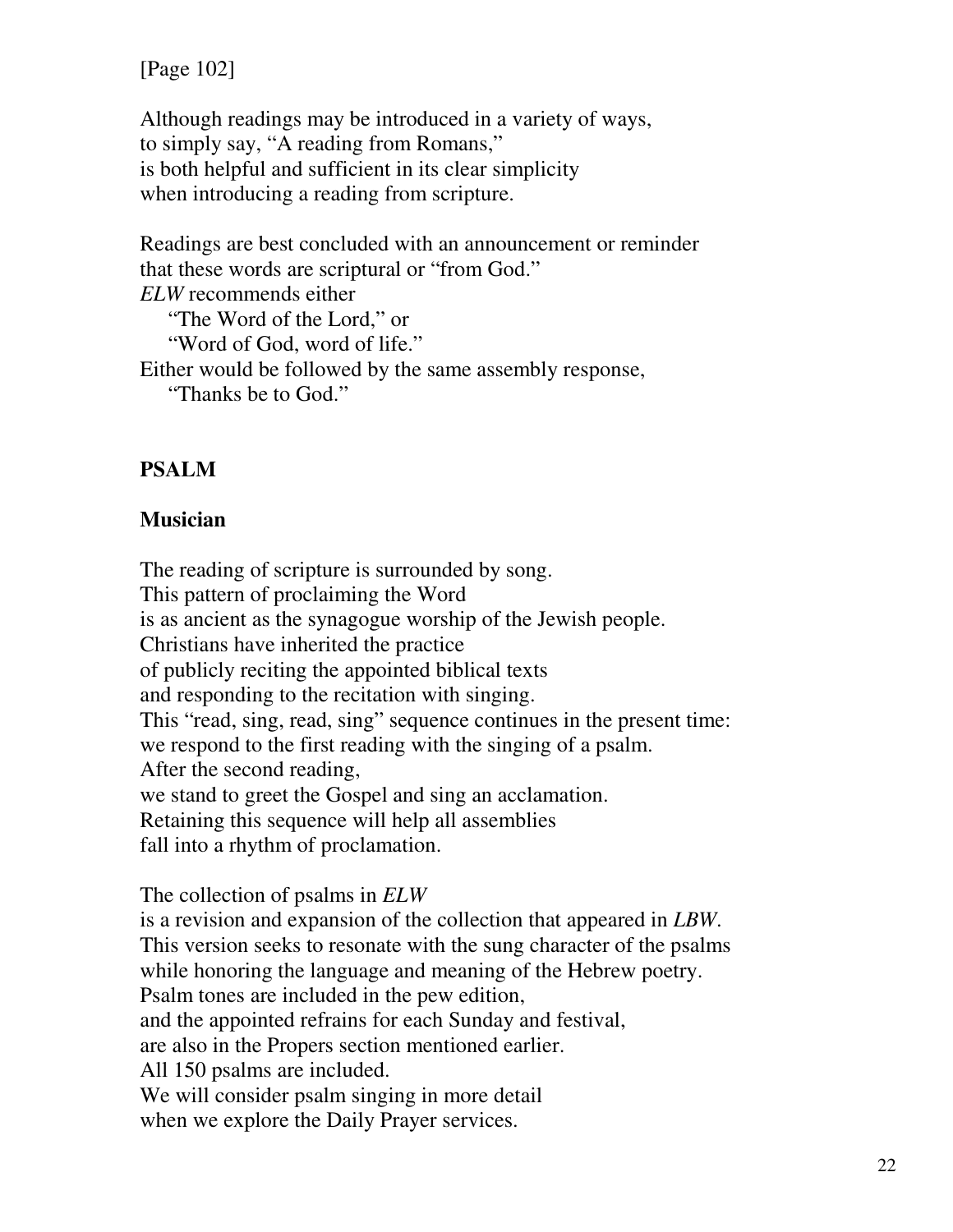#### **GOSPEL ACCLAMATION**

#### **Musician**

After the second reading, the assembly stands and sings to welcome and honor the living Christ who is among us. *ELW* gives the gospel acclamation greater prominence as one of the chief acclamations in the liturgy.

Let's try this. On page 102 following the Alleluias, you'll notice that the general text is in place, set to a simple tone. This can all be sung by the entire assembly.

*Sing* Alleluia . . . Lord to whom . . . Alleluia . . .

So that more scripture is heard and so that there is a greater continuity between readings, biblical verses appointed for each day and festival are intended to be sung at this point. These texts are printed in the Leader's and Accompaniment editions. They are pointed just like the psalms, so they will work with any setting.

If printed out each Sunday, the assembly could learn to sing these texts that change weekly. Most easy, however, would be for a cantor, choir, or band to sing it, surrounded by the assembly's Alleluias. These scriptural texts for particular days in the Church Year are included in the Leader's Edition.

Let's try it again with the biblical text for Epiphany. The assembly will sing the Alleluias and the verse will be sung by a cantor.

*Sing (all)* Alleluia (*cantor*) We observed his star in the East, and have come to  $\frac{1}{2}$  pay him homage. *(all)* Alleluia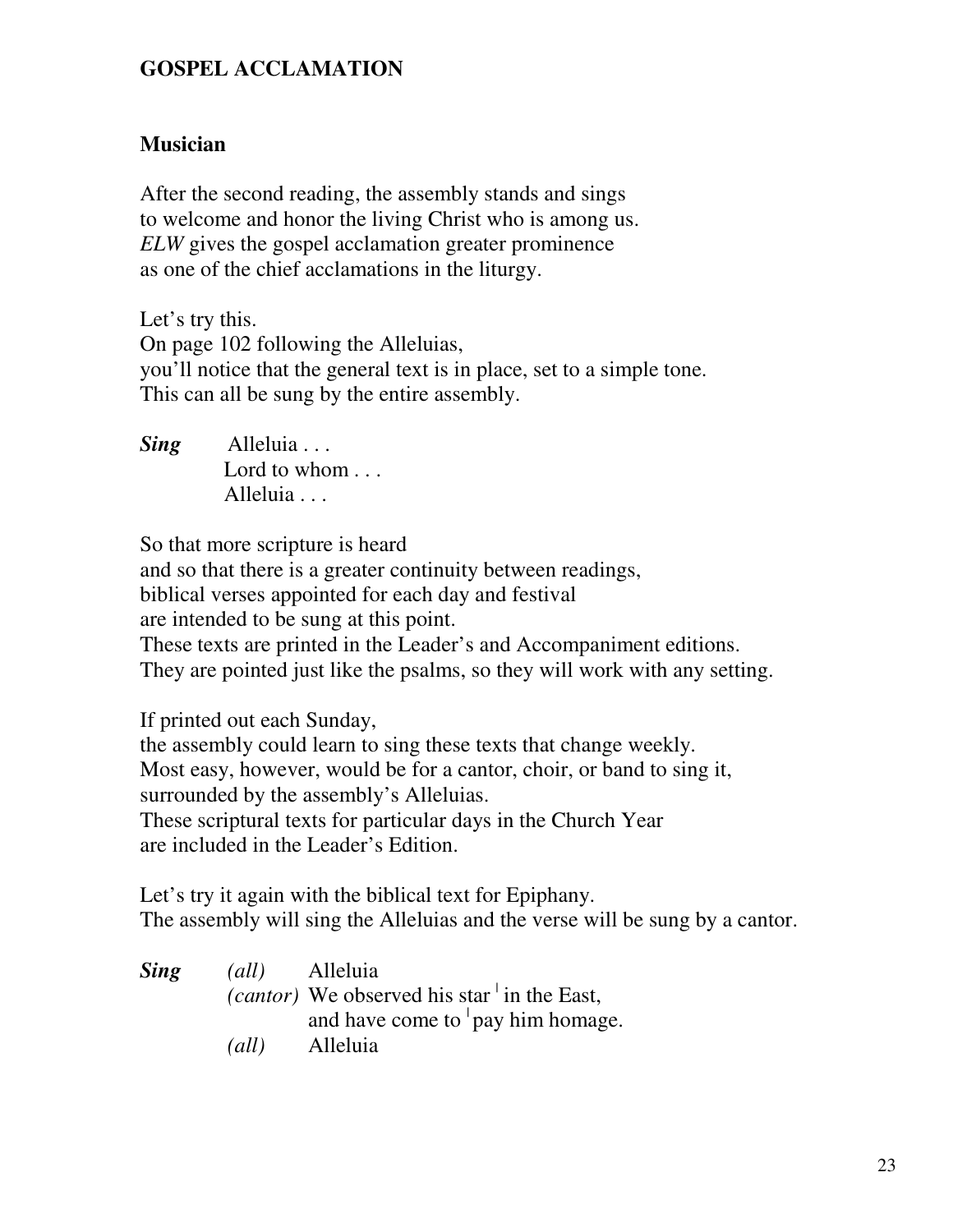#### **GOSPEL**

## **Pastor 1**

A portion of one of the four Gospels is read, retelling the stories of Jesus Christ, the one whose name we bear. We surround this proclamation with accent marks: "Glory to you, O Lord." "Praise to you, O Christ."

## **SERMON**

The Gospel leads directly to preaching. Preaching is important to Lutherans. Preaching participates in the creating and transforming word of God, and remains essential to the life of the church. It is at the heart of what Luther considered the first of two peaks or high points of the service.

Lutheran preaching is biblical, and consistently proclaims Jesus Christ crucified and risen and coming into our midst.

The Holy Spirit works through preaching, forming and empowering people to carry out the mission of God in our daily lives.

While other persons sometimes preach, the called pastor of a congregation has responsibility for this preaching.

The craft of preaching involves continually developing the tools of human communication to convey the message of divine grace.

Those who preach respect all members of the assembly -- that is, all generations within the assembly -- by preaching the word clearly.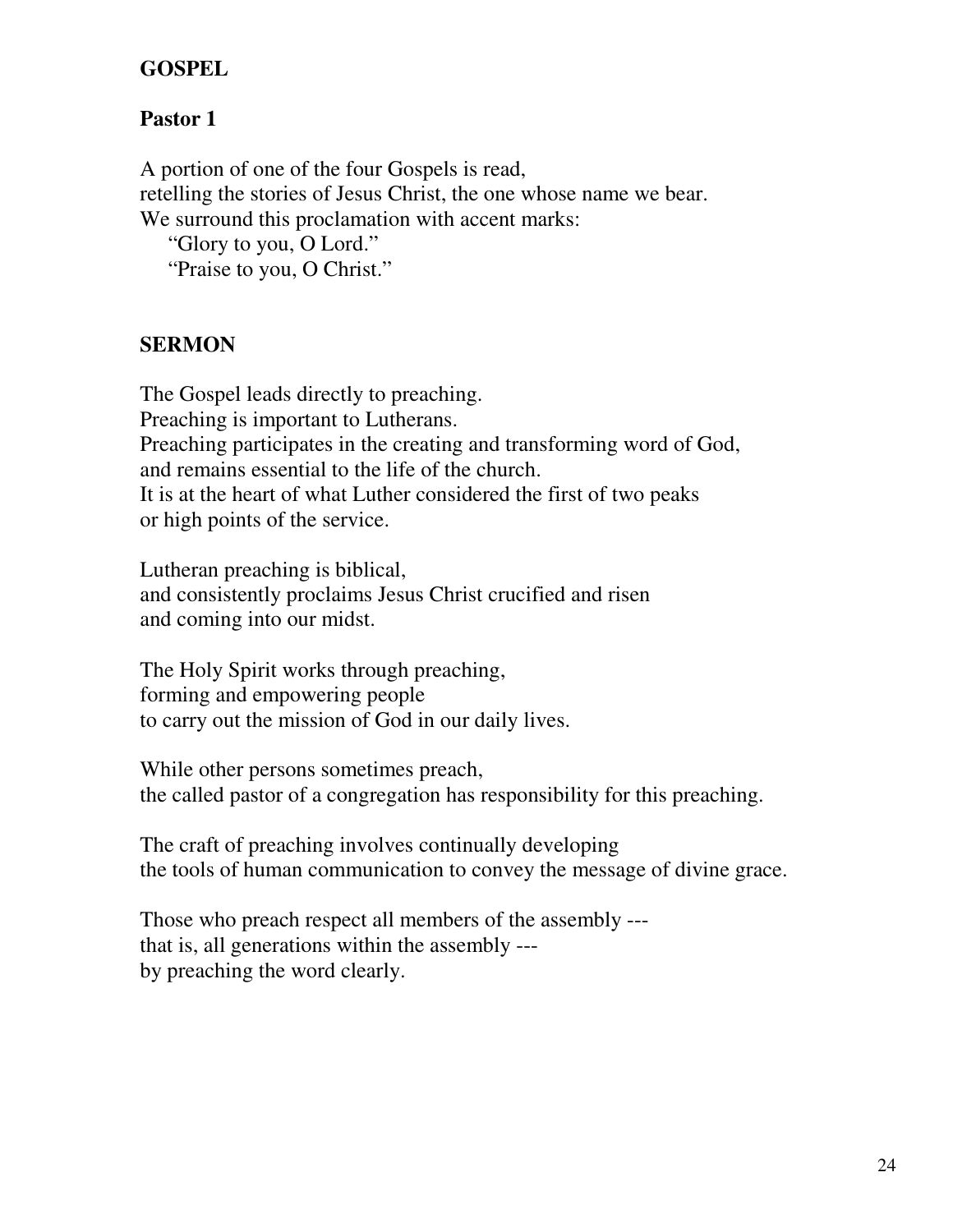While *ELW* does not specify a location for a children's sermon or children' time, if this is part of your worship, it is important to remember that the point is to enhance the proclamation of the good news. It is also important to remember that children should be included in the whole of worship.

## **HYMN OF THE DAY**

### **Musician**

The assembly participates in proclaiming and responding to the Word of God with a common voice. One of the uniquely Lutheran elements in the service is the Hymn of the Day. This particular hymn must be chosen carefully in relation to the season or day, the readings, and the preaching. It carries theological weight unlike any other music in the liturgy.

Let us stand and sing a hymn that could function in this way.

[Number 637]

This text by Pastor Susan Briehl grew out of the intercessions she crafted for the funeral liturgy of Rev. Paul Nelson, former ELCA director for worship. The grand tune was composed by Pastor Robert Buckely Farlee. *(If time is short, sing only a stanza or two.)*

**Sing** Holy God, Holy and Glorious

*After singing, this is a good time to give them a short break. Gather them together, again, singing something simple sung earlier, like* #529 Jesu, tawa pano / Jesus, We Are Gathered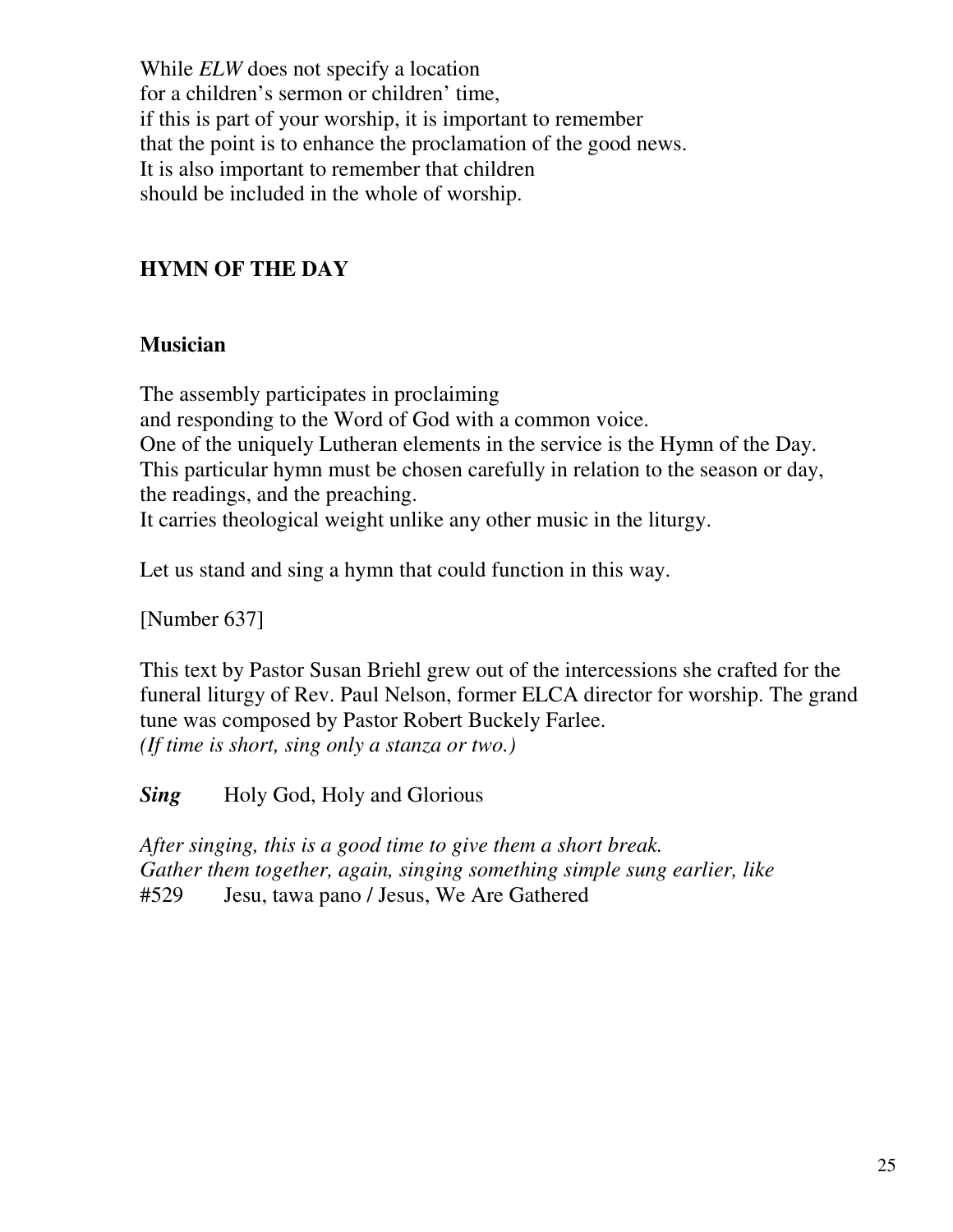#### **CREED**

[Page 104]

## **Pastor 2**

A creed is a statement of faith of the whole church. The ecumenical creeds used in worship confess the faith of the church through the ages and around the world.

The slightly revised wording of the Apostles' and Nicene creeds in *ELW* reflects the work of the English Language Liturgical Consultation, an international ecumenical group, including the ELCA, whose primary purpose is to provide ecumenically accepted texts for those who use English in their worship. The limited changes reflected in *ELW* are a response to continuing developments in the English language as well as greater clarity and accuracy in translating the original.

This isn't the first time some of us have had to learn new language for the creeds. There were changes from the *Service Book and Hymnal* to *LBW.* And now, again, from *LBW* to *ELW.* The language of faith continues to evolve.

The main difference in the Nicene Creed comes midway through the second article:

"was incarnate of the Holy Spirit and the virgin Mary and became truly human."

A second difference, more likely to be seen rather than heard,

is the addition of a footnote in the third article following:

"who proceeds from the Father and the Son,"  $*$ 

explaining that the words "and the Son" are a later addition to the creed.

Another difference are the pronouns used throughout the third article: "**who** with the Father . . . **who** has spoken through the prophets."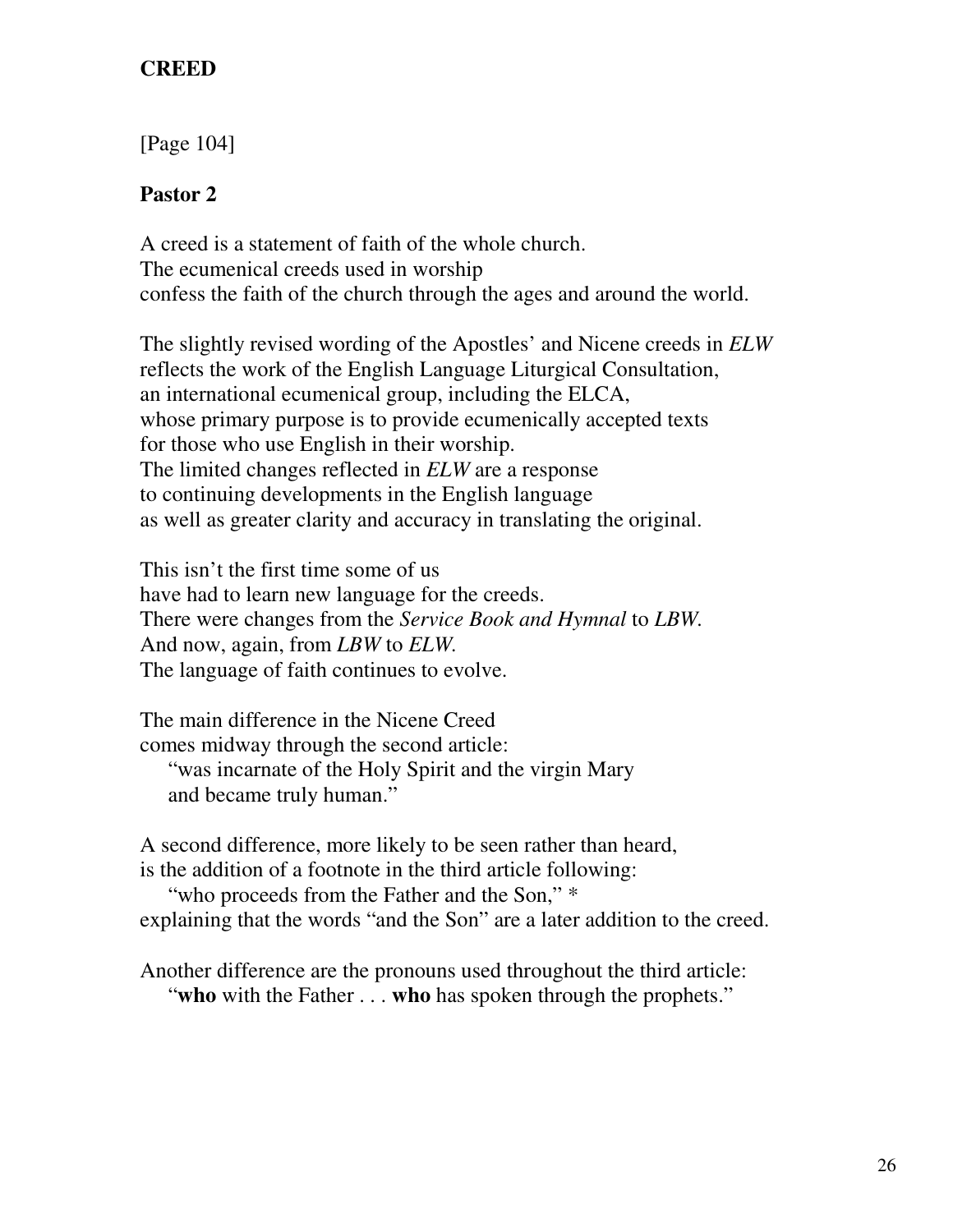[Page 105]

The following differences will be noticed in the Apostles' Creed.

In the second article: "Jesus Christ, **God's** only Son" "who was conceived by the Holy Spirit" "He descended to the dead" You'll notice that the more familiar, "descended into hell" is included as a footnote.

While learning these versions,

it will be important to alert people to the changes and use the same version consistently,

such as in Sunday School and confirmation.

Consider announcing verbally and/or printing in the worship folder, something simple, like:

"As we learn this revised translation, please be alert to the changes." Just being aware that something is new can minimize frustration.

Let's (stand and) and confess together the Apostles' Creed.

| (Pastor) | With the whole church, let us confess our faith. |
|----------|--------------------------------------------------|
|          | (speak together) I believe in $God \dots$        |

*All sit*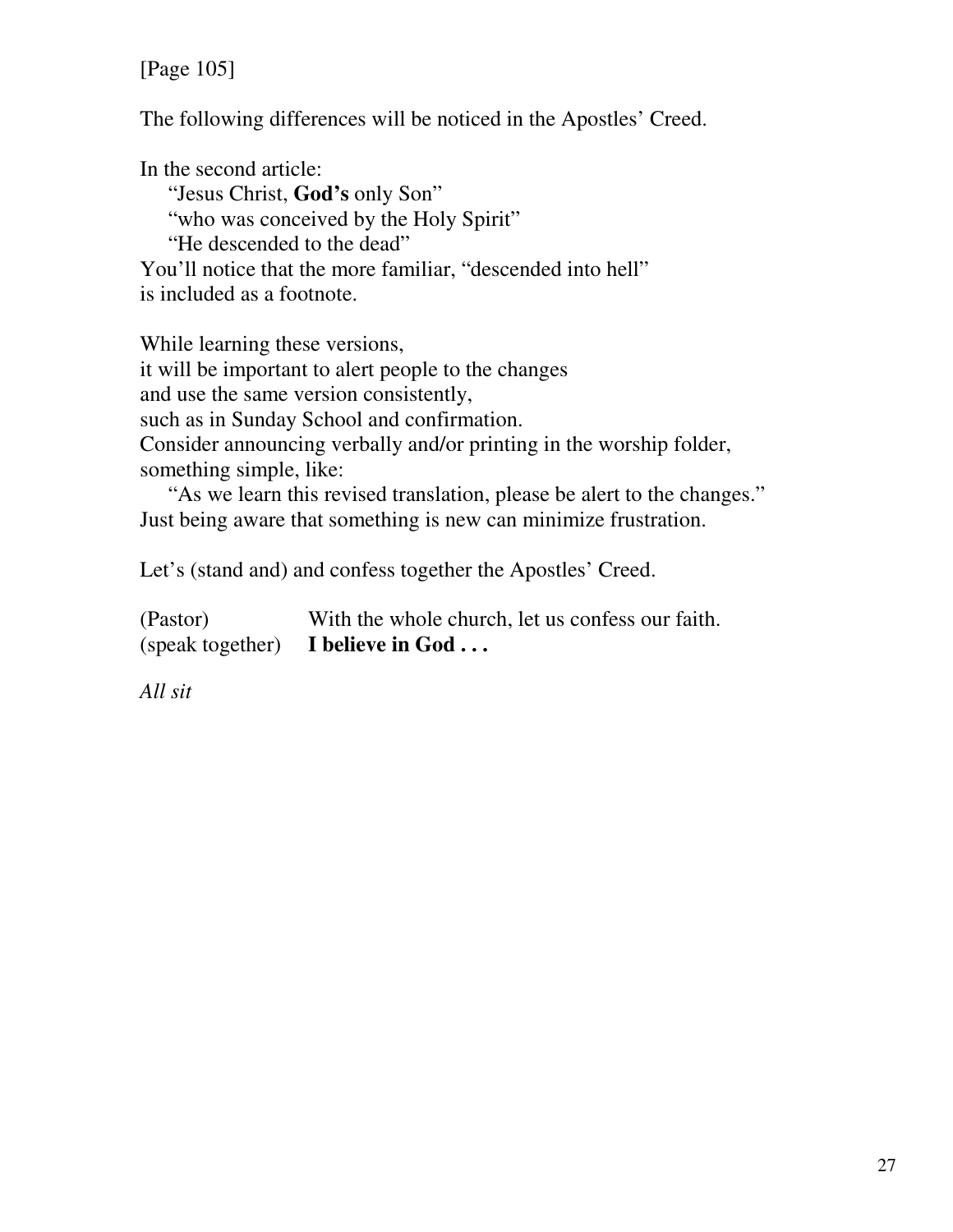#### **PRAYERS OF INTERCESSION**

#### **Lay person**

The prayers of intercession really are the prayers of the assembly; written by a Lay person assisting minister on behalf of all the people gathered When using prepared prayers from a resource like Sundays and Seasons, the assisting minister may edit them to reflect the context of the local assembly. Care should be taken to keep the prayers communal in character and spirit. Members of the assembly may be invited to offer petitions and thanksgivings individually.

[page 105]

*ELW* suggests a model for preparation, encouraging that the prayers reflect the wideness of God's mercy for the whole world for the church universal, its ministry and the mission of the Gospel; for the well-being of creation, for peace and justice in the world, the nations and those in authority, the community; for the poor, oppressed, sick, bereaved, lonely; for all who suffer in body, mind, or spirit; for the congregation and special concerns. Additional prayers may come from the assembly Finally, we may give thanks for the faithful departed.

*ELW* provides for varied endings to prayer petitions. You see three possibilities near the top of page 106.

Please respond to these conclusions:

Lord in your mercy, **hear our prayer.** …let us pray. **Have mercy, O God.** Hear us, O God. **Your mercy is great.**

Other possible conclusions and forms of intercessions may be carefully crafted locally.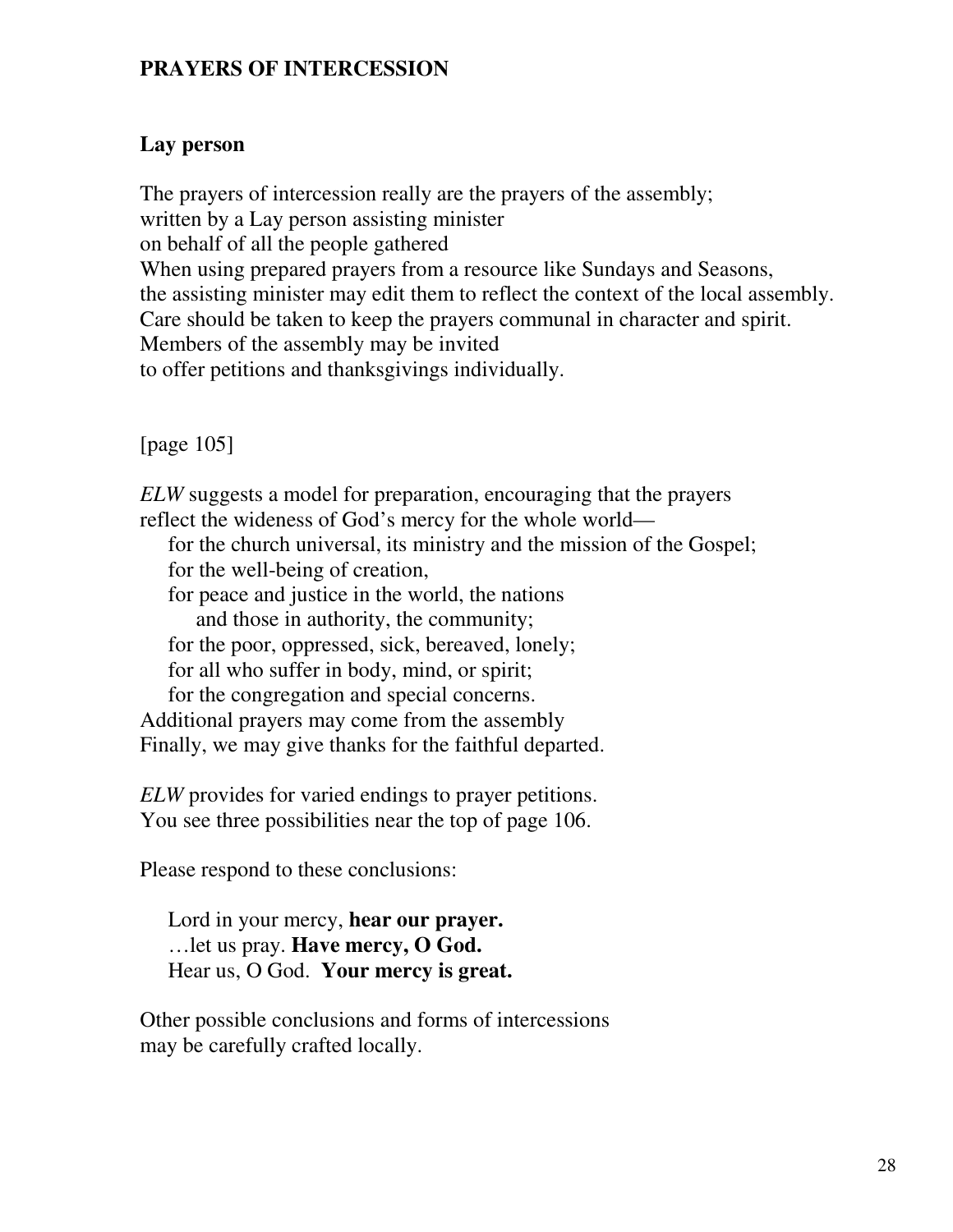## **Musician**

The prayers may also be sung – some of you may know the litany in *LBW* Evening Prayer – or the prayers can be spoken with a sung response.

*Sing* #180 The Spirit Intercedes for Us

A refrain like this can be repeated quietly as prayers are spoken by an assisting minister, or it can be sung once between petitions. There are many possibilities yet to be discovered.

## **PEACE**

## **Pastor 2**

"The peace of Christ be with you always" *Encourage the response:* **"And also with you."**

This gift of peace is not just any peace, but the very peace with which Jesus greets his disciples following the resurrection.

Under the heading "Peace," the rubric suggests that as people exchange the peace they may say "Peace be with you" or similar words as a reminder that this is something more than a "good morning" or "hello."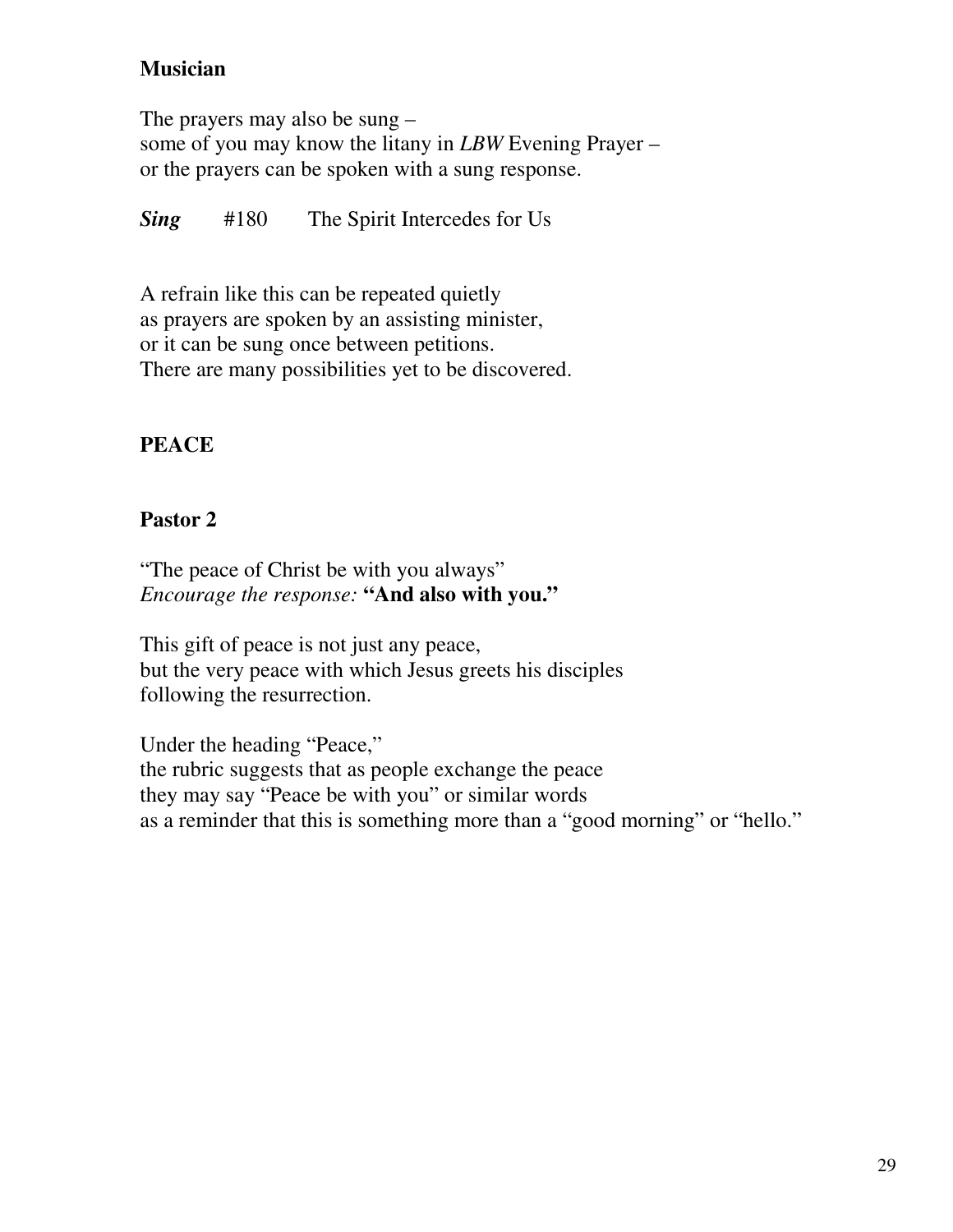## **MEAL**

## **OFFERING**

#### **Lay person**

The collection of material goods for the church's mission is a sign of the giving of our whole selves in grateful response for all God's gifts.

During the offering, an assisting minister usually sets the table. Again, it is done on behalf of the whole assembly. As the assembly then prepares to "come to the banquet," we are reminded that God's mission includes "setting the table" for the poor and the hungry and for all who may feel excluded.

#### **Musician**

You'll notice that no specific music is provided at the offering. Rather, there is a rubric (page 106 bottom) that says: "Assembly song or other music may accompany or follow the gathering of the offering." The intent here is to acknowledge the wide variety of practice in our church. Many choirs or bands offer music at this time. It may or may not be necessary to sing anything more. Perhaps instead of, or in addition to, an ensemble or solo piece, a hymn or song could be sung. Ideally, the text of anything sung at this point will focus on either the offering of ourselves to God (there are many options in the stewardship section of the hymns and songs) or the gift of God's grace to be received in the sacrament to follow. The season, the day, the assembly, and the musicians available are all factors in making an appropriate selection.

Another factor is what is happening at this time.

Some congregations have an elaborate procession and ceremony at this point. A longer hymn might then be appropriate.

For many, this is a simple moment of moving a few steps to the altar table. A single stanza, if anything at all, may be appropriate.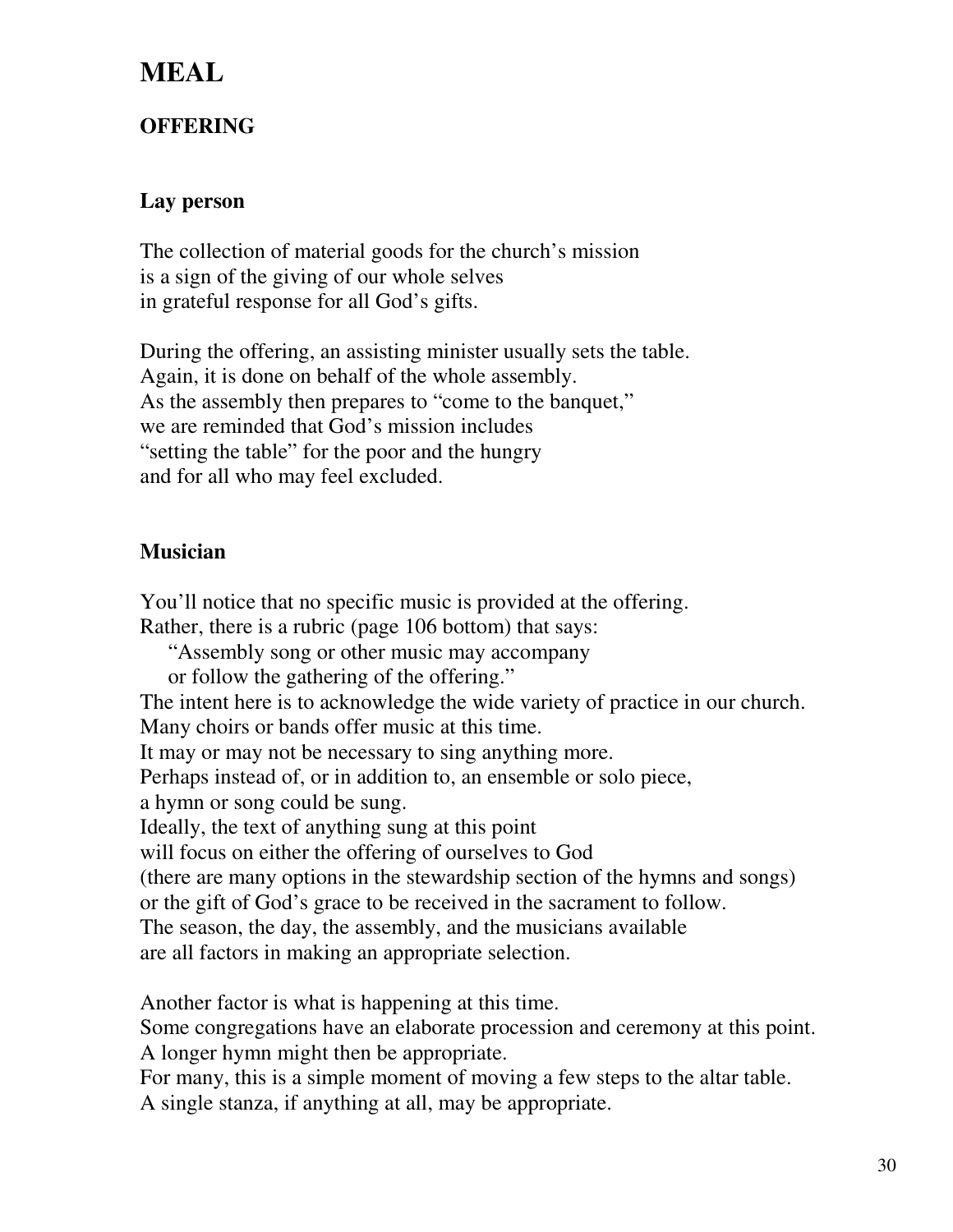Let's sing a possibility. One of the classic texts for this moment in the liturgy, from Psalm 51, is "Create in Me." That text will still be available in several diverse musical settings. Let's sing a setting by James Capers in a Gospel style.

[#185] *(In the Service Music section; numbered with the hymns.)*

*Sing* Create in Me

As mentioned, another possibility is to sing a hymn or selected stanza.

[#490, stanza 2]

Imagine how this text would work during the season of Advent as an assembly prepares for Holy Communion.

*Sing* Let All Mortal Flesh Keep Silence – stanza two

For many, this is a new way of thinking and planning. So this will be an area to be carefully addressed in the musician's manual mentioned earlier.

[Page 107]

## **Pastor 2**

While an offering prayer of thanks is appropriate, because of its nearness to the Great Thanksgiving, it is not required. When used, offering prayers in *ELW* are intended to be led by an assisting minister on behalf of the assembly, building on this important role of worship leadership. Three prayers are given on page 107, with more options, including prayers for specific seasons.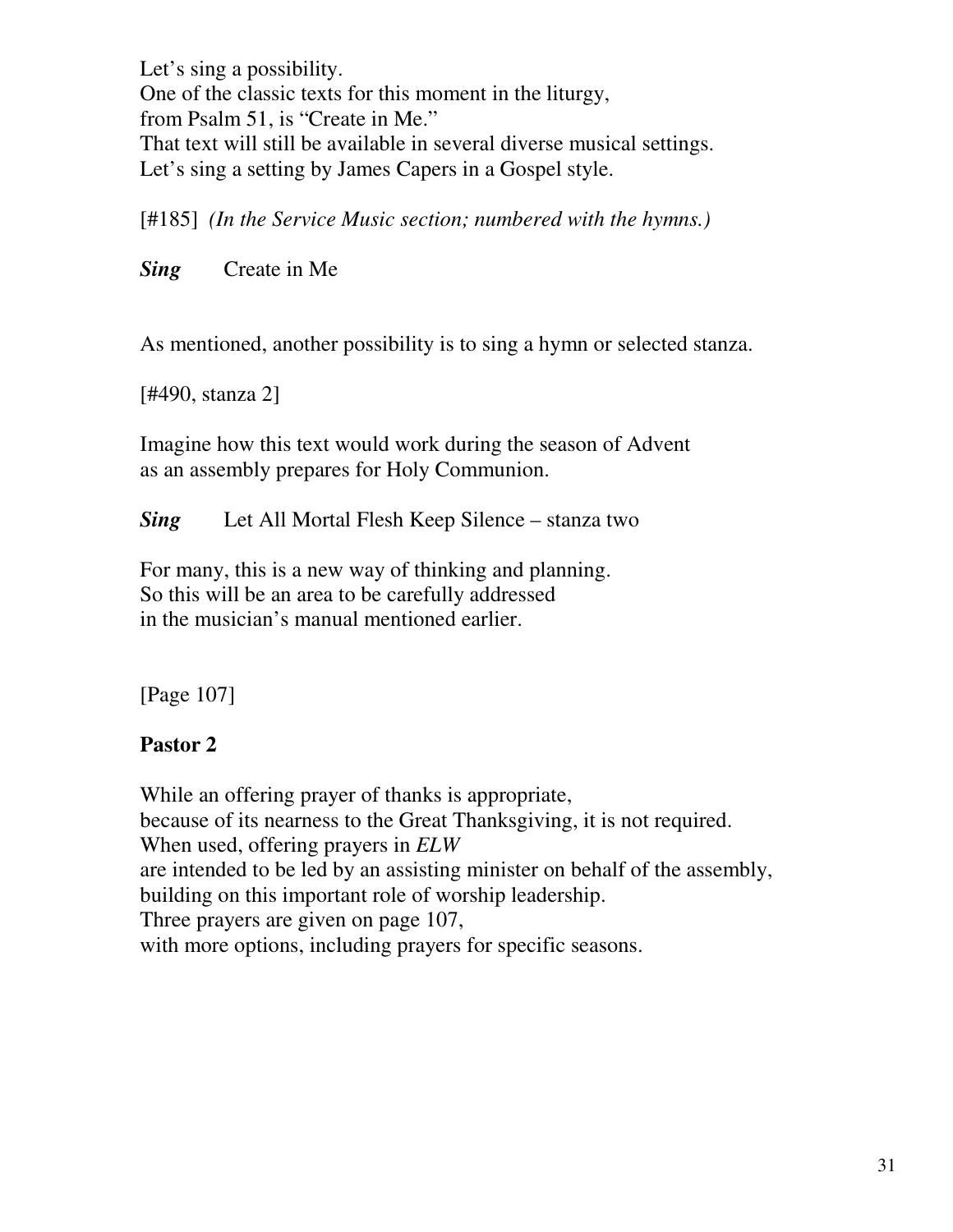#### **GREAT THANKSGIVING**

#### **Pastor 2**

The proclamation of the Word of God and the celebration of the Lord's Supper – are connected. Luther called these the two "high points" in a service of Holy Communion.

An ordained minister presides in the service of Holy Communion, as a reminder that this celebration is not the possession of a particular community of faith, but a sacrament of the whole Church.

#### **Musician**

The classic dialogue begins the Great Thanksgiving.

*Sing* The Lord be with you . . . (at least the first phrases)

Although this can be spoken,

it appears with the simple melody that has accompanied this text for centuries. The melody itself communicates to many worshipers around the world.

You will notice that the same melody is used for this dialogue in all settings.

This has been done both for historic reasons

and to make it more easily singable for presiding ministers.

This, of course, does not preclude a presider, who may be an excellent singer, chanting additional, perhaps more challenging, options.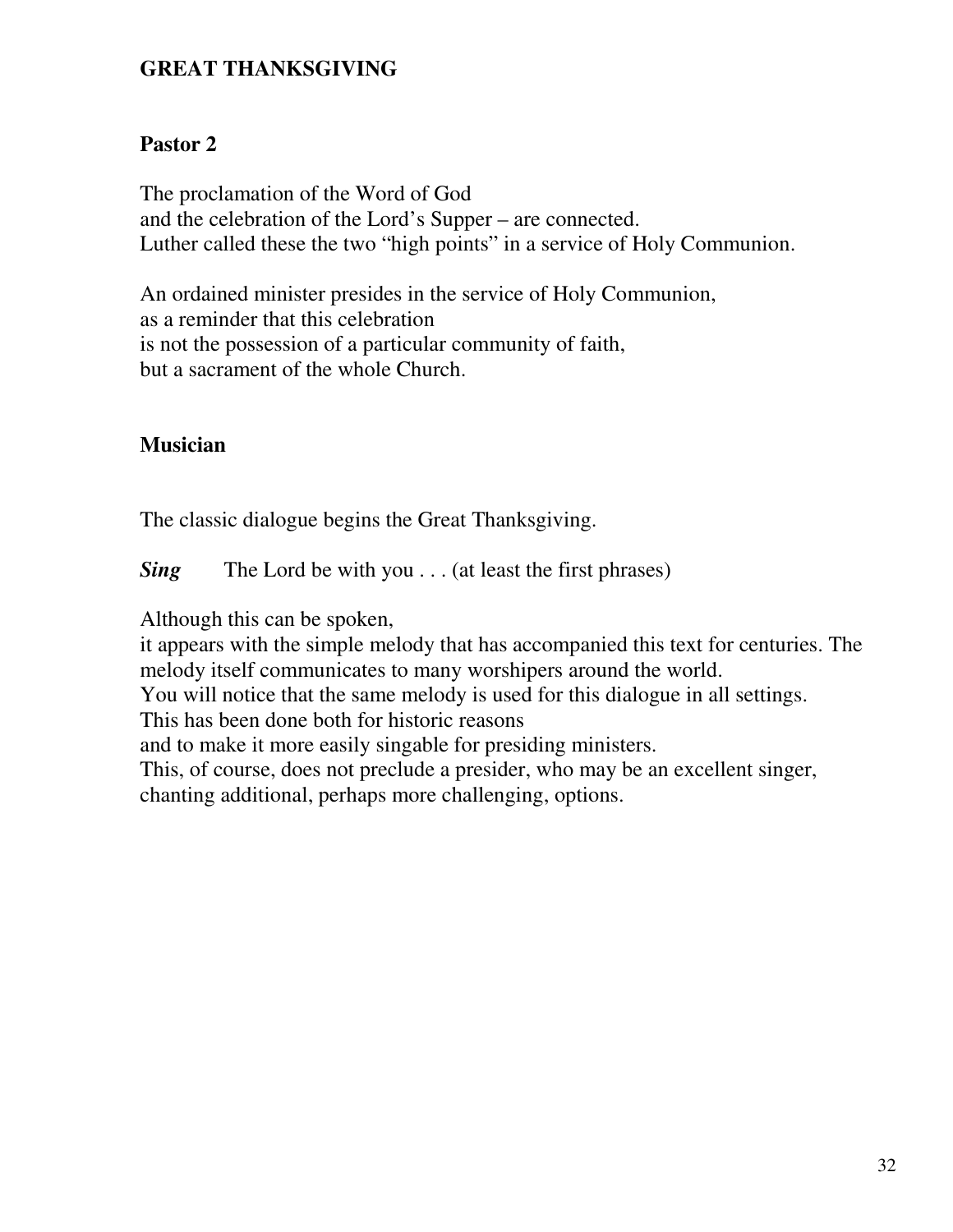## **Musician**

The proper prefaces for specific seasons of the church year (It is indeed right . . . ) are in the leader's and accompaniment editions and also set, consistently, to the same melody.

Let's sing the assembly's portions of the Great Thanksgiving from Setting One.

[Page 108] *Sing* Holy, holy, holy

[Page 109]

*Sing* Christ has died… *Sing* Amen.

Remember the Gospel Acclamation we sang earlier? You'll notice, in both this setting and Setting Two, that the melodies for the Gospel Acclamation and this music are very similar. Using similar music at the two "peaks" of the liturgy helps the worshiper make the connection between Word and sacrament.

It is also helpful to recognize the similarities when teaching new music.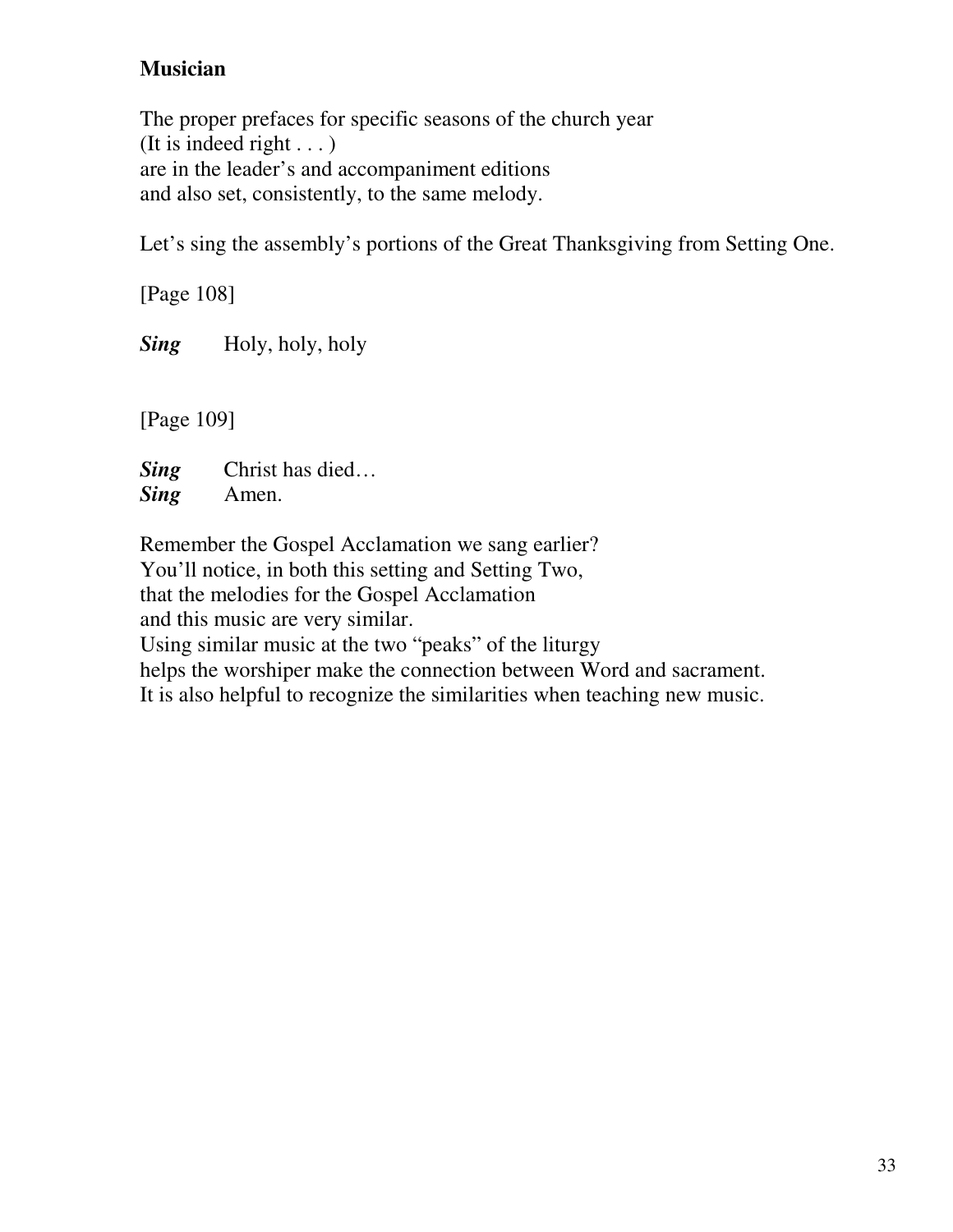## **Pastor 2**

The Great Thanksgiving begins with the dialogue between the presiding minister and the assembly. It includes the singing of the "Holy, holy, holy" and concludes with the Lord's Prayer.

*ELW* reflects two practices among Lutherans, providing for the simple proclamation of the Words of Institution within the Great Thanksgiving and for the praying of a thanksgiving or eucharistic prayer that includes the Words of Institution. Both practices are part of one common tradition that begins with the dialogue and concludes with the Lord's Prayer.

A wider variety of thanksgivings at the table (known by some as eucharistic prayers) are included in *Evangelical Lutheran Worship*.

[Pages 108 – 111]

Three prayers appear "in place" in the pew edition of *ELW*. Others are in the Prayer for Worship section of *ELW*. All of these appear in place in the leader's edition.

Options are clearly indicated by a red Roman numeral. You'll see that prayer one begins directly below "Holy, holy, holy" and continues on the next page.

Option two (Words of Institution alone) continues directly after "Holy, holy, holy" and concludes with the direction to continue with the Lord's Prayer.

Options three and four (for specific seasons) are each on one page following.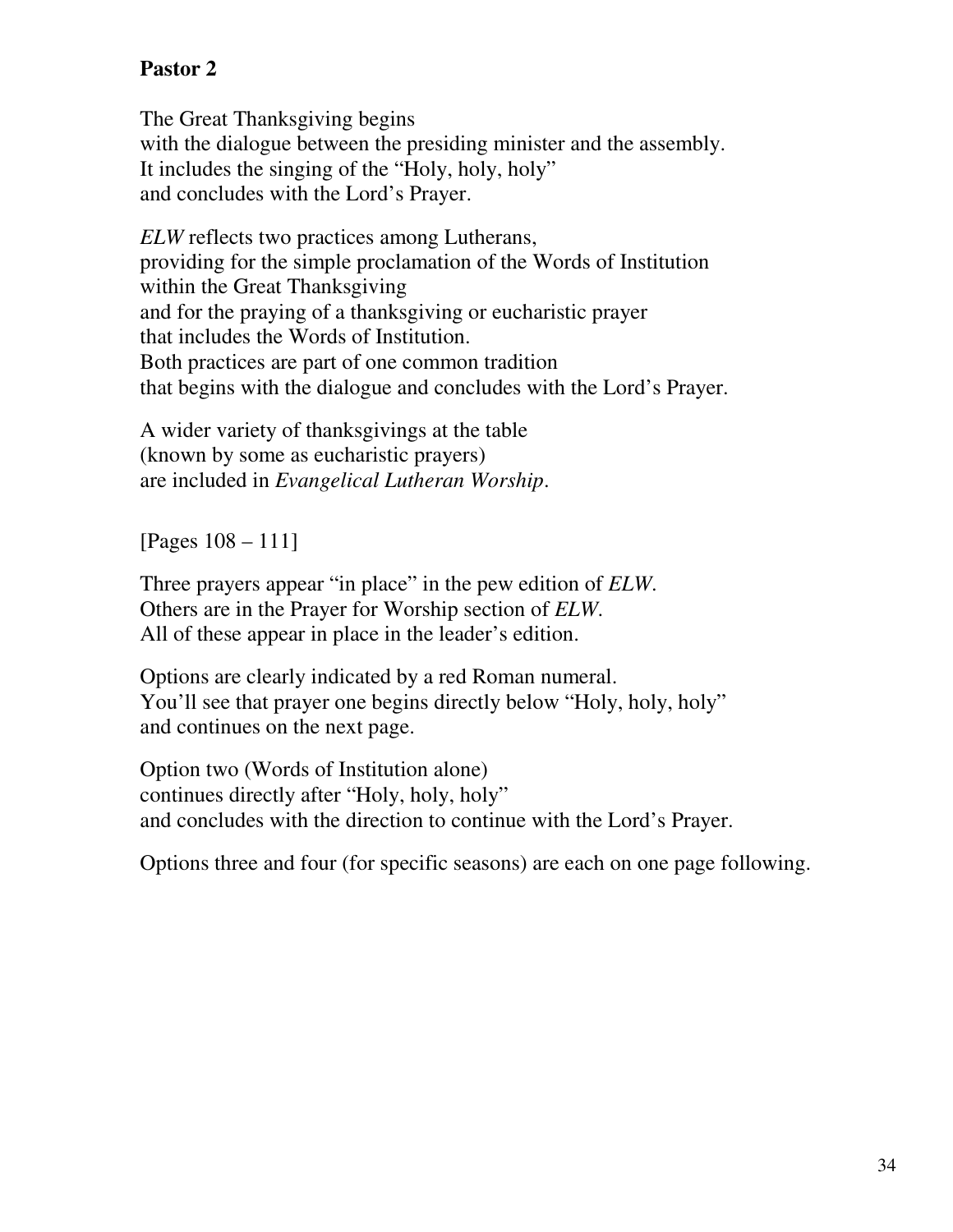A brief announcement or note in a worship folder can direct the assembly to the option being used, especially if that option includes an assembly response. Worship planners need to prepare carefully when putting musical settings together with specific prayers so that there is no confusion about what the assembly says or sings. Again, this is the sort of thing to be addressed in manuals that are being developed.

As in *Lutheran Book of Worship*, both versions of the Lord's Prayer appear in *Evangelical Lutheran Worship.*

## **COMMUNION**

#### **Musician**

[Page 112]

Following a brief invitation to communion --- "Taste and see that the Lord is Good" OR "Come to the banquet for all is now ready" --- "Lamb of God" may be sung, as the bread is broken. Other appropriate music may follow during communion.

The rubrics are flexible at this point, allowing for a variety of practice. The season, the day, the assembly, and the communion procedures in your unique architecture are all factors in making good local decisions for music during communion.

*Sing* Lamb of God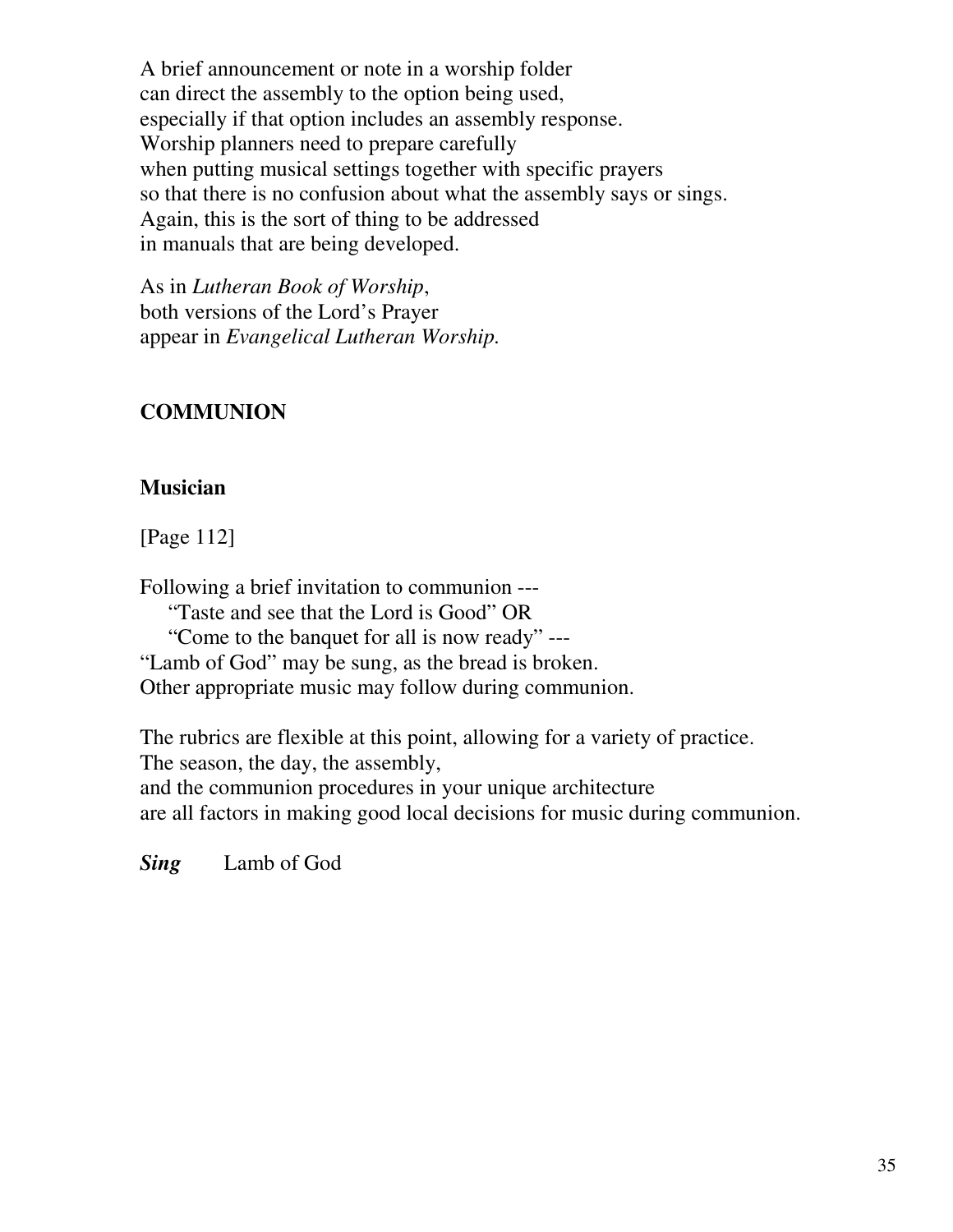## **Pastor 2**

Practices of distributing and receiving Holy Communion vary from place to place. Whether kneeling or standing together or coming forward in a continuous procession, the meal itself reflects the unity of the Body of Christ.

[Page 113]

After all have communed, the presiding minister **may** offer a table blessing. Some consider this to be unnecessary having received the blessing of the sacrament before or the blessing on the entire assembly to follow shortly. Others consider it a meaningful, uniquely Lutheran, option. You'll notice the rubric in the middle of page 113. Where desired, appropriate texts are in the Leader's edition.

#### **Musician**

Another uniquely Lutheran contribution to the liturgy is to sing the song of Simeon ("Now, Lord, you let your servant go in peace") at the end of communion.

Again, notice the flexibility of the rubric.

"The assembly **may** sing the following **or another suitable song**." This canticle, or another song, may be sung in a variety of places at the end of communion or as part of the Sending.

*Sing* Now, Lord, you let your servant go in peace

Other musical settings of this text are available, including a simple chant version that appears in the service of Night Prayer. We'll explore some of these settings later.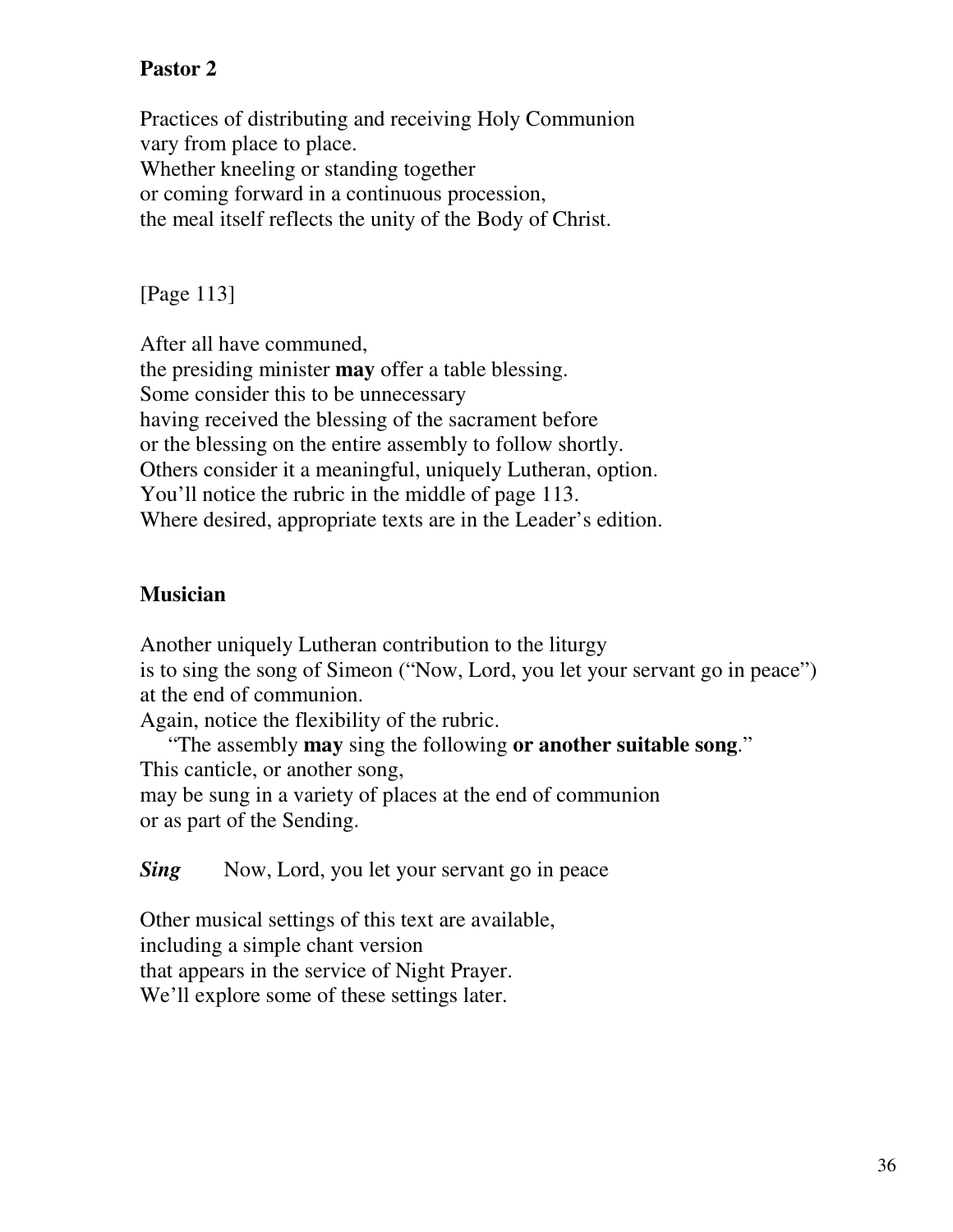## **Lay person**

[Page 114]

The prayer after communion, led by the assisting minister, is another transitional moment giving thanks for the gifts of the meal and asking God to send us in mission for the life of the world.

# **SENDING**

# **Lay person**

The Sending brings our worship full circle. We have been gathered, in all our diversity, and shaped into a community, one body. Now we are sent into the world, into daily baptismal living, for the sake of God's own mission. We are sent, always to gather again.

As with the gathering, the Sending is flexible. We who are gathered have shared in the gifts of God's grace. It may include the sending of communion ministers to bring the sacrament to those who are absent. It may also be a time of brief announcements related to our mission in the world. This is also an appropriate place for the Affirmation of Christian Vocation. Many important events in the life of a congregation may be affirmed and remembered during the Sending. However, the Sending is likely to be fairly brief so as not to delay the sense of mission.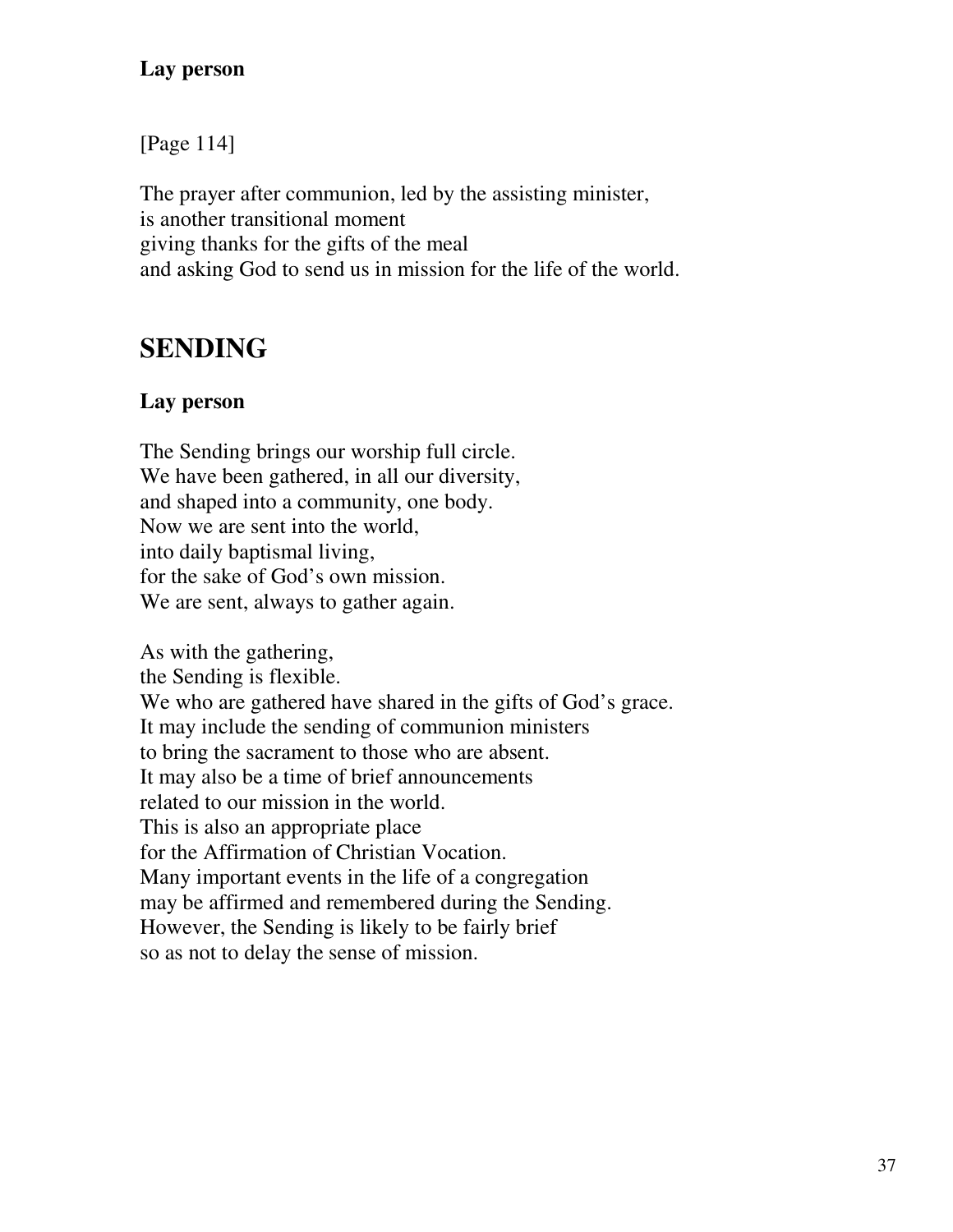### **BLESSING**

## **Lay person**

The options for the presiding minister's proclamation of God's blessing include traditional forms, as well as providing for an expanded use of scriptural language or images from scripture. Three options are provided, two at the bottom of page 114 and an expanded possibility at the top of 115.

## **SENDING SONG**

A sending song may be sung. In many places, singing is a natural and customary part of the Sending.

# **DISMISSAL**

Finally, the assisting minister sends the assembly into mission. Fed and nourished by Jesus' body and blood, the assembly is sent to continue their participation in God's mission

[Page 115]

Look at the examples under "Dismissal." The sending sentences are more varied than before. And there is a cadence  $-$  a rhythm  $-$  that signals to the congregation the time for a robust response of "Thanks be to God." While similar words might be used for sending, these were selected with great care and attention to the nature of the mission we share. "Serve the Lord" is very familiar. "Share the good news" recalls the great commission. "Remember the poor" reflects the admonition from Galatians, and "Christ is with you" is a powerful reminder that we are not alone.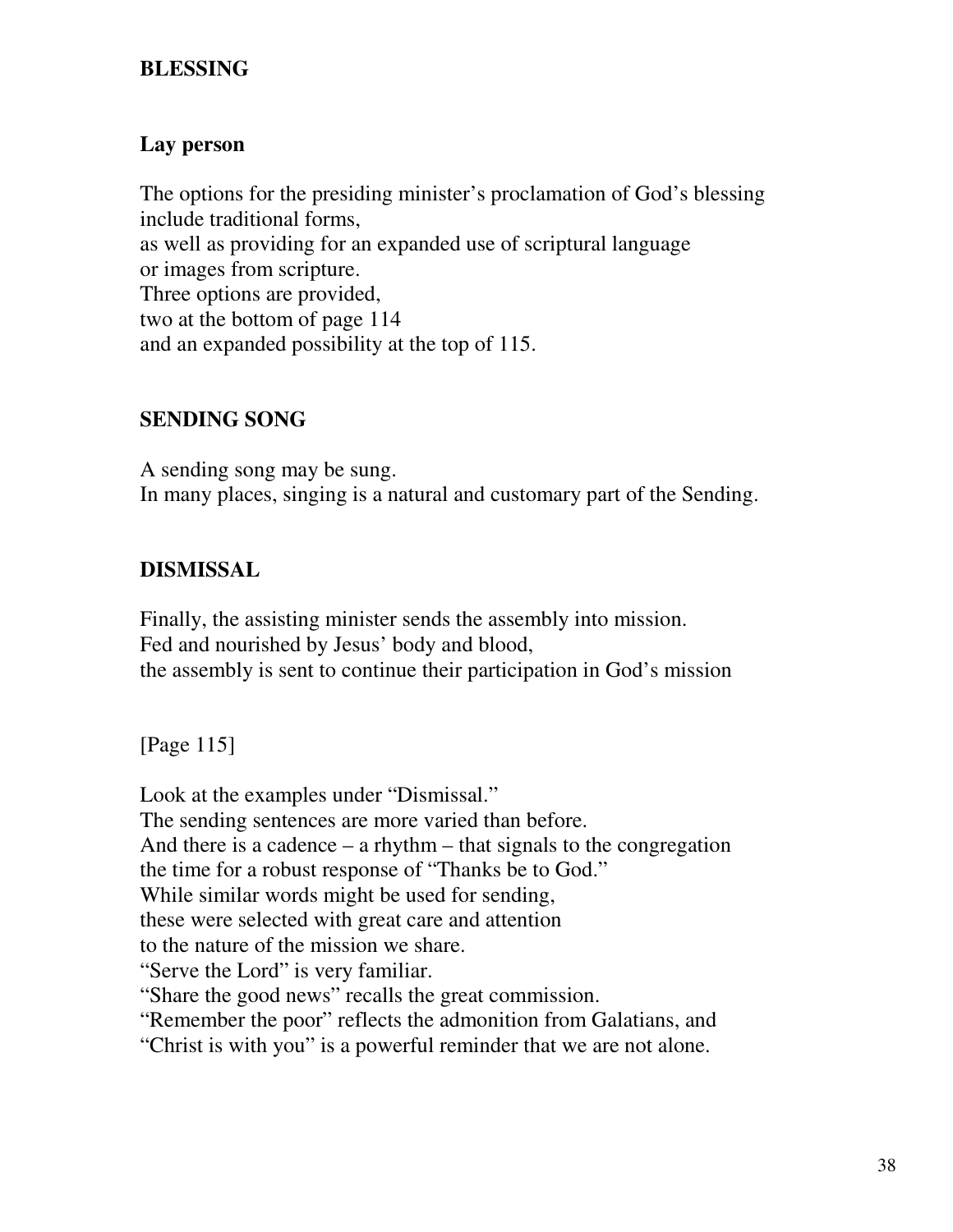Will you boldly affirm your mission? *(proceed immediately and rhythmically)*

Go in peace. Share the good news. **Thanks be to God.** Go in peace. Remember the poor. **Thanks be to God.** Go in peace. Serve the Lord. **Thanks be to God.** Go in peace. Christ is with you. **Thanks be to God.**

### **Musician**

That's a lot to take in. However, in this part of our schedule we still want to take a brief look at the Service of the Word. Before moving on, let's stand to stretch and sing another new song.

#### [#683]

*Sing* The Numberless Gifts of God's Mercies *From the pen of the text-writer of "Children of the Heavenly Father," Carolina Sandell Berg, in a translation by Gracia Grindal.*

*After singing, all may sit, and continue . . .*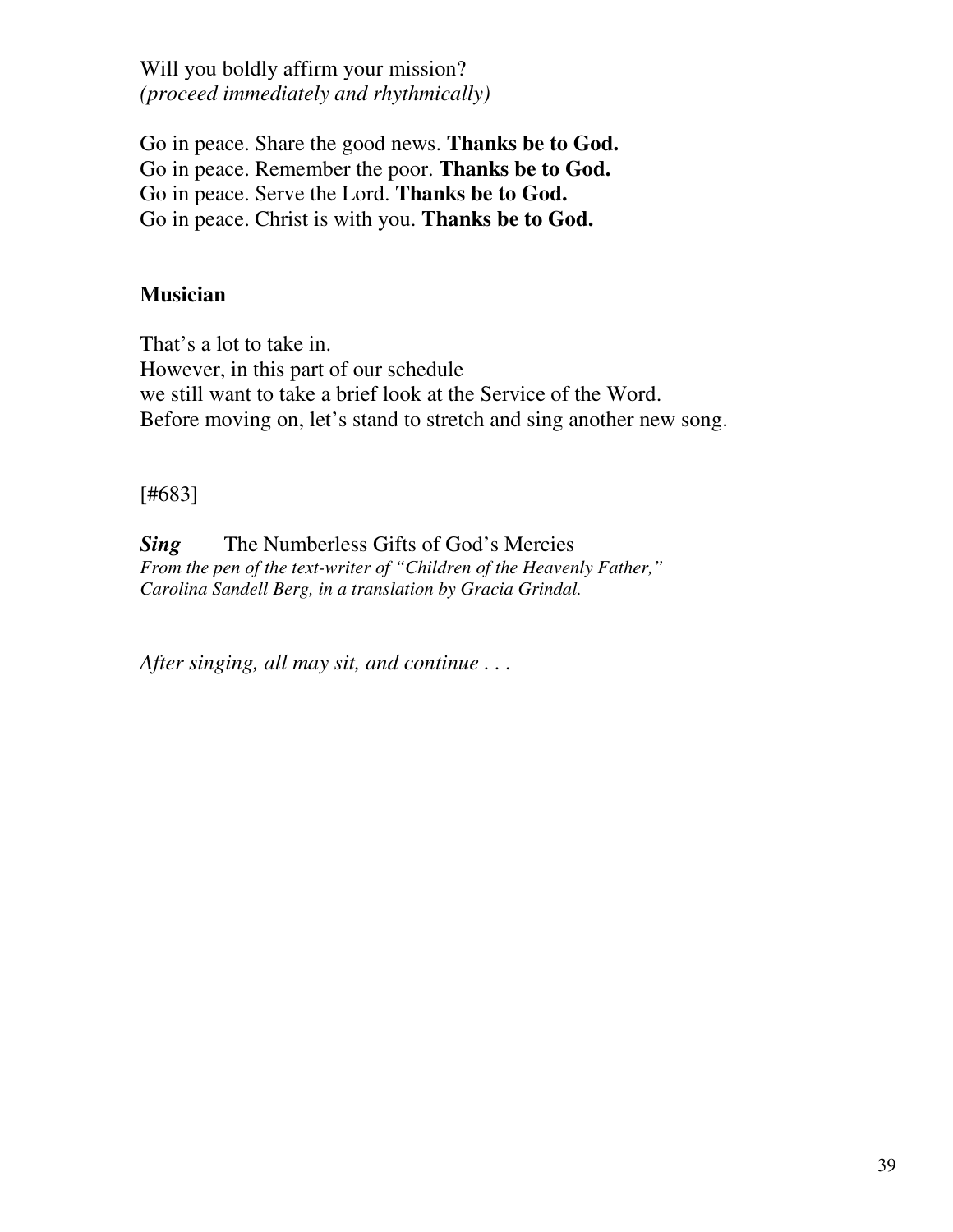# **SERVICE OF THE WORD**

# **Pastor 1**

[Page 210]

The Service of the Word provides an option for the primary weekly worship of the assembly on those occasions when the meal of Holy Communion is not celebrated or at other times and occasions when a service centered in the word of God is desired or needed.

*ELW* presumes that The Service of the Word will be led by a pastor, normally the pastor of the congregation. On those occasions when a pastor is not present, a lay person might be authorized to preach and to lead this service.

The Service of the Word shares in common many elements of the service of Holy Communion.

The Gathering and Word sections are identical to those sections in Holy Communion, and much of the music provided can be used interchangeably between services.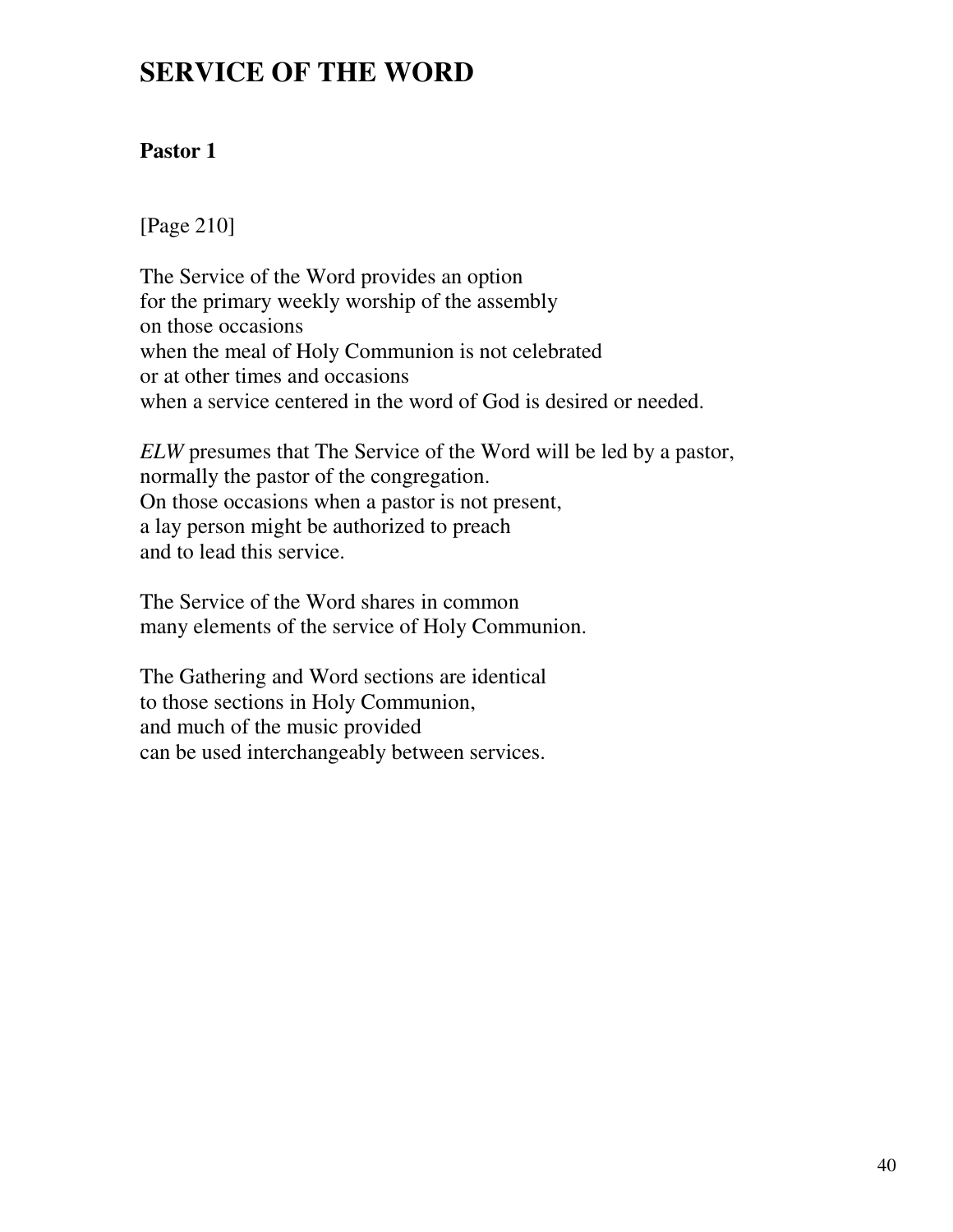## **Musician**

The service music in the Service of the Word may be familiar to many. It was brought forward to *ELW* from *With One Voice.*

Let's sing some examples of this music.

[Page 213 ff]

A cantor will sing the Greek, and the assembly sings the responses in bold type. Notice that the cantor could sing in English, if preferred.

*Sing* Kyrie

**Sing** Glory to God *Because of the length of this canticle and its repetitive structure, you may wish to sing just a portion, as time dictates. As time allows, you may wish to sing the Gospel Acclamations as well.*

[Page 219]

A Canticle of Thanksgiving follows the offering. Notice again the rubric "or another appropriate song." Whenever substitutions are made, be certain to consider the role that the music is pLay personing in the service. "Appropriate" or "suitable" are very important words!

**Sing** Salvation belongs to our God. *Again, because of the length of this canticle and its repetitive structure, you may wish to sing just a portion, as time dictates. However, the section on page 220 is most important in demonstrating the "appropriateness" of this canticle: "and blessed is the one whose name is the Word of God."*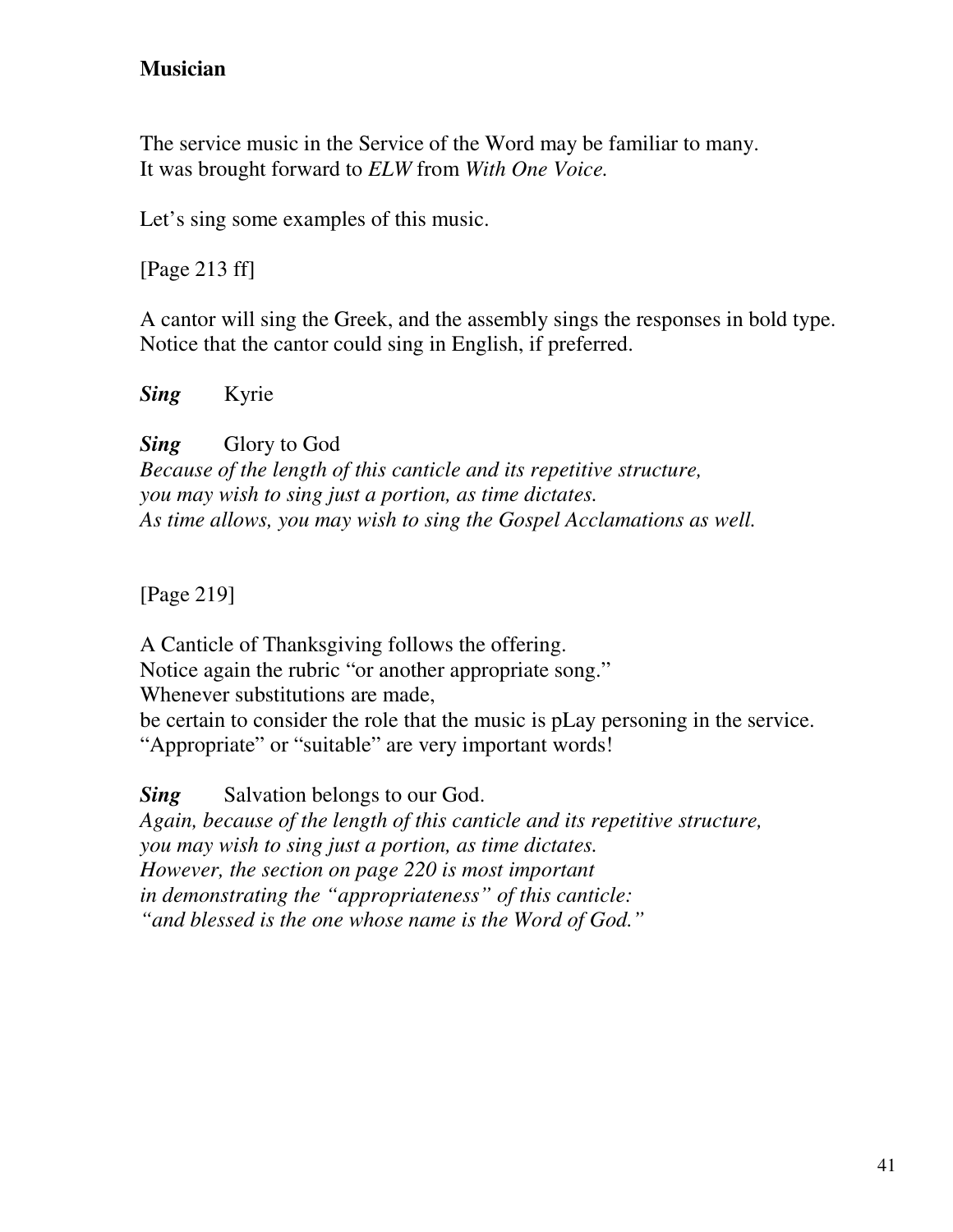# **Pastor 1**

[Page 220]

The distinctive part of this Service of the Word is the provision for giving thanks for the word. There is a fuller thanksgiving that includes a response by the assembly, as well as a simpler option. As with much of the music, the rubric here also includes, "or another appropriate prayer." Again, worship planners who choose to provide an alternate prayer need to prepare carefully and consider the function of this prayer in the service. General intercessions were prayed earlier in the service. This is a time focusing specifically on thanksgiving for God's Word.

This thanksgiving ends with the Lord's Prayer and the service concludes with a Sending, just as in Holy Communion.

## **Musician**

This concludes our quick exploration of Holy Communion and the Service of the Word. In this short time together, we are barely able to scratch the surface of all the possibilities we have yet to discover. These patterns, prayers, and songs will only become real as you continue the exploration in your congregations and shape them locally for your unique assemblies. Let's end this session by standing to sing.

[#546]

**Sing** To Be Your Presence *Delores Dufner's text, set to a strong English tune, helps us recognize our mission to be evangelists to the world.*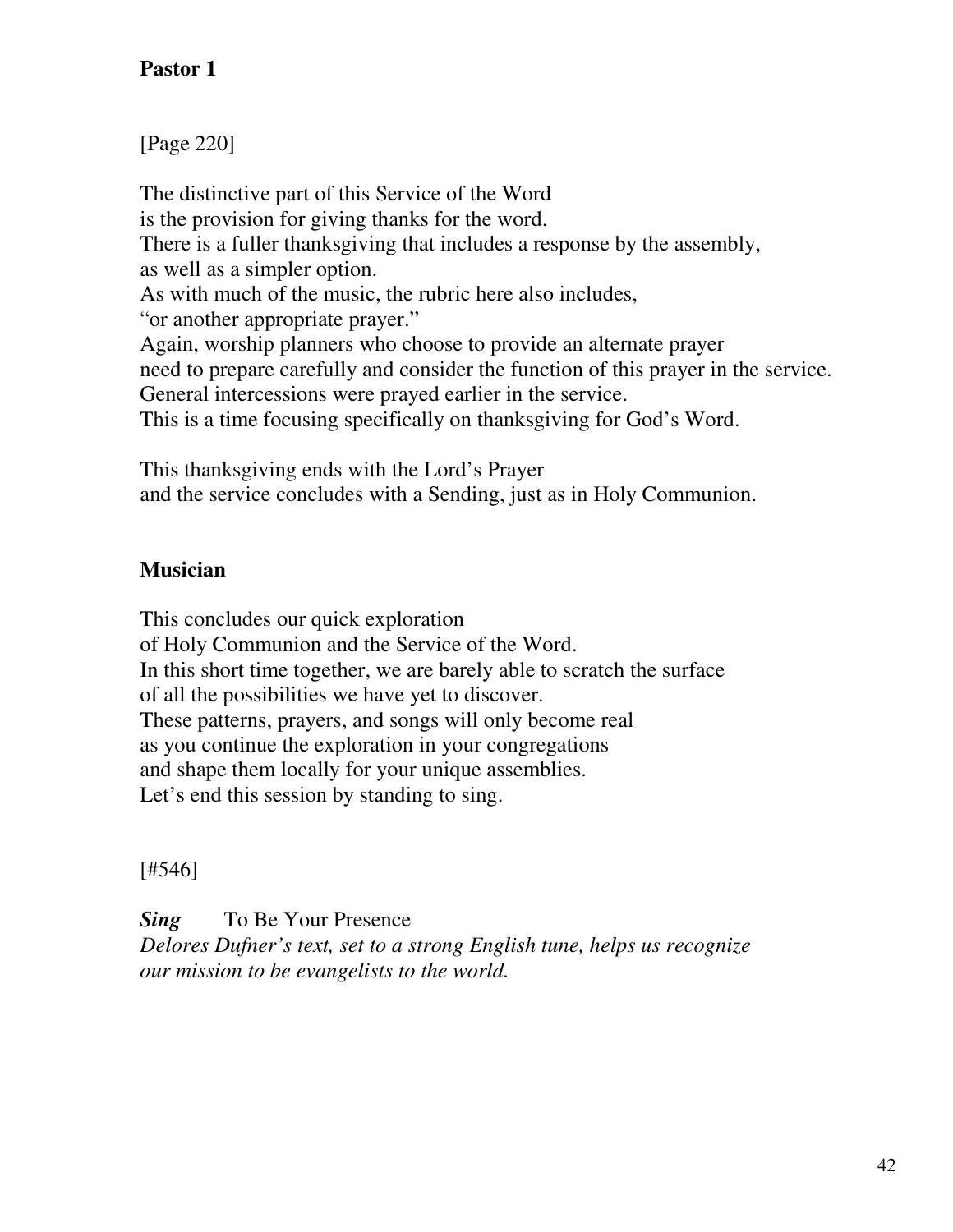# **Exploring Liturgical Music**

# **Musicians**

*Draw them back together by singing.*

[#167]

*Sing* Now the Feast and Celebration *(Perhaps stand to sing; then sit)*

In this 45 minutes, we will explore more of the liturgical music that is available for the service of Holy Communion. We've just sung a piece from the Service Music section where there is a wide variety of individual selections in varying styles and by various composers. This section is for the more adventurous congregations. We will not have time to sing much from this section. The riches included here will be discovered over the coming years.

Most will probably begin with one of the complete musical settings. We have already sampled all the music in Setting One. Now we will get a taste of Setting Two. As mentioned earlier, it was composed by Marty Haugen. Some of your congregations may have learned Provisional Setting B from the Renewing Worship materials. Based on feedback from people just like you from across the church, Marty went back to the setting and made some significant changes.

[Page 120]

Like Setting One, the assembly sings the responses in bold type.

*Sing* Kyrie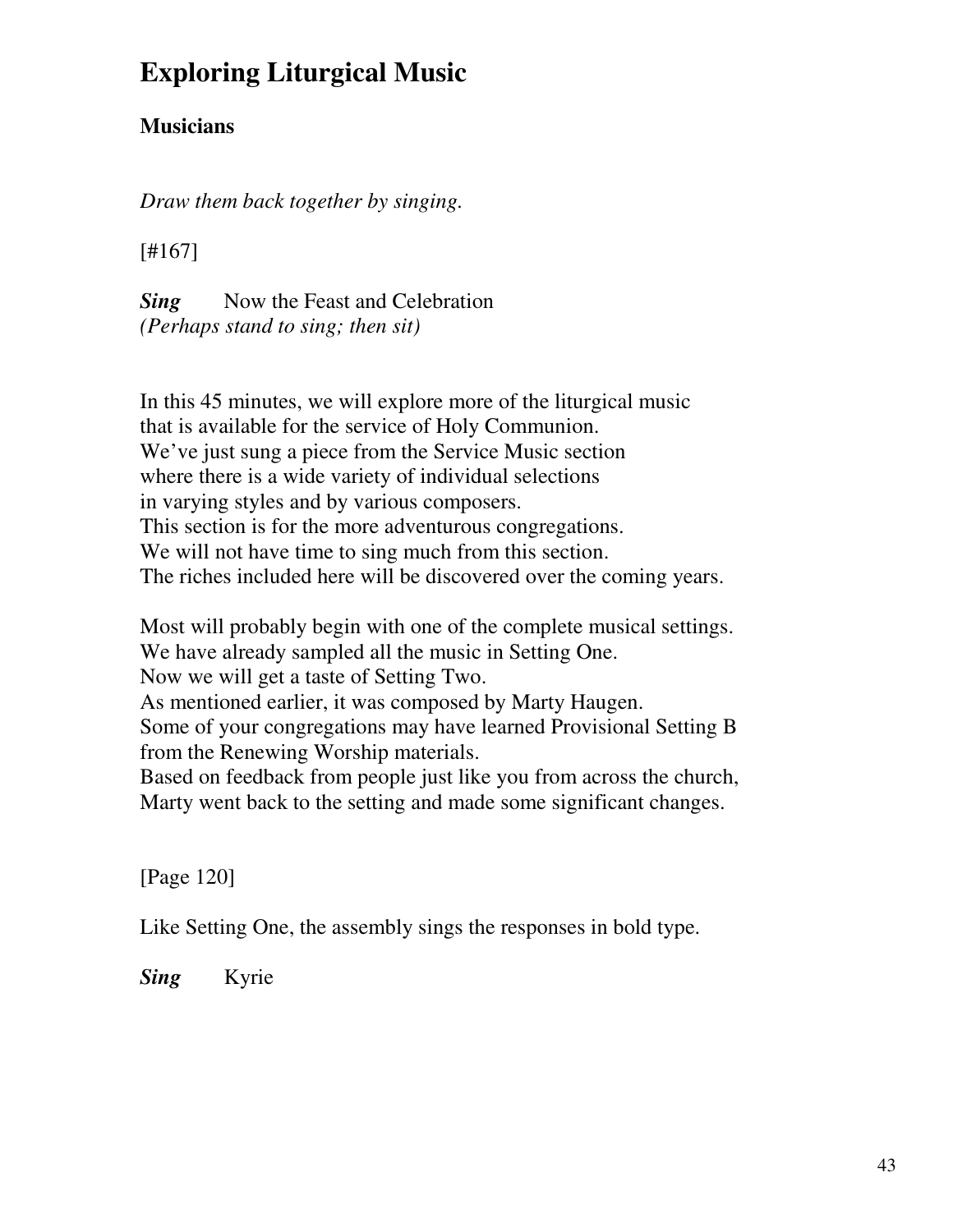[Page 121]

These settings of the canticles, "Glory to God" and "This Is the Feast" both include a refrain, which makes it easy to teach. At first, you can have a soloist or the choir sing the verses. All the assembly needs to learn is the refrain. As it becomes familiar, the assembly can sing the whole thing.

**Sing** Glory to God *Sing* This Is the Feast

[Page 124-125]

The Gospel Acclamation works just like the one in the first setting. There is the possibility of singing a verse of scripture appointed for the day, or the general text is in place.

Let's sing it using the text, "Lord, to whom shall we go." Don't forget to repeat the Alleluias after the verse.

**Sing** Gospel Acclamation

A verse that can be used without Alleluias throughout Lent is also provided.

*Sing* Lenten Gospel Acclamation

[Page 130-131]

*Sing* Holy, holy, holy *Sing* Christ has died *Sing* Amen

[Page 135]

| <b>Sing</b> | Lamb of God                     |
|-------------|---------------------------------|
| <b>Sing</b> | Now, Lord, you let your servant |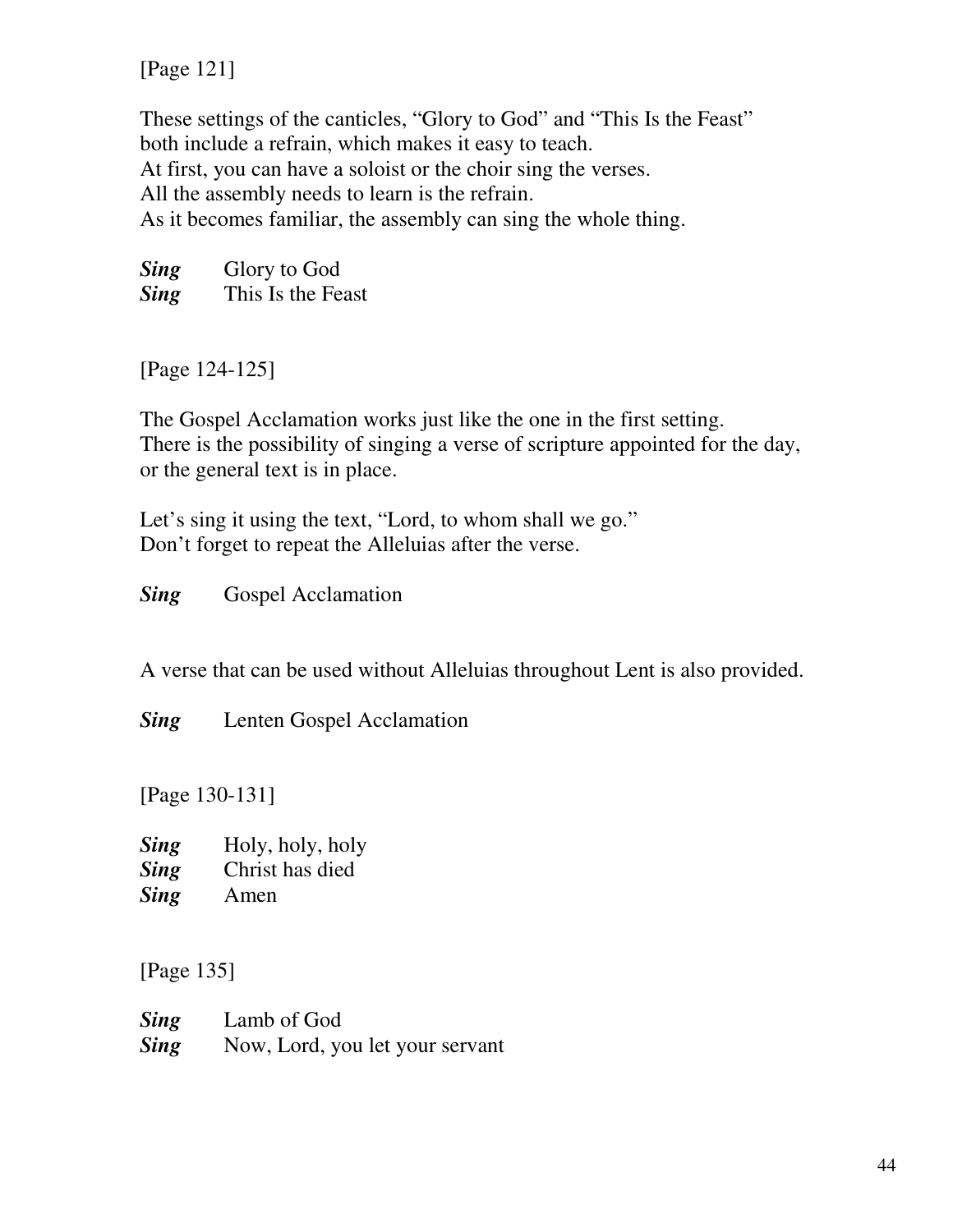Beginning early in the Renewing Worship process, there was a significant effort to discover one common melody for singing the foundational portions of Holy Communion. With the help of many congregations that took up this challenge by testing the approach, we discovered that it would be common texts that could unite us

even when singing a wide variety of musical styles.

Many people are amazed – even bewildered – that there are 10 settings of Holy Communion, in addition to all the possibilities in the Service Music section. Others are thrilled!

It is likely, and probably wise, that most congregations will only learn a few settings of the liturgy. With historic texts that are repeated week after week, year after year, century after century, the purpose of the music is to carry the text, not to distract from it.

Determining how many settings to learn and which ones will work best in your setting will be a critical decision for each congregation.

Now let's look at the remaining settings. We will not sing Settings Three and Four. They are both brought forward from *Lutheran Book of Worship.* Our time is short and most of you know these settings. However, their presence is very important. These settings have widespread use across our congregations and may continue to serve you well, especially as you learn new music.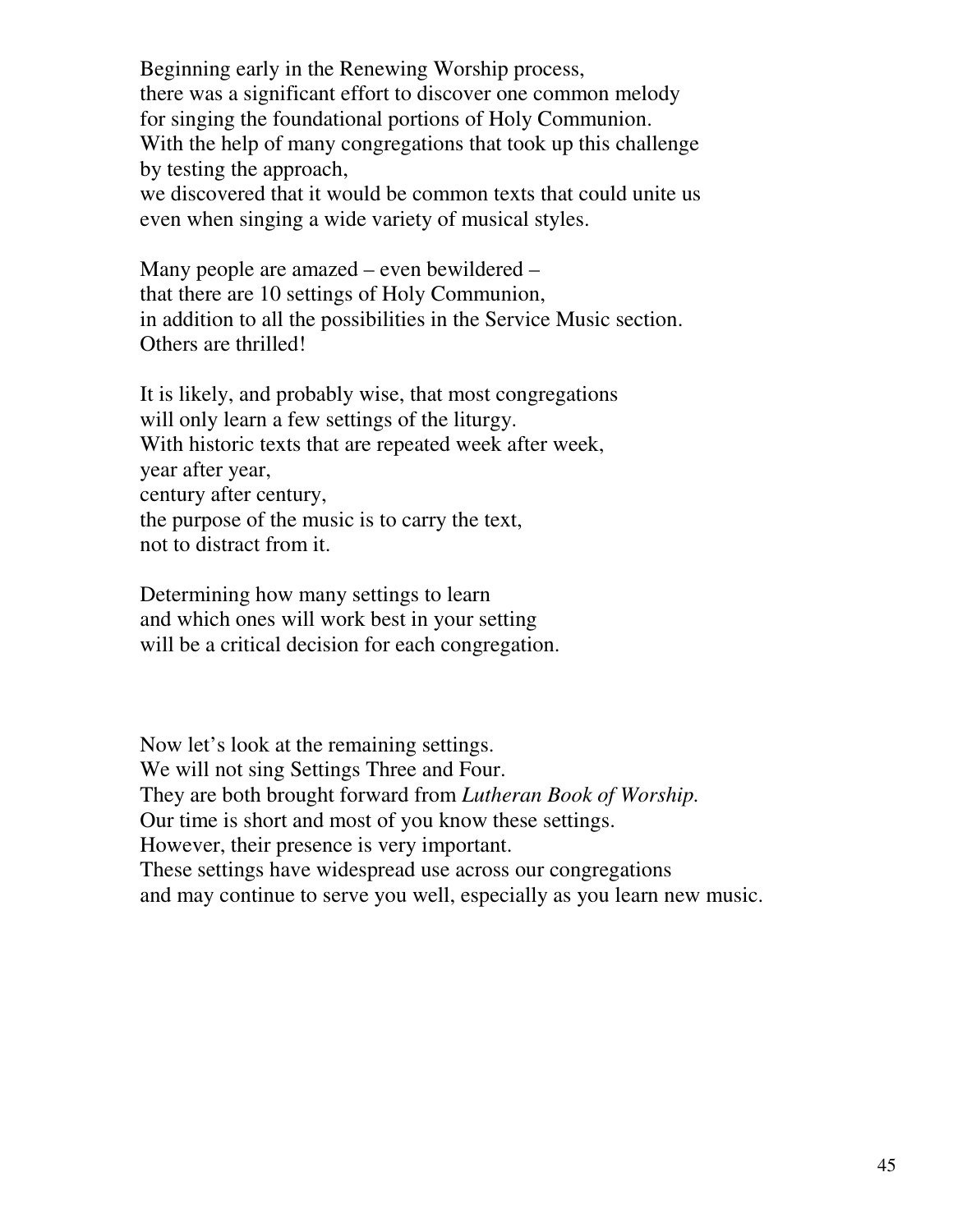[Page 156]

Setting Five, a chant setting, is also brought forward from *LBW.* Although not as widely known as the others, it is dearly loved and sung regularly in many congregation of this church. As a counter-balance to an increasingly high-tech and complex world, there is a renewed interest in chant, especially among young people. This setting is definitely worth checking out again. There is one addition to notice.

[Page 159]

As an alternative to the chant setting of "Glory to God," a hymn paraphrase of that canticle is provided. It was used by Martin Luther in his German Mass. If sung like a Renaissance dance, it can be lots of fun today.

*Sing* All Glory Be to God on High *(Probably just one stanza.)*

[Page 165]

Setting Six includes music brought forward from *This Far by Faith,* our church's African American worship book. Since most of this music is in a Gospel style, leading it may be a challenge for some people. On the other hand, it may be just the variety you're looking for.

[Page 167]

*Sing* Glory to God *(Probably just sing refrain – verse – refrain)*

[Page 169]

*Sing* This Is the Feast *(Probably just sing refrain – verse – refrain) Notice that the refrain is always sung twice.*

[Page 173]

*Sing* Holy, holy, holy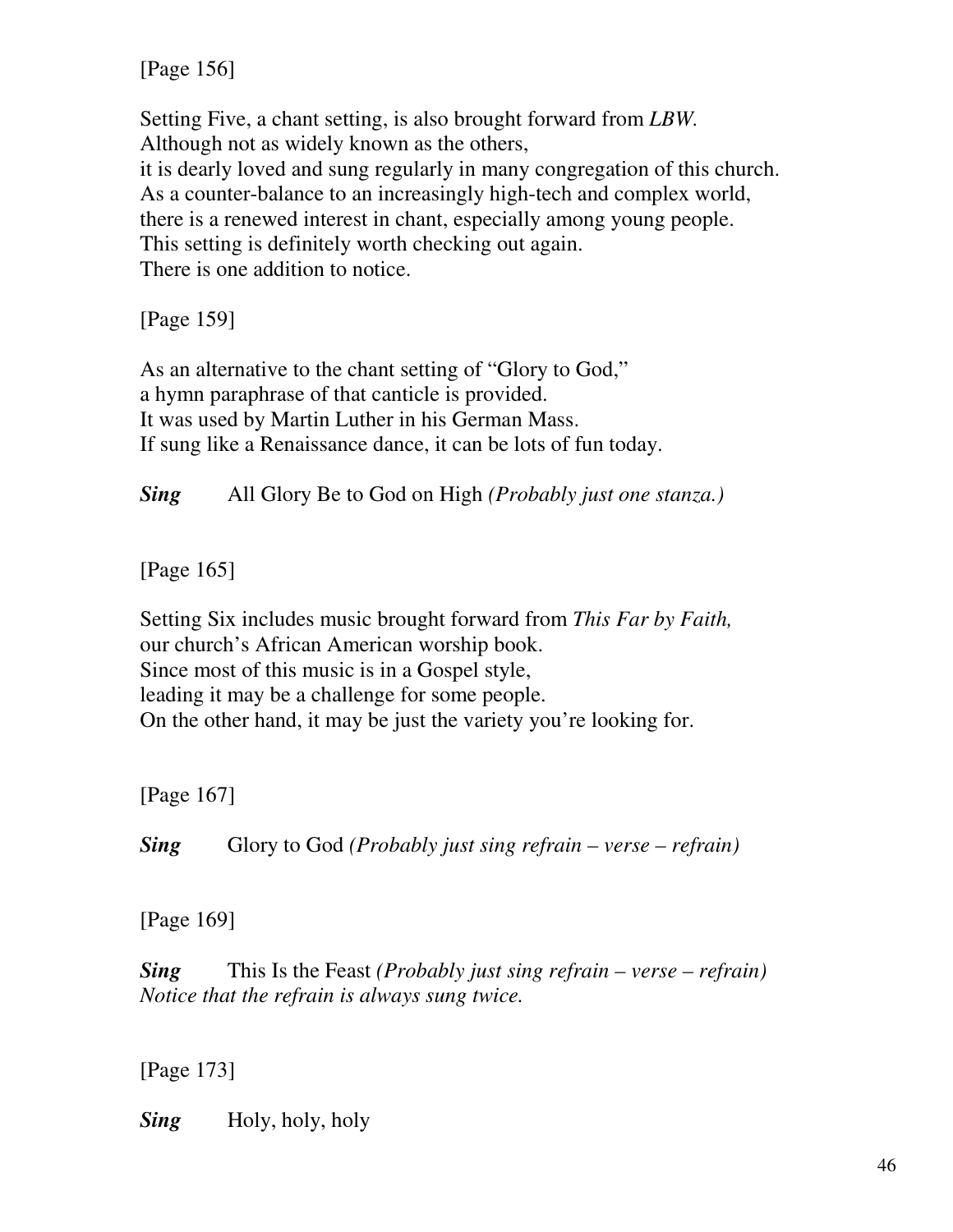By now you have noticed that Settings  $3 - 10$ do not take up as many pages! This presentation is really driven by the music and does not include all of the spoken texts which can be found on other pages or printed in a worship folder. This new format made it possible to include more settings, reflecting more of our church's diversity. It will require careful attention to detail in planning and communication in leading and teaching.

[Page 175]

Setting Seven includes music brought forward from *Libro de Liturgia y Cántico,* our church's Spanish language worship book. You'll notice that both English and Spanish are included for all sung texts. Trying at least a little Spanish encourages all assemblies to experience the unity and some of the diversity of the church.

This setting of "Glory to God" is just a portion of the complete text and can be repeated numerous times.

[Page 176-177]

*Sing* Gloria, gloria, gloria *Determine how far to push them to try Spanish. This might be a good time to have them stand and move.*

[Page 179]

The Gospel Acclamation is particular easy since the languages are the same!

*Sing iAleluya!*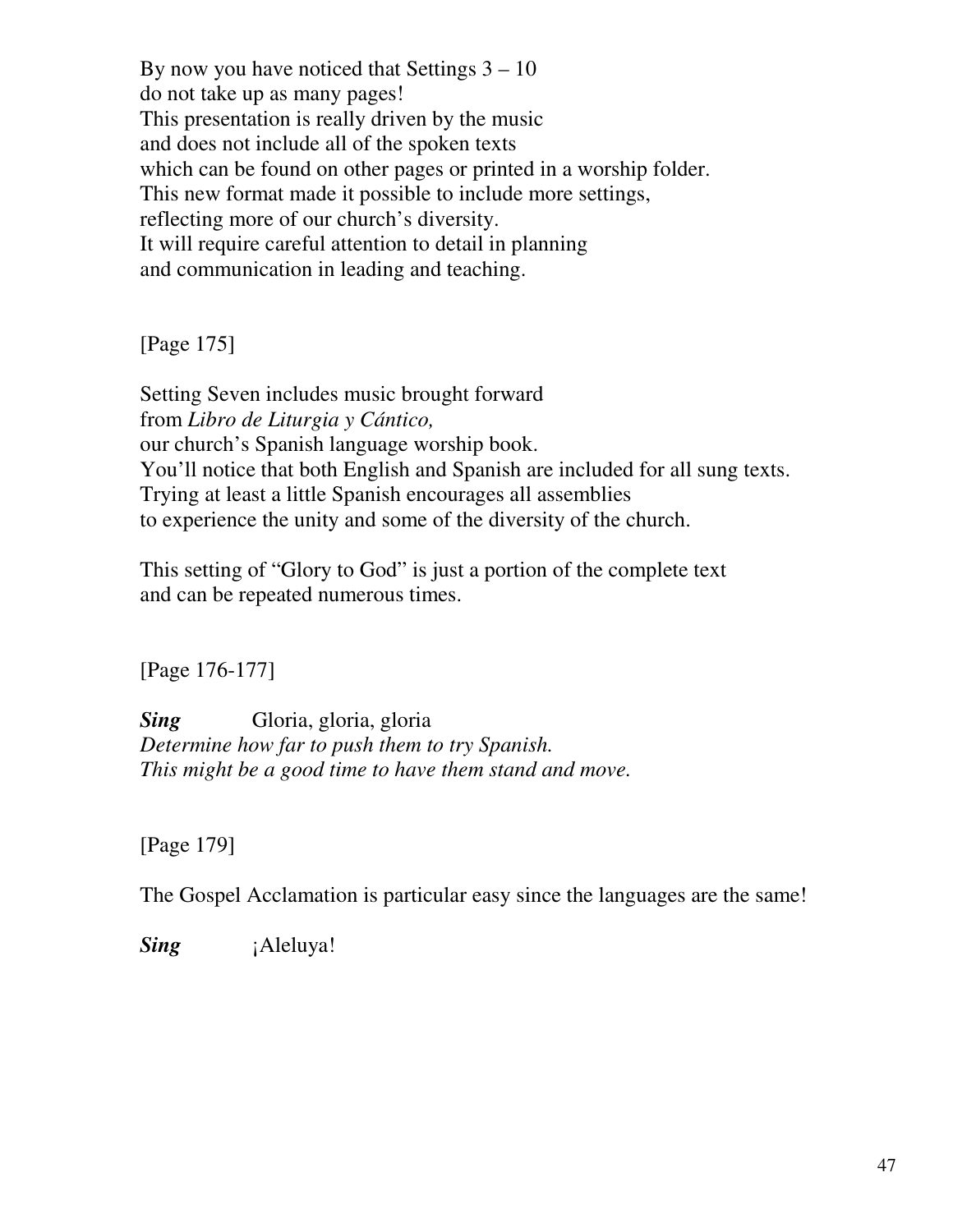[Page 182]

The "Lamb of God" is by ELCA pastor Victor Jortack, and sings beautifully in both languages.

*Sing* Cordero de Dios

[Page 184]

Setting Eight includes music from a variety of composers, all in contemporary musical styles. The Kyrie comes from Dakota Road, a Lutheran band in South Dakota. The music for the verses appear in the Accompaniment Edition and are best sung by a soloist or band. For now, let's sing the refrain.

*Sing* Kyrie (refrain)

[Page 185]

"Glory to God" is newly-composed by Dennis Friesen-Carper. Let's sing the refrain several times.

*Sing* Glory to God (refrain—verse—refrain)

[Page 187]

Some of you may be able to reach back into your memory to recall this setting of "This Is the Feast" by John Ylvisaker. Again, let's just sing the refrain.

*Sing* This Is the Feast (refrain—verse—refrain)

We don't have time to sing it all. This setting is included on one of the audio discs in your Introductory Kit. that you received in September. For congregations with a contemporary worship service, perhaps led by a band rather than piano or organ, this setting could prove to be valuable.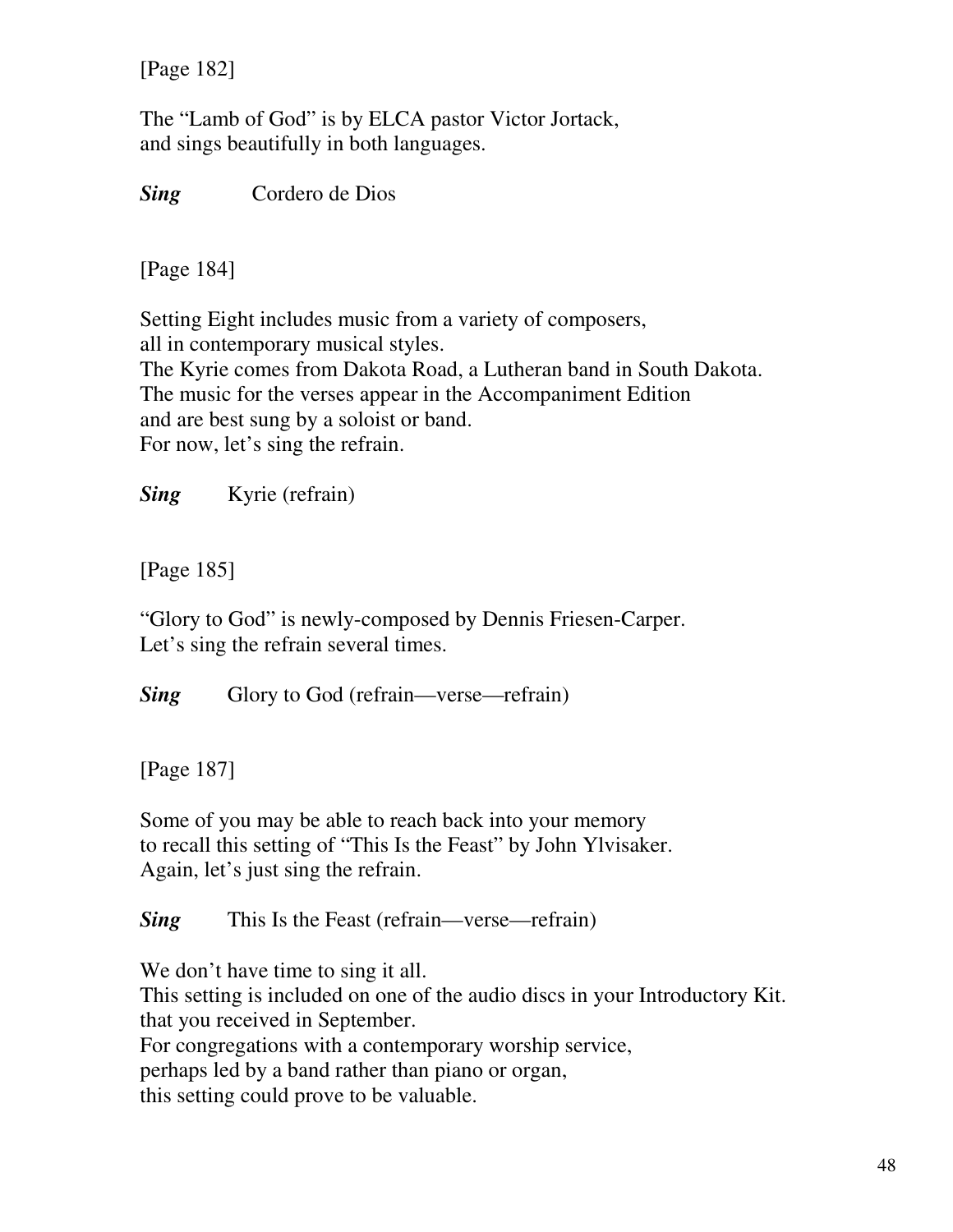[Page 193]

Setting Nine is by Joel Martinson and was composed for the Renewing Worship provisional volumes. While it may challenge singers more than other settings in *ELW*, many congregations learned to love it during the trial-use time.

[Page 198]

The Gospel Acclamation is set up just like others we sang earlier with a tone for the proper verse or a general text. When you introduce it be sure the downbeat is clear, so we all start together on beat two. For now, let's just sing the Alleluia refrain.

*Sing* Alleluia (refrain)

[Page 200]

"Holy, holy, holy," with the high E on the last line, is one of the more challenging pieces in *ELW.* However, a challenge can be good, and is often the most enduring.

*Sing* Holy, holy, holy *This might be a good time to have them stand.*

[Page 203]

Setting Ten provides music that may be more accessible for many congregations. All the liturgical texts are paraphrases in simple metric form and set to familiar hymn tunes.

[Page 204]

*Sing* Glory Be to God (stanza 1)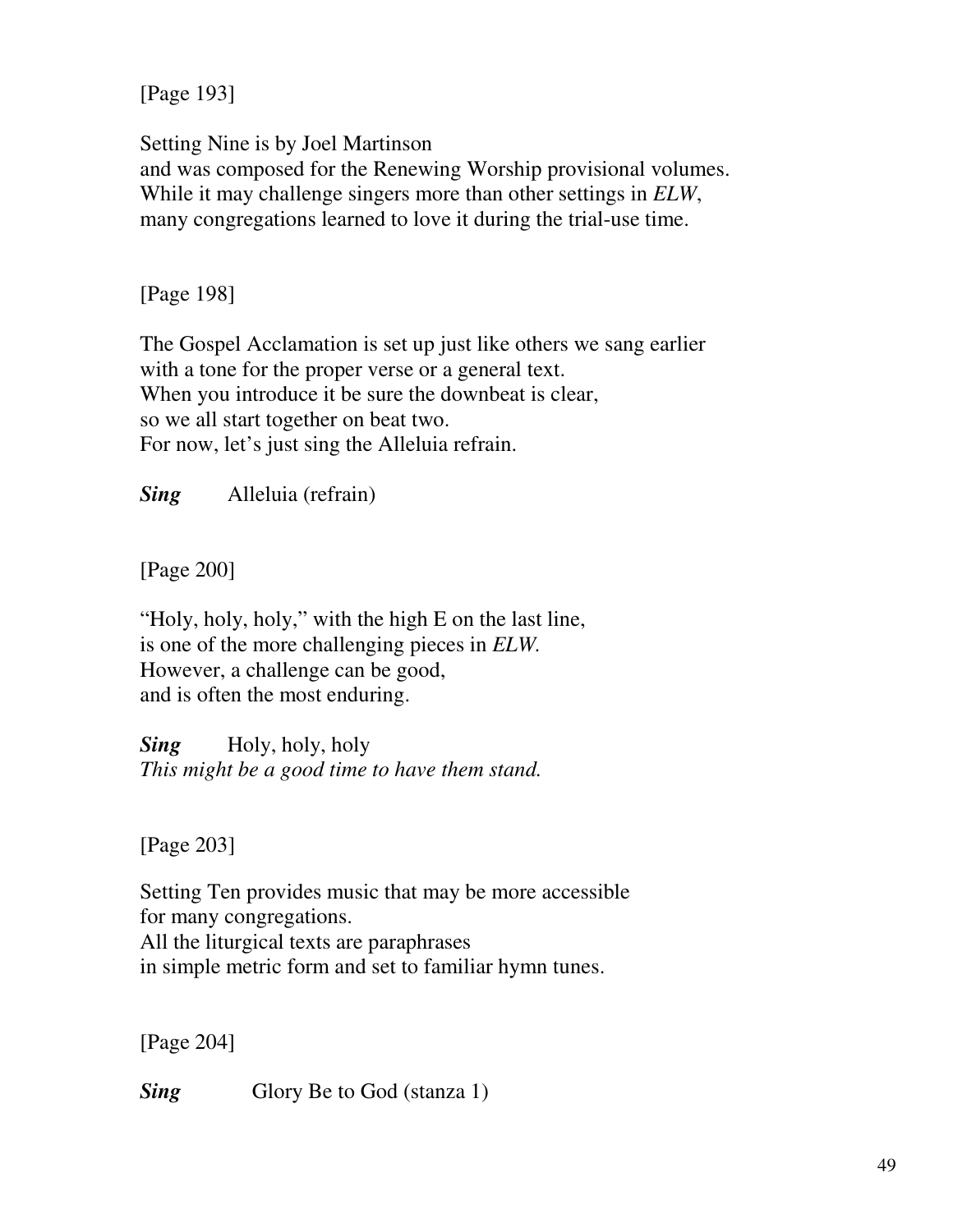[Page 207]

# *Sing* Holy, holy, holy

This set may also be particularly useful for services like funerals and weddings. Let's close this session with one more piece from the Service Music section.

## [#205, *hymn numbering*]

This is by ELCA pastor James Capers. Stand to sing.

**Sing** Thankful Hearts and Voices Raise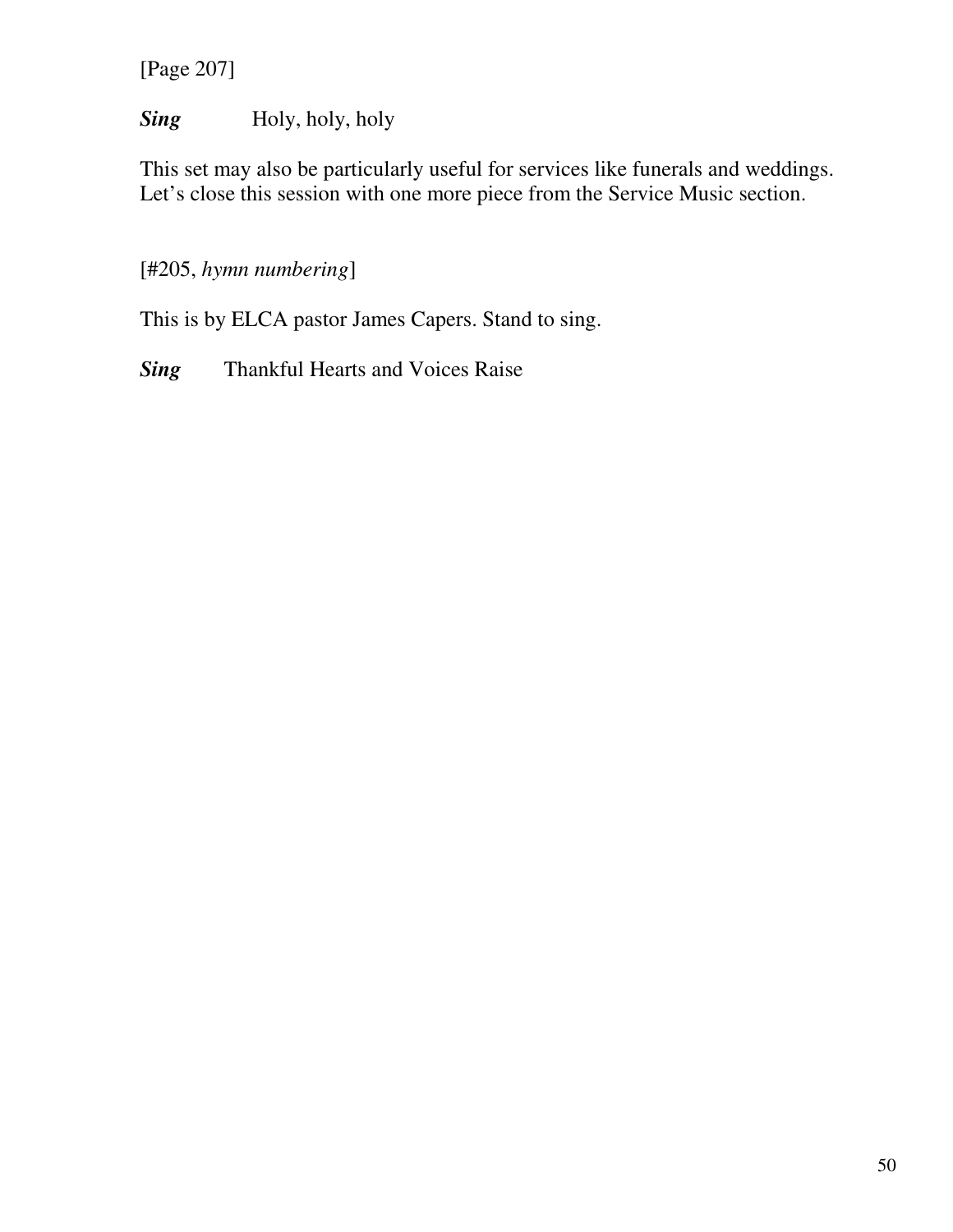# **Exploring Hymns and Songs**

# **Musicians**

For the next half hour, we will explore a sampling of the hymns and songs in *ELW*. Included on the discs you received in the *ELW* Introductory Kit is a text file that includes a categorized and annotated list of hymns and songs. Although our time is limited, we'll try to sing one or two examples from each portion of the list. As we do this together, we will explain a little something about what to notice in each particular song. Other examples from the list are being sung throughout our time together.

As you explore *ELW* you are likely to notice that the diversity of our church's repertoire of hymns and songs has grown tremendously in recent decades. This is exciting for many people and terrifying for some, especially music leaders who have been trained classically and aren't sure about how to lead some of these newer styles. As mentioned earlier, a musician's handbook is in development and should be a big help for musicians.

#253 He Came Down *From* This Far By Faith.

#486 *Nuestro Padre nos invita/*God Extends an Invitation *From* Libro de Liturgia y Cántico.

Another challenge with this more diverse repertoire is terminology. The terms "hymn" and "song" are used interchangeably in *ELW.* Still another word is sometimes used: "canticle." This term is usually reserved for texts from biblical sources, other than psalms, or some specific texts from the early Church. Therefore, you may have noticed that the term "Canticle of Praise" in the Holy Communion service, is used with the texts "Glory to God" and "This Is the Feast," both with their roots in scriptural texts.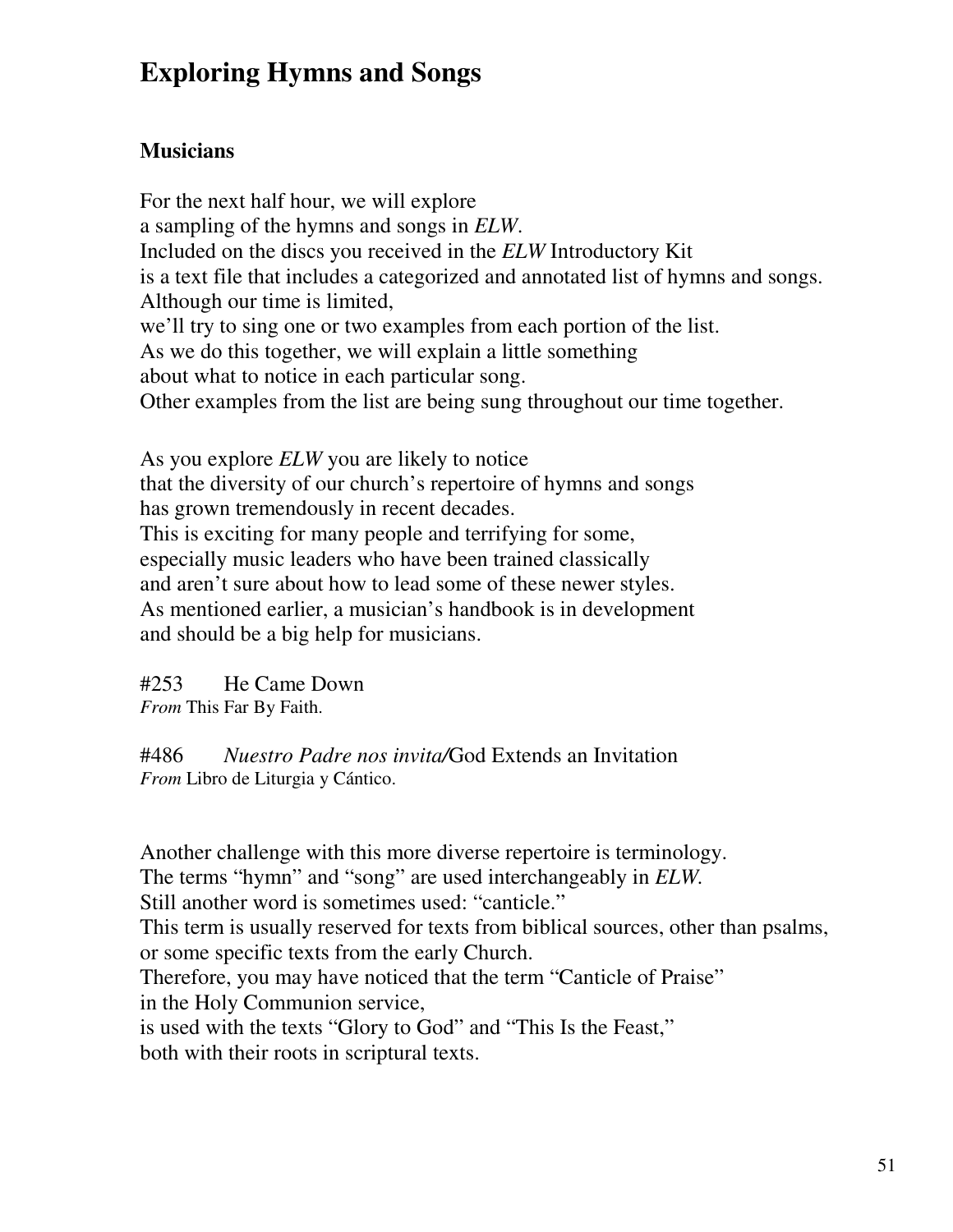No doubt you have noticed that many of the hymns and songs appear with harmonies that can be sung. In the pew edition, some melodies appear with just the melody line. This occurs when the tune is meant to be sung in unison, such as chant or some early German chorales. It also occurs with some contemporary songs, where accompaniments are often very complicated and confusing to many worshipers, particularly those who aren't musically trained. The keyboard edition has complete accompaniments. Additional volumes, like a guitar edition, are forthcoming.

#### *Again, watch the clock to determine how much of each to sing.*

#755 Jesus Savior, Pilot Me

*Many tunes are now set to standard harmonies to encourage singing in parts.*

### #453 Baptized and Set Free

*From* Worship and Praise.

#### #769 If You But Trust in God to Guide You

*This beloved chorale text has been renewed to accentuate God's presence in the face of trials and sadness.*

#### #864/5 Praise, My Soul, the God of Heaven

*This revision of the beloved paraphrase of Psalm 103 by Lutheran theologian Walter Bouman* preserves the poetic flow of the text. Like other hymns that are well-known in a variety of versions, *this hymn includes an alternate text to allow for diversity of expression.*

#### #272 Lo, How a Rose

*This hymn text returns to some previous versions of the stanzas that are beloved by English-speaking Christians around the world.*

### #343 My Song Is Love Unknown

*This text has been altered to reflect our participation in the suffering and death of Jesus.*

#### #368 With High Delight

*The rhythm has changed slightly to match what is commonly sung in other denominations.*

#### #828 Alleluia! Voices Raise

*A challenging new tune by Richard Hillert (composer of* LBW *Holy Communion Setting One) to an historic George Wither text.*

*Stand to sing, then proceed with next session.*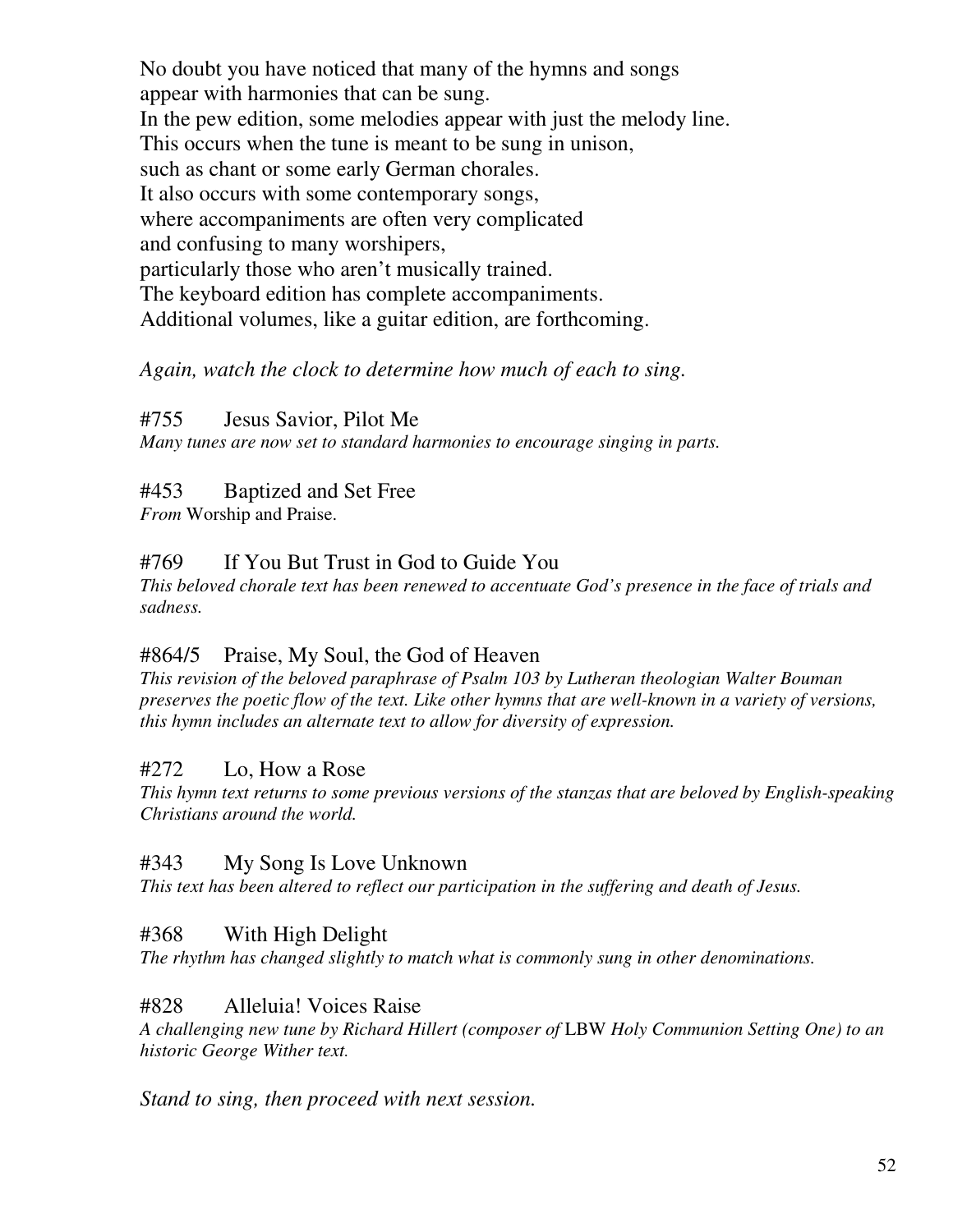# **Exploring Holy Baptism, Lent and the Three Days, Life Passages, Daily Prayer, and Psalmody**

# **HOLY BAPTISM**

# **Pastor 1**

Now we will proceed with a brief overview of the other services in *ELW*. Please remember that, in our limited time together today, we're only beginning the process of discovery that will continue for years.

*Include a personal story about baptism or life passages.*

[Page 226]

Once again the pattern for worship is outlined, with each element accompanied by a brief description. Most of what appears in the *ELW* service for Holy Baptism will be familiar. Some changes serve to underscore the unitary character of the service used for the baptism of people of all ages.

Changes to note, include:

[Page 228]

An address to candidates who are able to answer for themselves and a specific address to sponsors is included.

[Page 229]

There is the option of a three-fold renunciation to parallel the three-fold confession of faith.

There is the option for the assembly to join in the renunciation in the same way we all join in the Creed.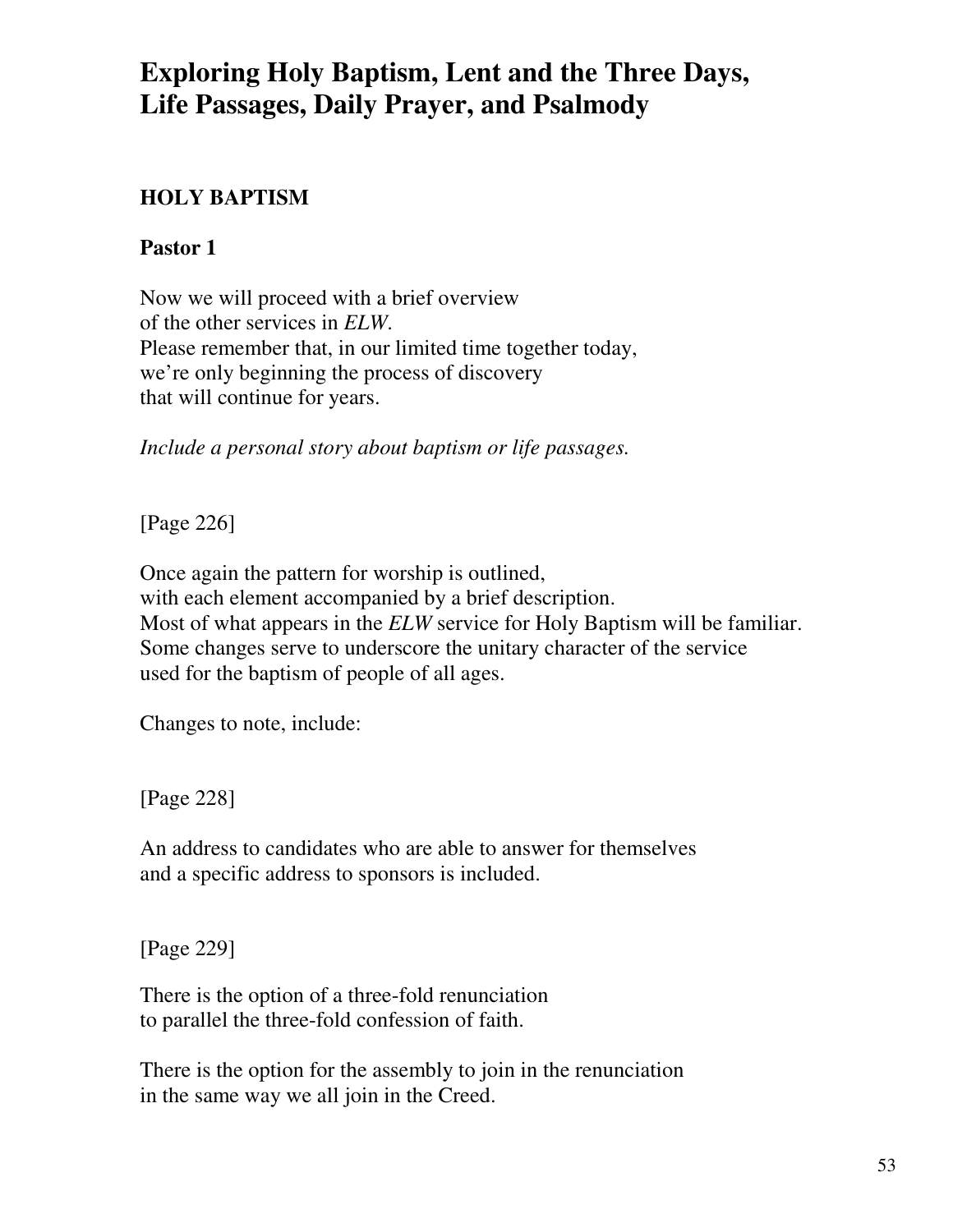[Page 230]

One prayer of thanksgiving at the font is provided in place. Other options are available in the Prayers for Worship section and in the Leader's edition.

Following guidance of *The Use of the Means of Grace,* there is a recognition of the possibility to use generous amounts of water, even immersion.

There is the possibility for the assembly to sing an acclamation immediately following the baptism or at the end of the rite as the people gathered at the font return to their seats.

[Page 231]

The meaning of baptism may come to rich expression with additional signs, such as the giving of a baptismal garment as a sign that we are clothed with Christ, or the gift of a lighted candle with the charge to "let your light so shine."

The same language of welcome

("We welcome you into the body of Christ…") works whether one or more persons are baptized.

Within the service of Holy Communion, baptism normally follows the hymn of the day. Baptism may also occur during the gathering, especially with the baptism of infants, as a sign of being newly joined to the local assembly and to the church. Normally, you wouldn't include both a Baptism and a Thanksgiving for Baptism during the Gathering, in the same service.

In keeping with Luther's suggestion of daily baptismal remembrance, the service of Morning Prayer includes the possibility for a Thanksgiving for Baptism. You'll see this in a few minutes as we look at Morning Prayer.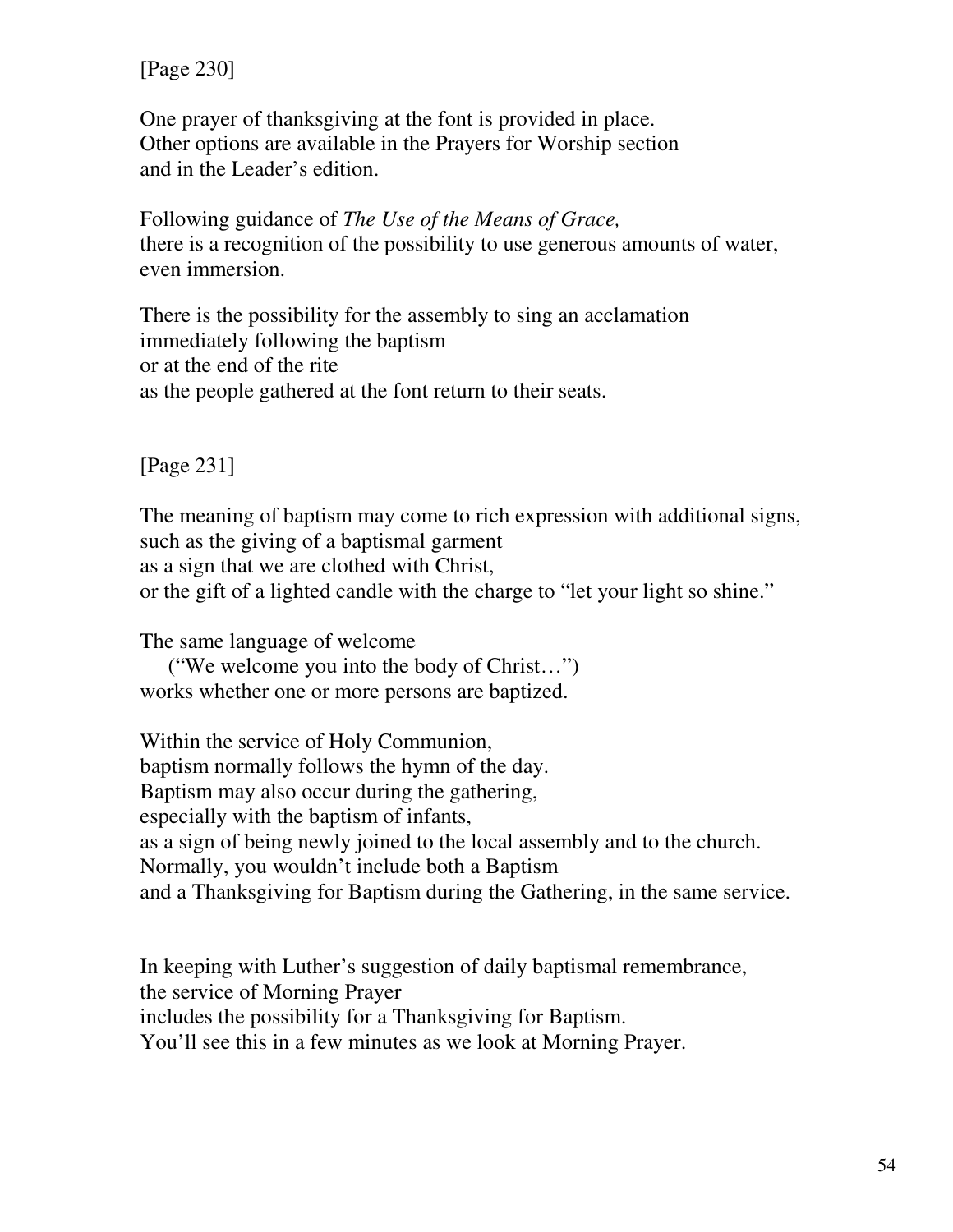For Lutherans, baptism is both a once-in-a-lifetime event and an ongoing way of life.

In addition to baptizing and being baptized,

we give thanks for baptism and return to baptism and remember baptism. Thus, in addition to the service for Holy Baptism,

*ELW* includes a rite associated with pre-baptismal formation in the faith, services for the periodic affirmation of baptismal faith,

and rites for confessions and forgiveness, a sign of our return to baptism.

# **WELCOME TO BAPTISM**

### **Pastor 2**

[Page 232]

Baptism includes instruction and nurture in the faith for a life of discipleship. When infants and young children are baptized, the parents and sponsors receive instruction, and the children are taught throughout their development. Adults and older children receive instruction and formation for faith and ministry in the world both prior to baptism (a period that may be called the catechumenate or discipleship training) and following baptism.

In *ELW*, Welcome to Baptism is a simplified form of existing materials. It may be used with those who are beginning a public relationship with a Christian congregation as they enter into a time of questioning and exploration. It is for infants and young children (who may be brought by parents and sponsors) as well as for adults and older children. This public welcome enables members of the congregation to support those preparing for baptism with prayer and conversation.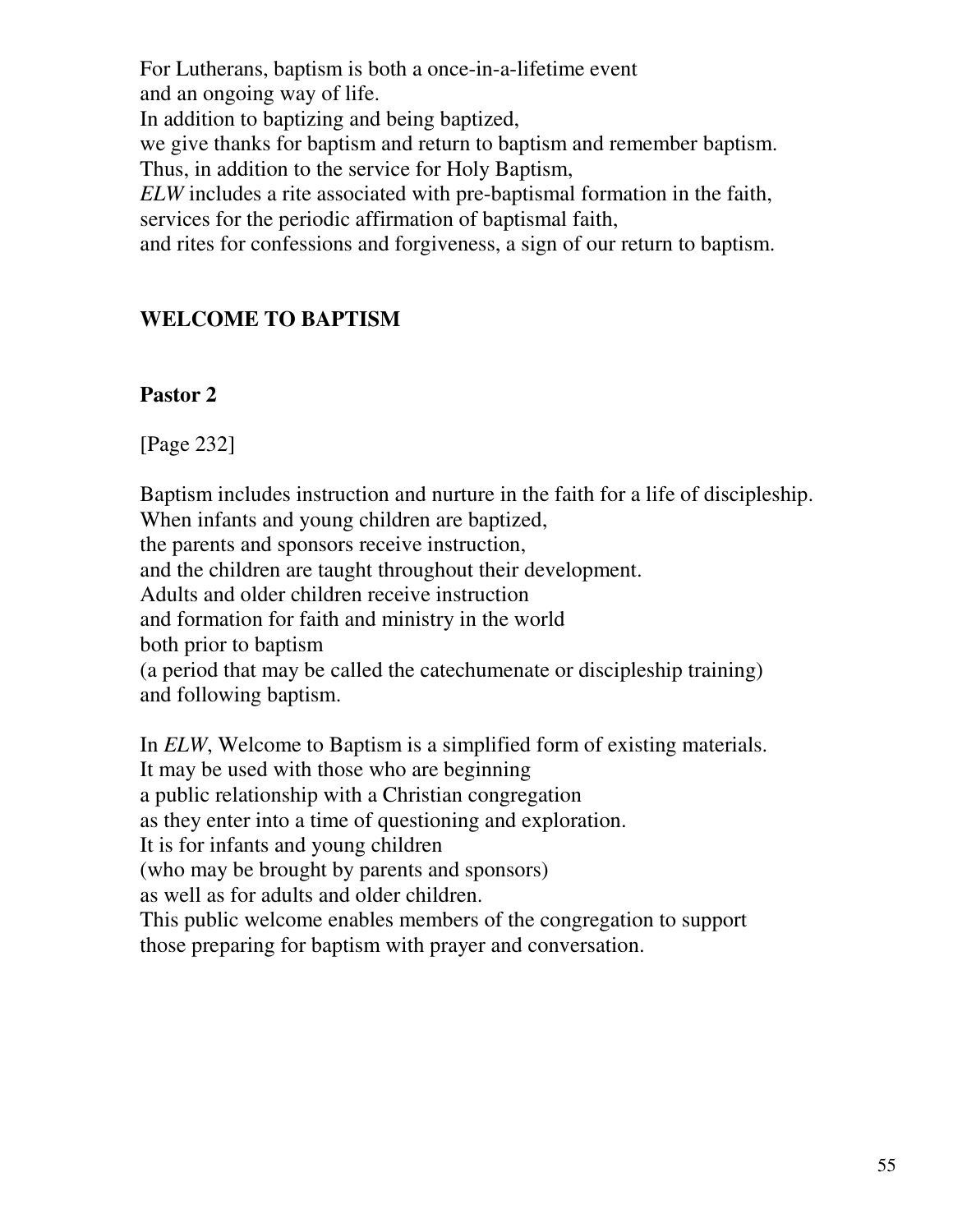### **AFFIRMATION OF BAPTISM**

# **Pastor 2**

[Page 234]

Affirmation of Baptism may be used at many times in the life of a baptized Christian. It is especially appropriate as part of a process of formation in faith in youth or adulthood (confirmation), at times of reception or restoration into membership in a congregation, or at times of significant life passages. Affirmation of Baptism helps people navigate such transitional times in the confidence of their baptismal identity.

The order may be used by the whole assembly.

It's especially appropriate on Baptism of Our Lord, Pentecost, All Saints, significant occasions in life of a congregation such as an anniversary, or at the Easter Vigil if there is no baptism.

Within the Sunday liturgy, Affirmation normally follows the hymn of the day.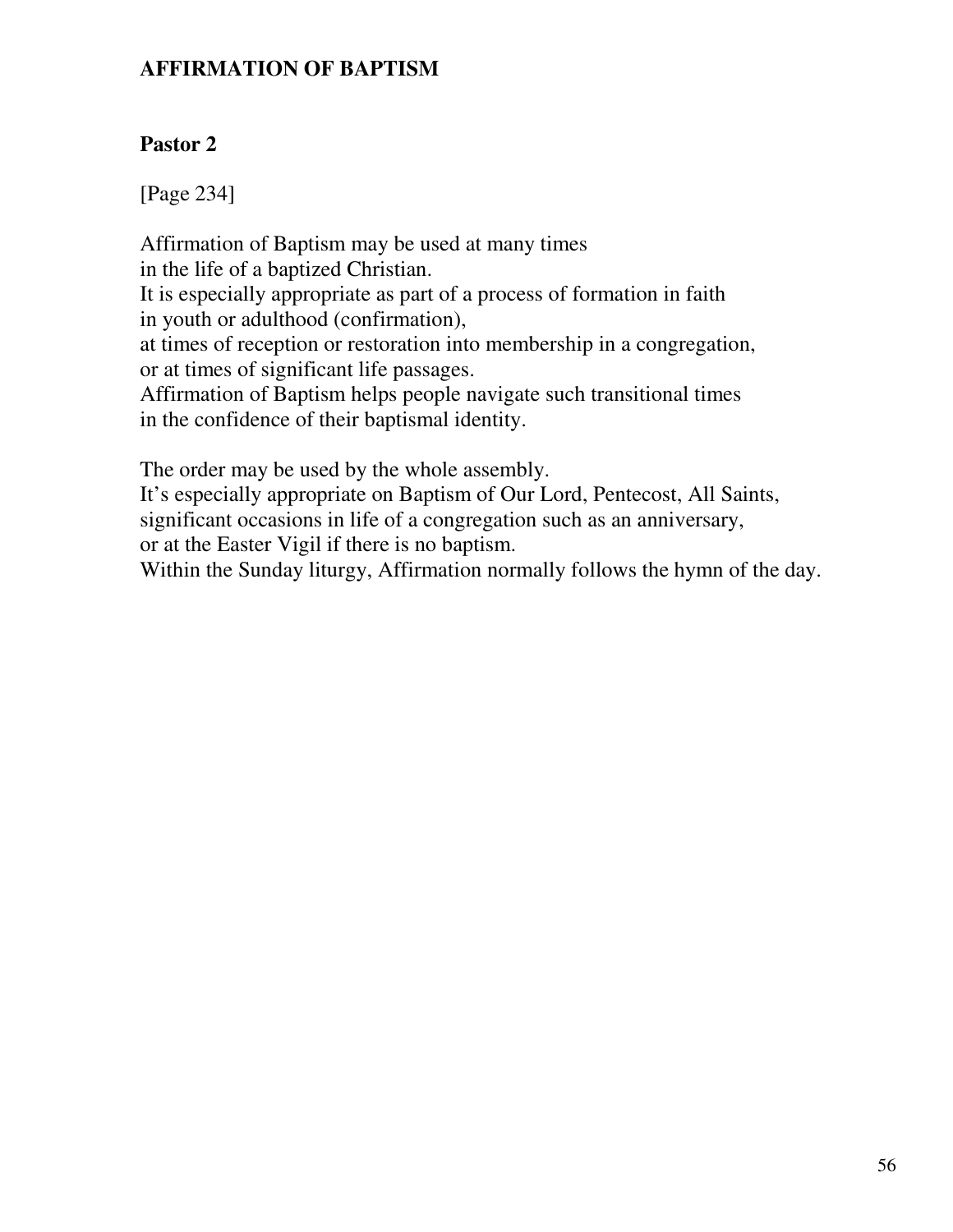## **CORPORATE CONFESSION and FORGIVENESS**

# **Pastor 1**

[Page 238]

Confession and Forgiveness is one of several ways by which God's people in worship may participate in the lifelong gift of baptism.

Corporate Confession and Forgiveness may be used on penitential days or as part of the regular schedule of the congregation.

Whether honoring a congregation's tradition of gathering for a service of confession sometime prior to Sunday morning (for instance, on a Saturday night) or marking a tone of reconciliation within a community that had been experiencing conflict, the service for Corporate Confession and Forgiveness is a helpful resource.

Corporate Confession and Forgiveness includes the option of a direct word of absolution to the individual with the laying on of hands.

[Page 241]

After the presiding minister has addressed the assembly with a declaration of forgiveness, the same minister (and perhaps other ministers if needed) might be positioned at a station or stations where people can come forward for an individual word of forgiveness.

[Page 242]

The sending sentence, "Go in peace. Christ has made you free," reflects what we believe happens in forgiveness. The assembly responds, "Thanks be to God."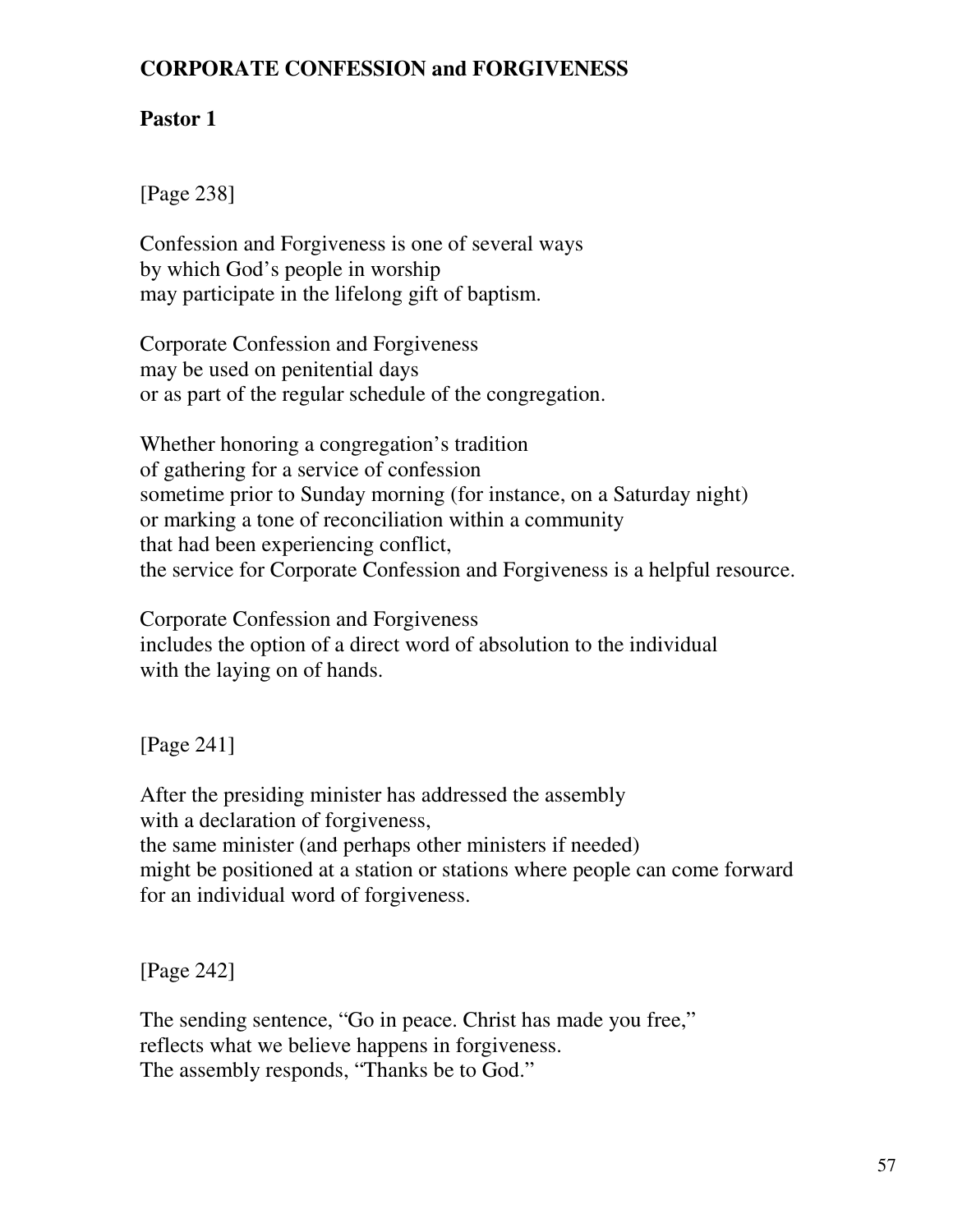## **INDIVIDUAL CONFESSION and FORGIVENESS**

# **Pastor 1**

[Page 243]

Confessing our sin involves a continuing return to our baptism where our sinful self is drowned and dies.

The order for individual confession and forgiveness may be used in conjunction with pastoral care, such as to conclude a counseling session. Pastoral sensitivity will determine whether or not to use a book in a one-on-one situation. Actually using the book serves as a reminder that this is the whole church at work.

There is a confidential nature to this order, in keeping with the discipline and practice of the Lutheran church.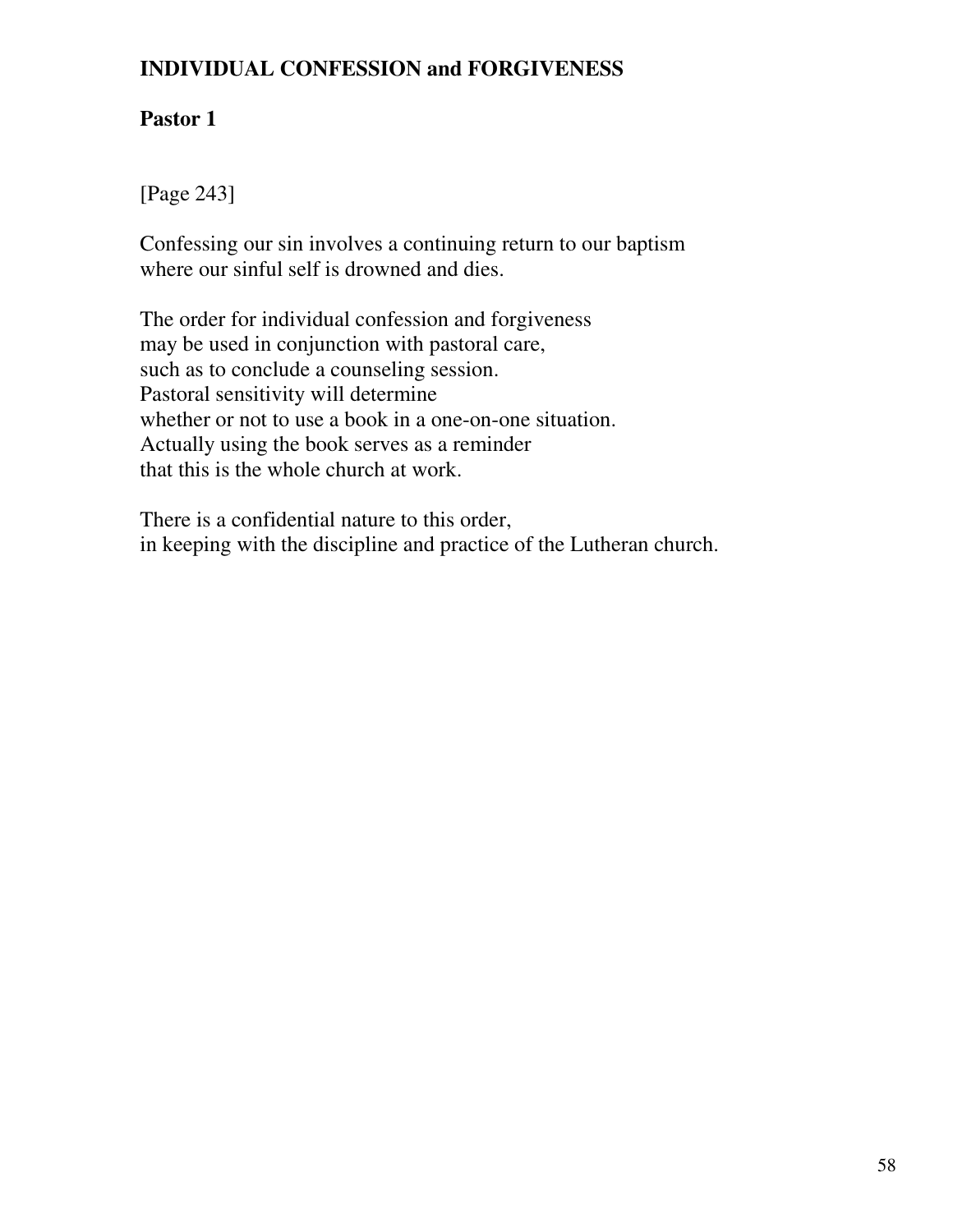# **Musician**

Throughout the services we are now exploring, you may have noticed several places where it says, "An acclamation may be sung."

The service music section of *ELW* includes several acclamations that may be used in various ways within these rites.

For example, immediately following a baptism, or in the Welcome to Baptism rite as the candidate is marked with the cross of Christ, an assembly may sing something appropriate.

[#209]

*Sing* "Blessed Be God, the Source of All Life"

Or following an Affirmation of Baptism, the rubrics suggest: "A hymn, song, or psalm may be sung…." Numerous possibilities are available. Architecture, the size of the assembly, the ceremony used ... . . . these are all factors that would be part of determining how and when these acclamations or other appropriate music may be used.

[#213]

*Sing* "You Belong to Christ" *This may be a good time for a quick stretch break. Ask them to stand to sing and then give them a few minutes before proceeding. Perhaps, draw them back by repeating the same acclamation they were just singing.*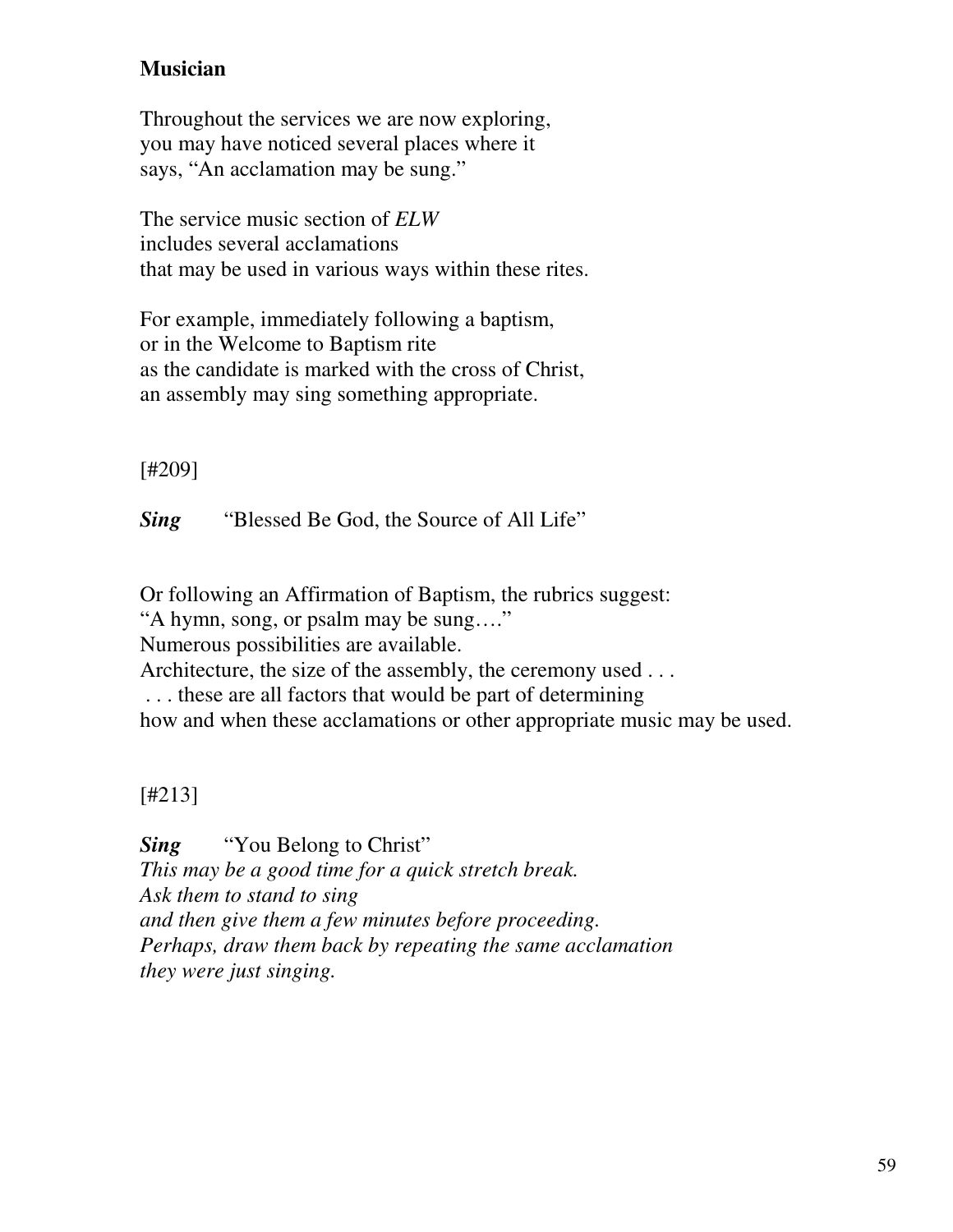### **LENT AND THE THREE DAYS**

#### **Pastor 2**

Every time the Christian assembly gathers, the life, death, and resurrection of Jesus is celebrated. However, at the heart of the Christian year are three very important days, with three unique liturgies, which are so connected that they may be thought of as one continuous liturgy. The ancient patterns and texts for Maundy Thursday, Good Friday, and the Vigil of Easter continue to be rediscovered by Lutherans and other Christians around the world.

*ELW* is the first of our worship books to include these services in the pew edition. These may look and sound very different in some parts of the church.

In some instances, additional materials will be needed to support what is here. Still, their presence in the "people's book" reflects the importance and centrality of these services.

In addition to the Three Days, the unique portions of the services for Ash Wednesday and Sunday of the Passion (Palm Sunday) are also included.

We do not have adequate time to explore these services together. For now, please note that they are included on pages 247–270. Further resources and future events are being planned to help worship planners creatively enact these important rites in their setting.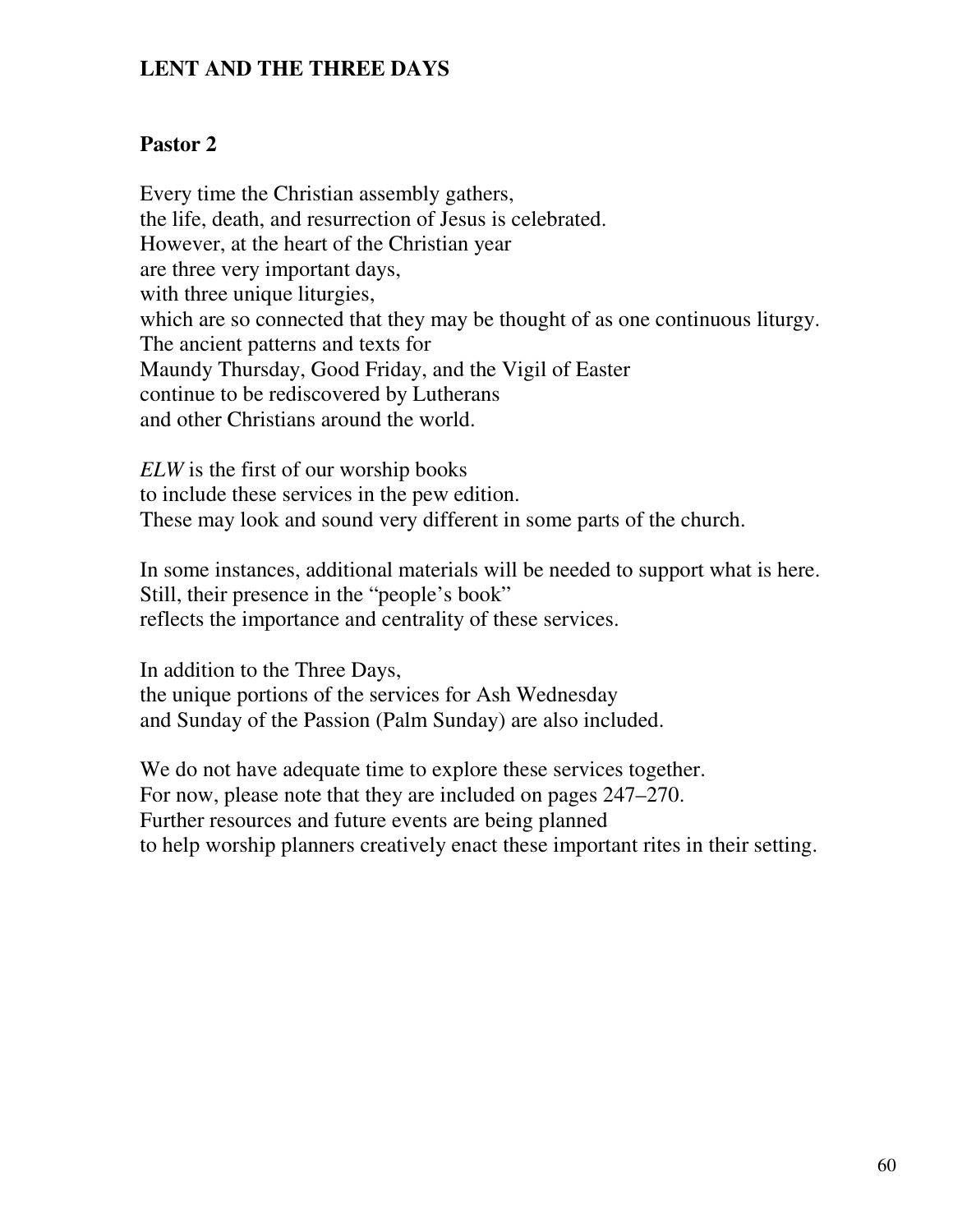### **LIFE PASSAGES**

## **HEALING**

### **Pastor 2**

The Christian assembly surrounds people at times of celebration and of need, proclaiming the good news in the context of particular circumstances.

[Page 276]

In its ministry of healing, the church offers and celebrates such gifts as: God's presence with strength and comfort in time of suffering, God's promise of wholeness and peace, and God's love embodied in the community of faith.

The order for healing follows the hymn of the day after the assembly's worship begins with Gathering and Word. In other words, as presented in *ELW*, this is not a stand-alone service.

Lutherans approach the ministry of healing with confidence, trusting in the restorative and reconciling power of God's grace and mercy.

The laying on of hands and, where desired, the anointing with oil may accompany prayer in the service as signs of healing.

When the service of healing is part of the celebration of Holy Communion, gathering at the table is separate from coming forward for the laying on of hands, which takes place prior to the meal.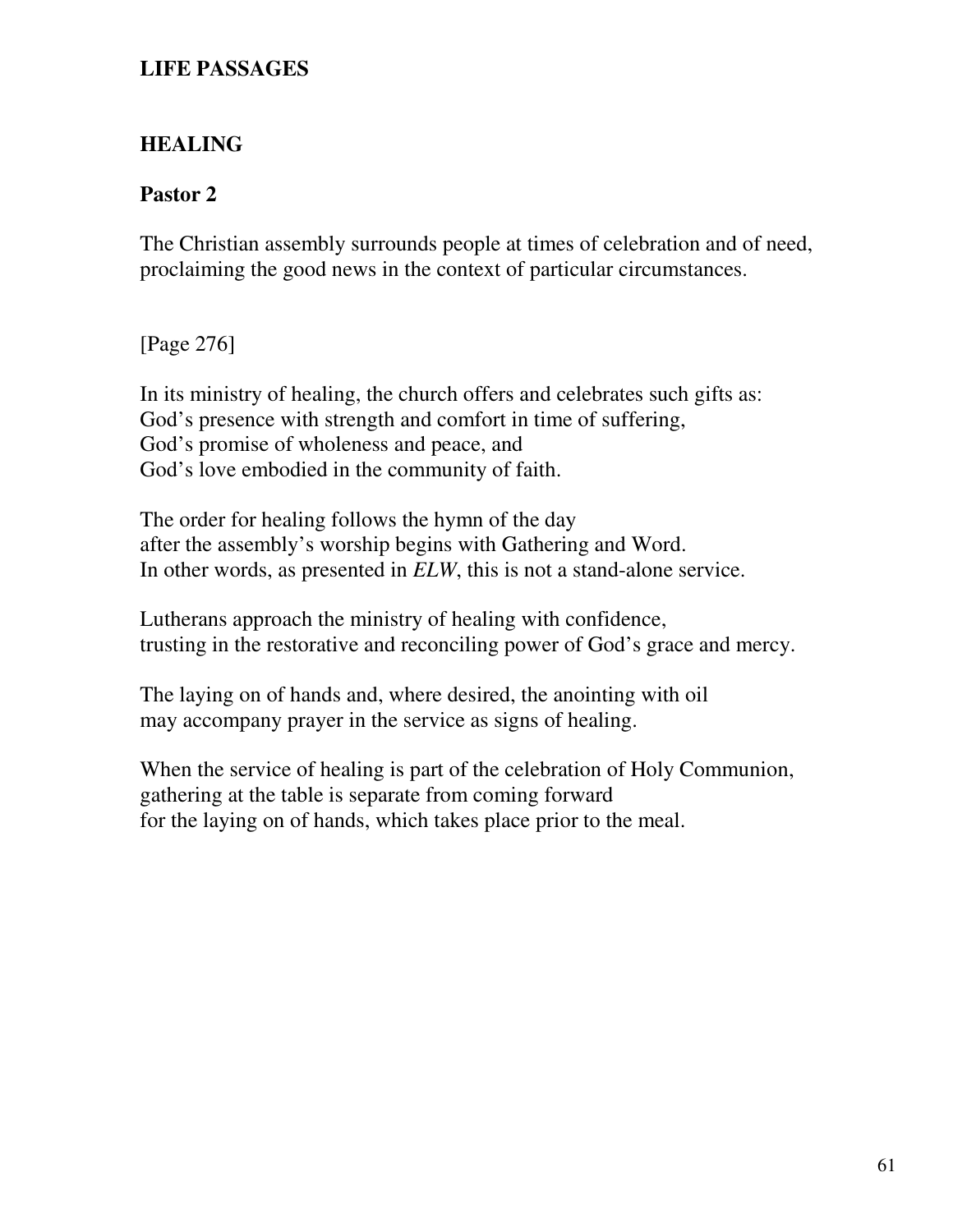## **FUNERAL**

# **Pastor 2**

[Page 279]

Proclamation of the good news of Christ's death and resurrection is central to every gathering of the Christian assembly.

At the time of death, worship leaders bear the burden and the privilege of drawing the attention of all who are gathered to the promises of God's grace and mercy.

In the rubrics or notes, any reference to the coffin also refers to a vessel in which ashes are kept.

The use of a pall is a helpful sign of the baptismal promise that we are clothed in Christ in death as in life.

Showing care not to overshadow the proclamation of God's word, remembrance and expression of thanksgiving for the life of the deceased may take place after the prayer of the day or before the commendation.

Holy Communion may be celebrated at a funeral, demonstrating that God gives us a foretaste of the feast to come.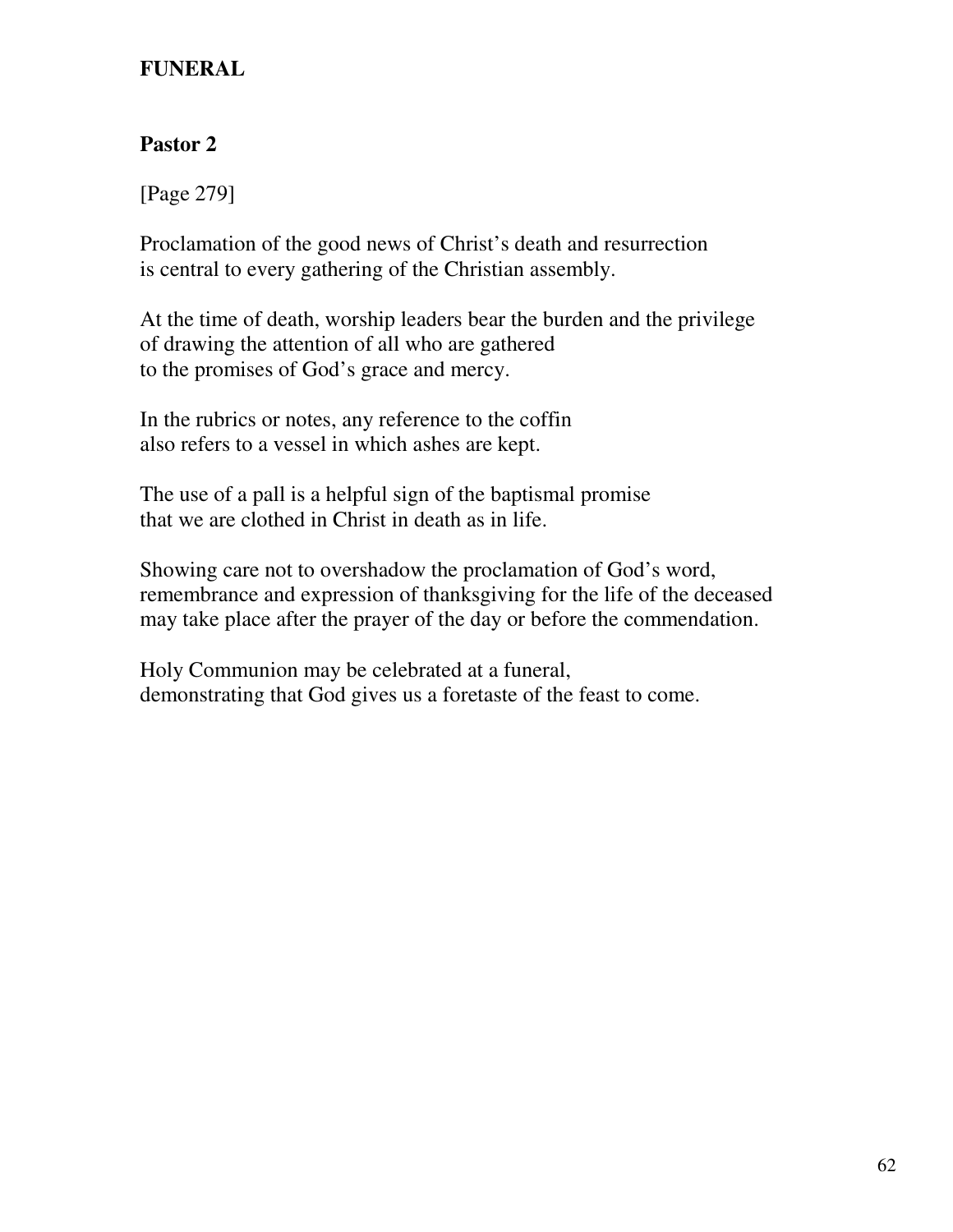## **MARRIAGE**

## **Pastor 2**

[Page 286]

When compared to earlier versions, the marriage service in *ELW* includes more texts that are held in common and widely used among many Christian churches. The service also encourages more assembly participation.

The Holy Spirit gathers us in worship, surrounding the declarations and promises with the promises of God.

Holy Communion – God's marriage feast for all those joined to Christ – may be celebrated as part of the marriage service.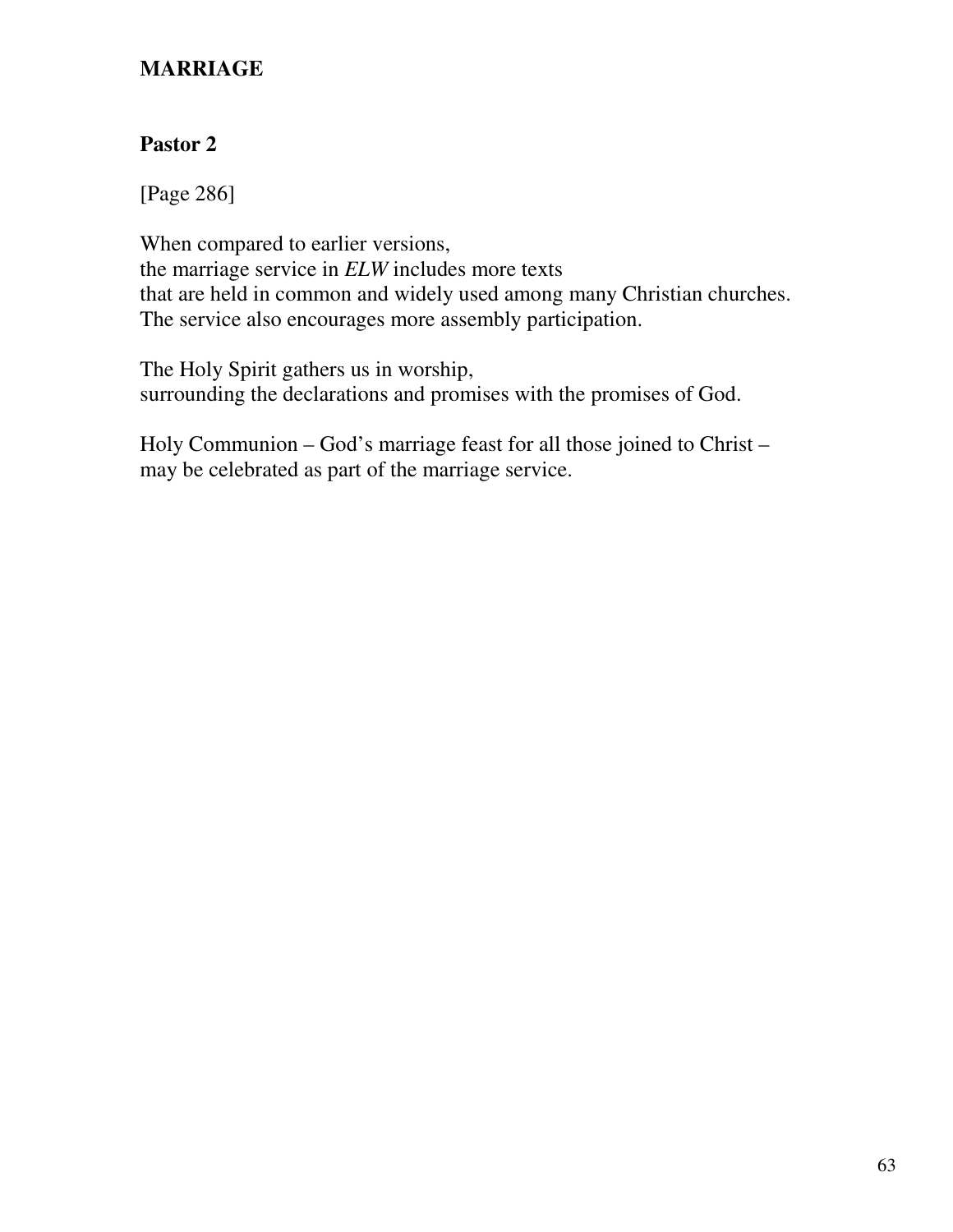## **Musicians**

The service music section also contains some acclamations for possible use with these services.

For example, during the laying on of hands and anointing at a healing service, an appropriate refrain may be repeated.

[#218] *Sing* You Anoint My Head [#219]

**Sing** Healer of Boundless Compassion

At a funeral, there is the possibility of a brief acclamation being sung as the ministers and family gather at the coffin following the commendation.

[#222]

**Sing** Into Paradise May the Angels Lead You

[#223]

*Sing* All of Us Go Down to the Dust

Often, these services vary greatly from a usual Sunday morning. The assembly may not be the regular crowd and may be unfamiliar with the music or not used to singing. You may not have the regular choir or other musicians present. However, a brief refrain, easily learned, may be exactly the right thing for such an assembly. Flexibility and creativity will be needed to use these acclamations effectively.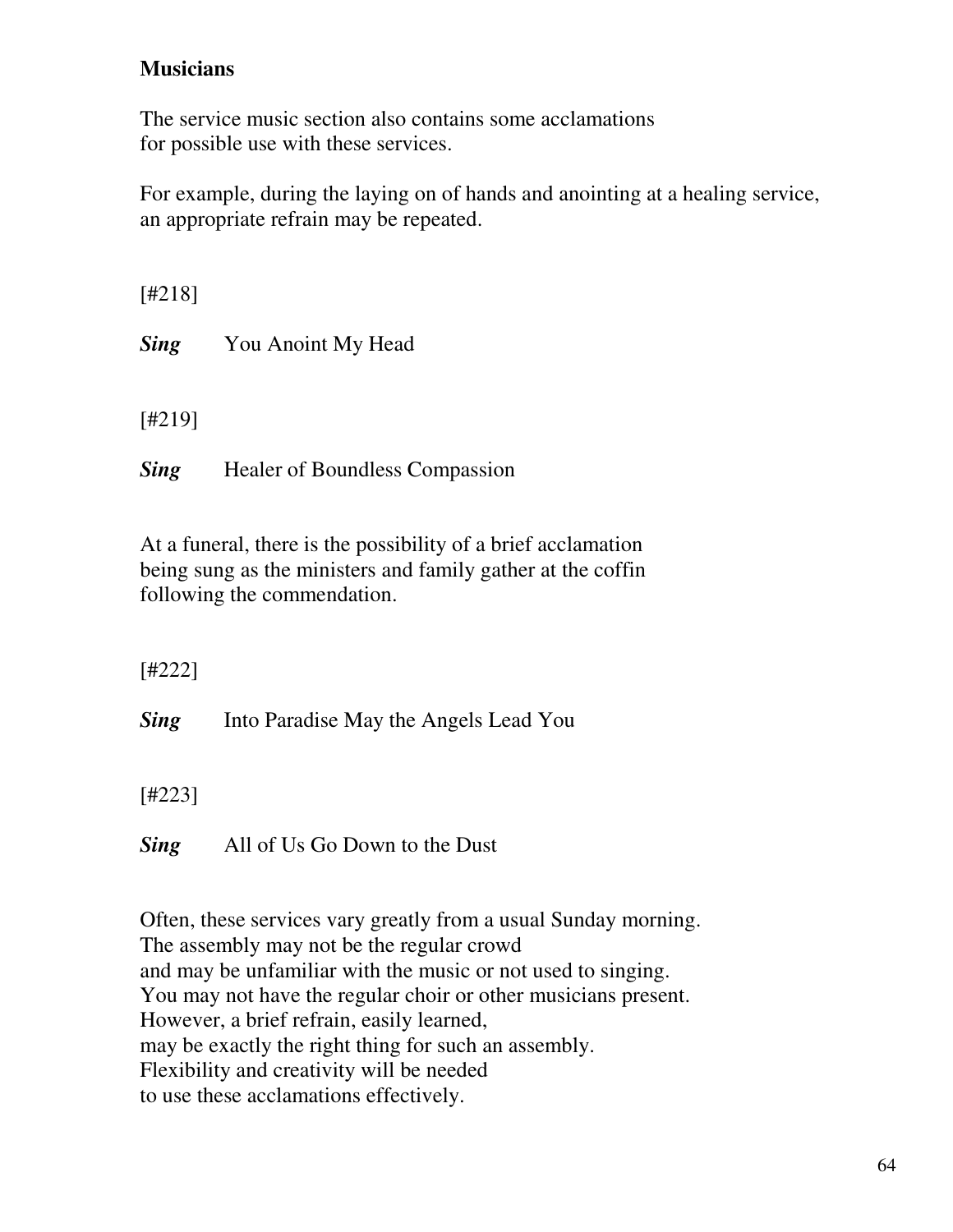## **DAILY PRAYER**

## **Musician**

The two critical hinges of daily life, sunrise and sunset, are the times when Christians throughout the ages, like the Jewish people before them, gather in homes or places of worship to pray, sing Psalms, hear scripture and reflect in silence. The services of Morning Prayer (Matins) and Evening Prayer (Vespers) embody prayer at these times of the day. Night Prayer (Compline) is also part of this pattern of daily prayer. It is a simple, quiet service which is held at the very end of the day.

Different from Sunday worship,

which follows the four-fold pattern of Gathering, Word, Meal and Sending, these daily prayer services are used for more devotional times of prayer.

Many Lutherans use Morning or Evening Prayer for those times when they meet outside Sunday morning worship, often mid-week during Lent or Advent. Consider the possibility of using part or all of these ancient prayers to open or close a weekly Bible study, a staff meeting, a neighborhood gathering hosted by the congregation, or a committee meeting.

It is especially fitting for a choir or worship committee to learn to lead and sing these prayers well, even to use portions of them as they gather on a weekly or monthly basis. Lay and ordained leadership are both appropriate options for the Daily Prayer services.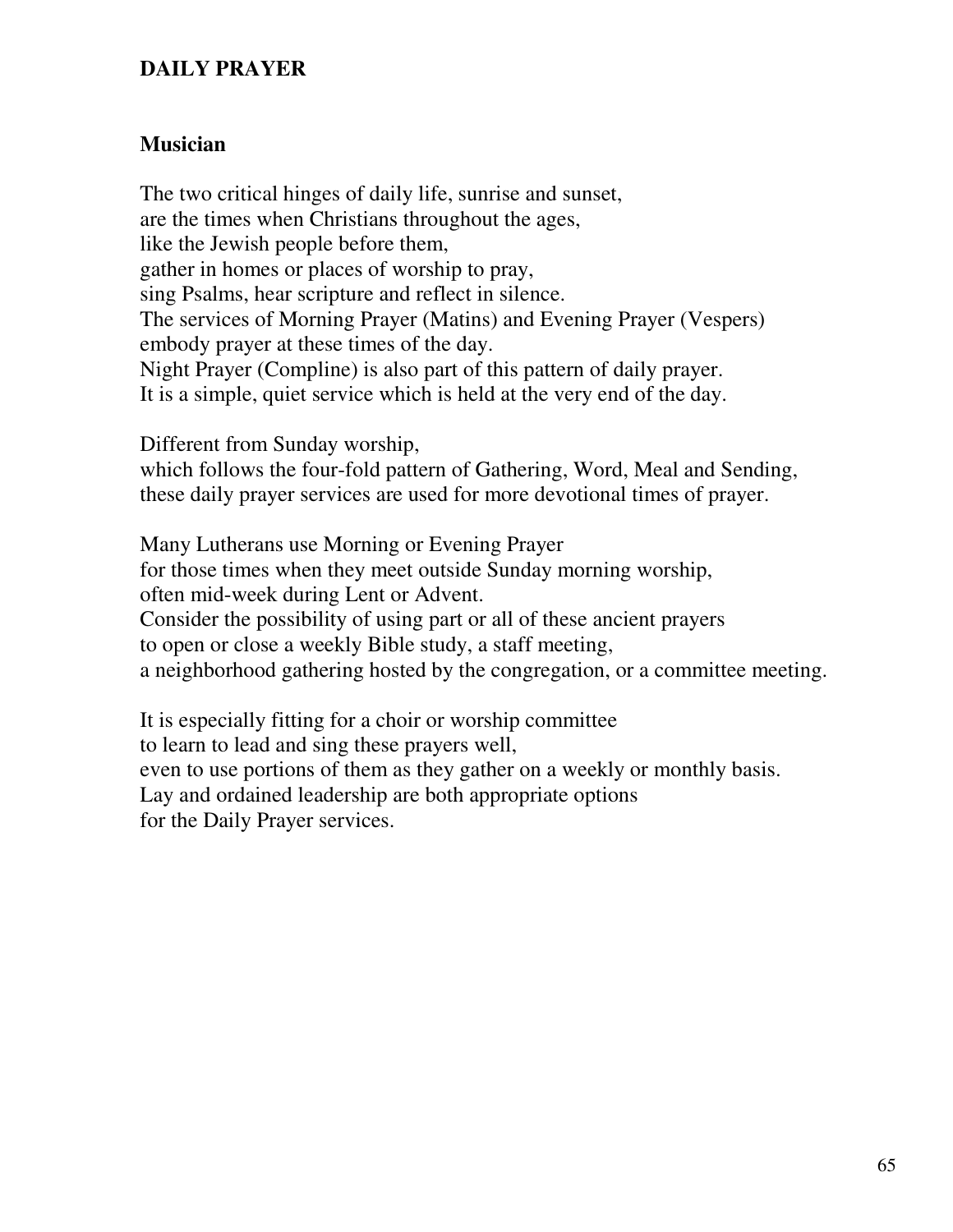### **MORNING PRAYER (Matins)**

### **Musician**

[Page 298 & 299]

Morning Prayer offers praise for new life – a celebration of the resurrection. It begins with a choice of two introductory verses and continues with the singing of Psalms. Psalm 95 has traditionally been sung at this time. Psalms 63, 67 and 100 are now included as appropriate choices. However, Psalm 95 remains what is in place in a setting by Carolyn Jennings.

[Pages 300 – 301]

It's a big, challenging text. However, notice that there is a refrain throughout, so that all the assembly really needs to learn, at least at first, is the refrain, with the verses sung by a leader, soloist, or choir.

*Sing* Come, Let Is Sing to the Lord *Determine if it is best for this group to sing it all or just the refrain. Depending on time, you may need to sing only a portion.*

Other additional psalm settings are included in the service music section.

[#225]

**Sing** Come, Ring Out Your Joy

More complete psalm collections and daily prayer resources are planned for publication in the near future. This will give many options to communities who use these services regularly.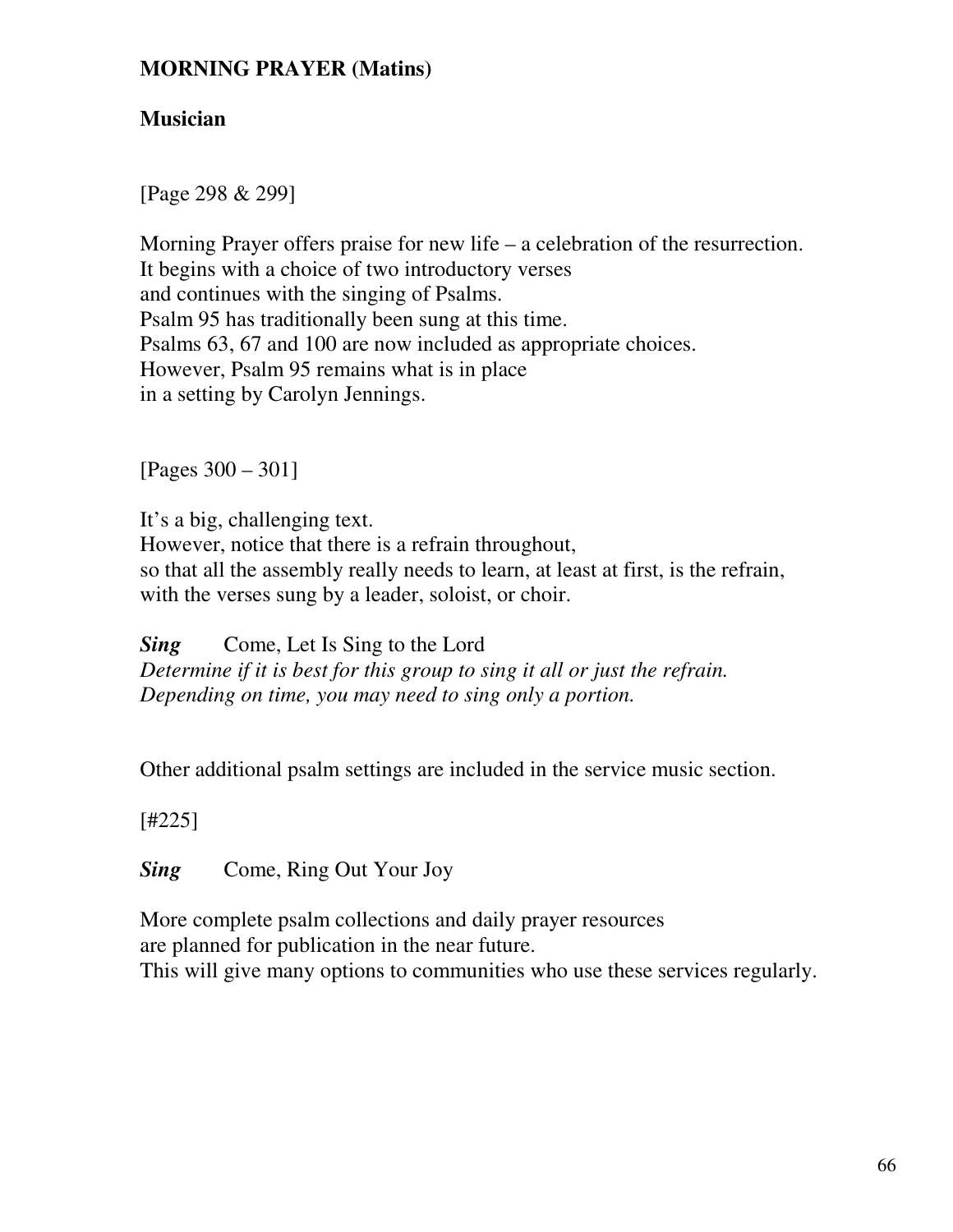# **Lay person**

Silence is increasingly important in a time when so much of life is busy or noisy. It is suggested that each Psalm is followed by a time of silence and may also be concluded with a psalm prayer. The psalm prayers are included in the Leader's edition.

An additional assembly song may follow the psalmody – something appropriate for the time of day or season.

One or more scripture readings follow the Psalms. These are also followed by silence. In addition to reading from scripture, other readings may be included here, as well as personal reflection or witness, group conversation, or another form of interpretation, such as music or art.

*ELW* is the first denominational worship book to include the Revised Common Lectionary Daily Readings, newly published by the Consultation for Common Texts. The Daily Readings flow from and then back into the Sundays readings and may be particularly helpful for assemblies that make use of the daily prayer services.

# **Musician**

After the readings and silence, there is a brief response that can be sung or spoken. Two options are provided.

The assembly then stands to sing the Gospel Canticle from Zechariah ("Blessed be the God of Israel").

The biblical canticles are a part of our rich legacy as Lutherans. Committing some of them to memory is a wonderful way to pray the scripture, as well as a fulfillment of our mandate to sing to the Lord and make a joyful noise!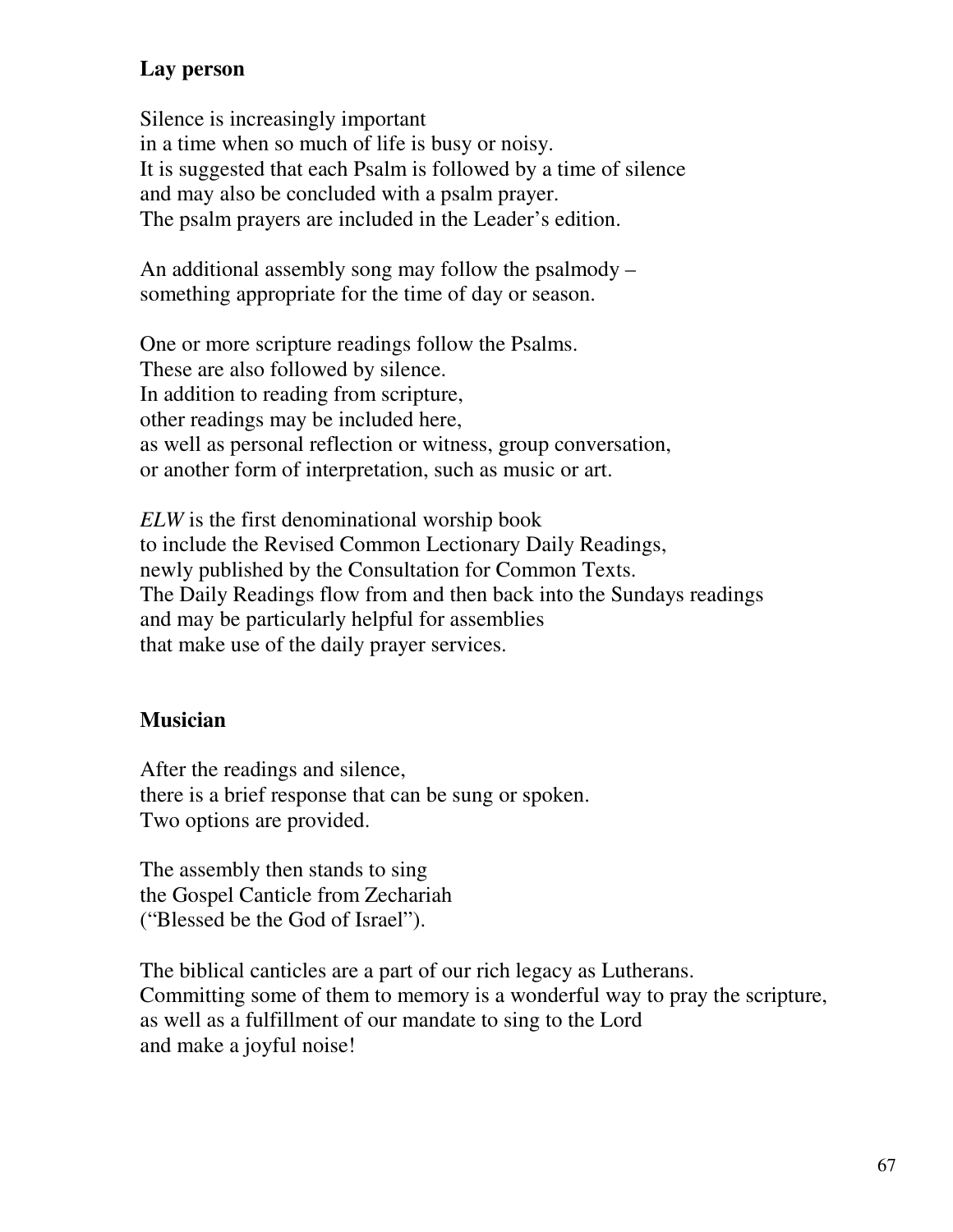[Page 303]

This setting is by Mark Mummert. Notice the possible ways to sing it. The assembly may sing just the refrain with verses chanted by a choir or leader. The verses may be sung in harmony, or in unison with the harmony provided by a keyboard. Be sure to communicate clearly – to your local assembly – how you will be singing it.

*Sing* In the tender compassion *Again, determine how it is best to sing with this group and tell them.*

Another setting, by Anne Krentz Organ, is also included in the Service Music section. The canticle from the early church, "We Praise You, God" (Te Deum) is an appropriate option at this time, especially in festival times. Two settings of this classic text are included in the service music section. There are also several hymn paraphrases of all these canticles included within the hymn and song collection.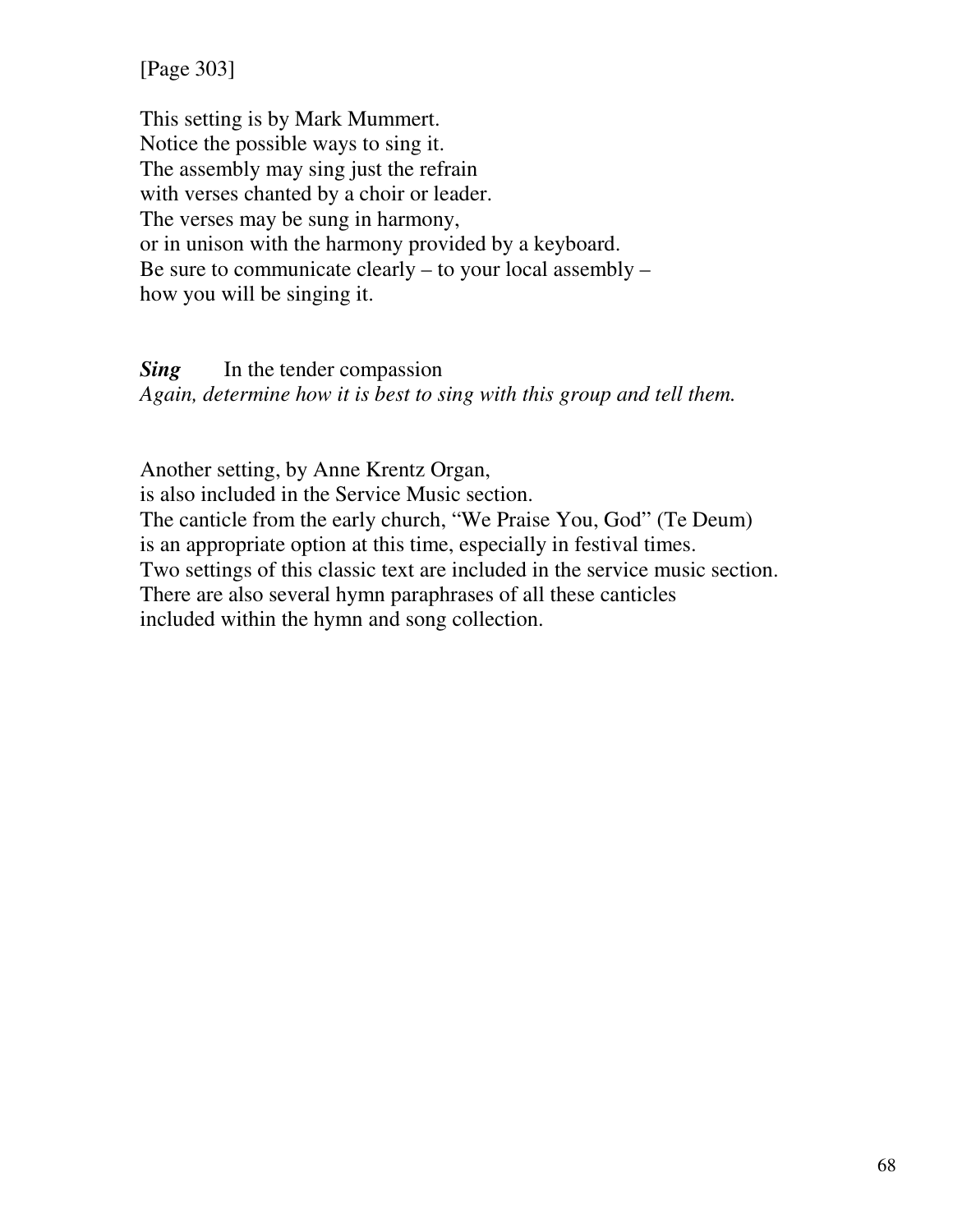## **Lay person**

The Gospel Canticle is followed by a time of prayer.

[Page 304]

One form of prayer is provided, although other forms could certainly be used depending on the nature of the assembly.

You'll notice the ellipses throughout the prayer, indicating a time for silence or additional prayers. Ample time for worshipers to add their own prayers, silently or aloud, should be included. There are several options for a concluding prayer, including Luther's Morning Prayer. The service may conclude with the Lord's Prayer, either sung or spoken, and the final blessing. A final hymn may be sung, and a greeting of peace may be shared by all.

There are two optional endings for Morning Prayer, both with a baptismal emphasis.

[Page 307] Thanksgiving for Baptism [Page 308] Thanksgiving for Baptism (Paschal Blessing)

When used, these options follow the Lord's Prayer and may include the singing of the Te Deum or another hymn or canticle related to baptism. As is true with all the prayer services in *ELW*, the greeting of peace may be shared at the conclusion.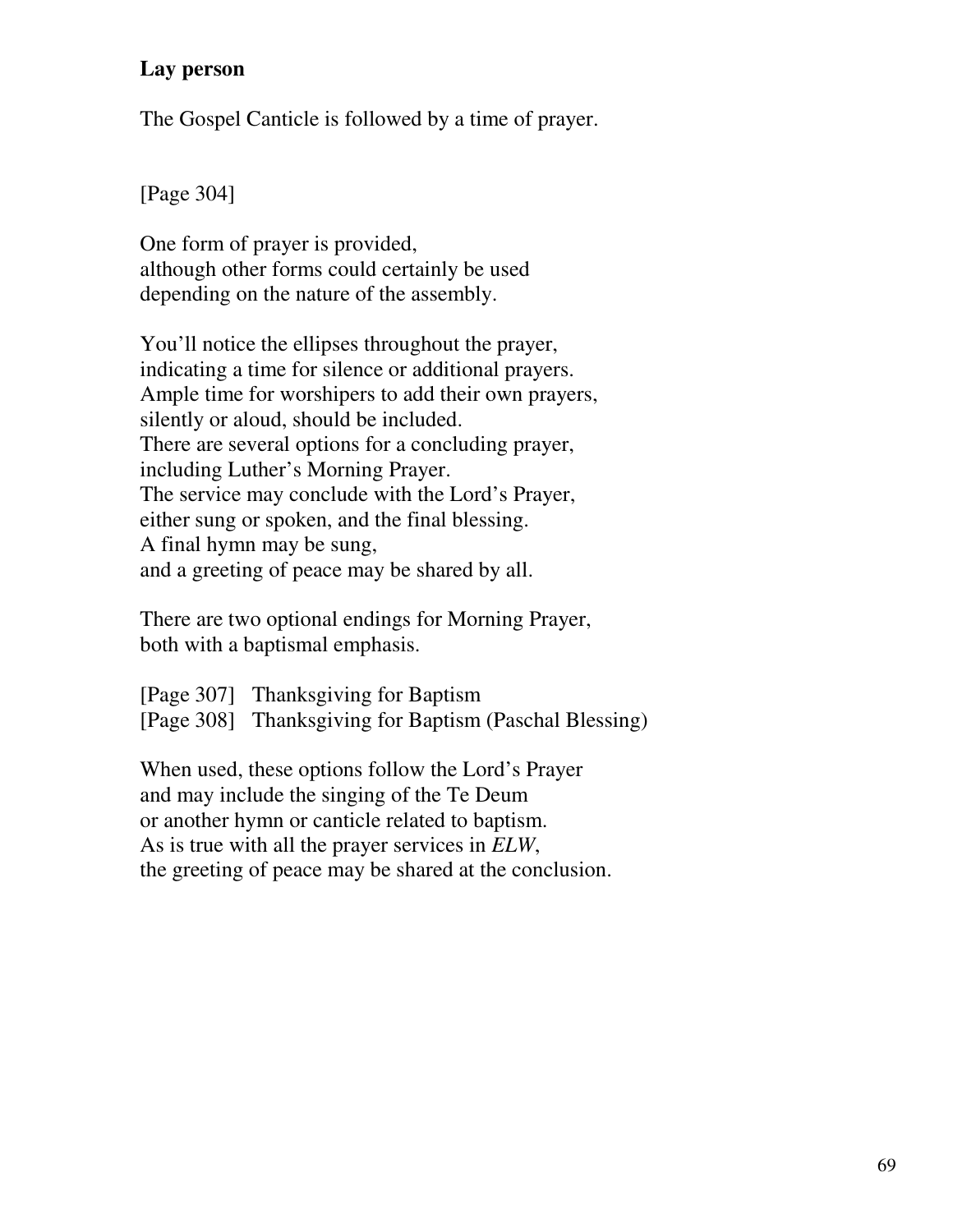#### **EVENING PRAYER**

### **Musician**

Evening Prayer celebrates the light of Christ come into our world.

[Page 309]

This service begins with a dialogue, which is usually sung, focusing on the light of Christ. This dialogue may begin in the dark and may accompany the procession of large candle.

There are two sets of general texts, as well as seasonal options, for the opening dialogue.

You'll notice that the first set of texts is set to a simple melody. The others are pointed so that they can be sung to the same tone.

*Sing General* God is our light…. *(using the same tone as above)*

[Page 310]

A Hymn of Light may then be sung, or you may proceed directly to the psalms. You will notice that there is no designated Hymn of Light in place. Rather, appropriate texts, set to a variety of musical styles, are available in the service music and hymns & songs sections. The text of the Thanksgiving for Light is set to a tone similar to the one that was in *LBW*. As is true with any texts like them set to music, they may be spoken instead. Again, there are alternate texts in the Prayers for Worship section for those who desire more variety or other choices.

As in Morning Prayer, there is a choice of psalms, the most traditional being Psalm 141. You will notice a small change from *LBW* near the end.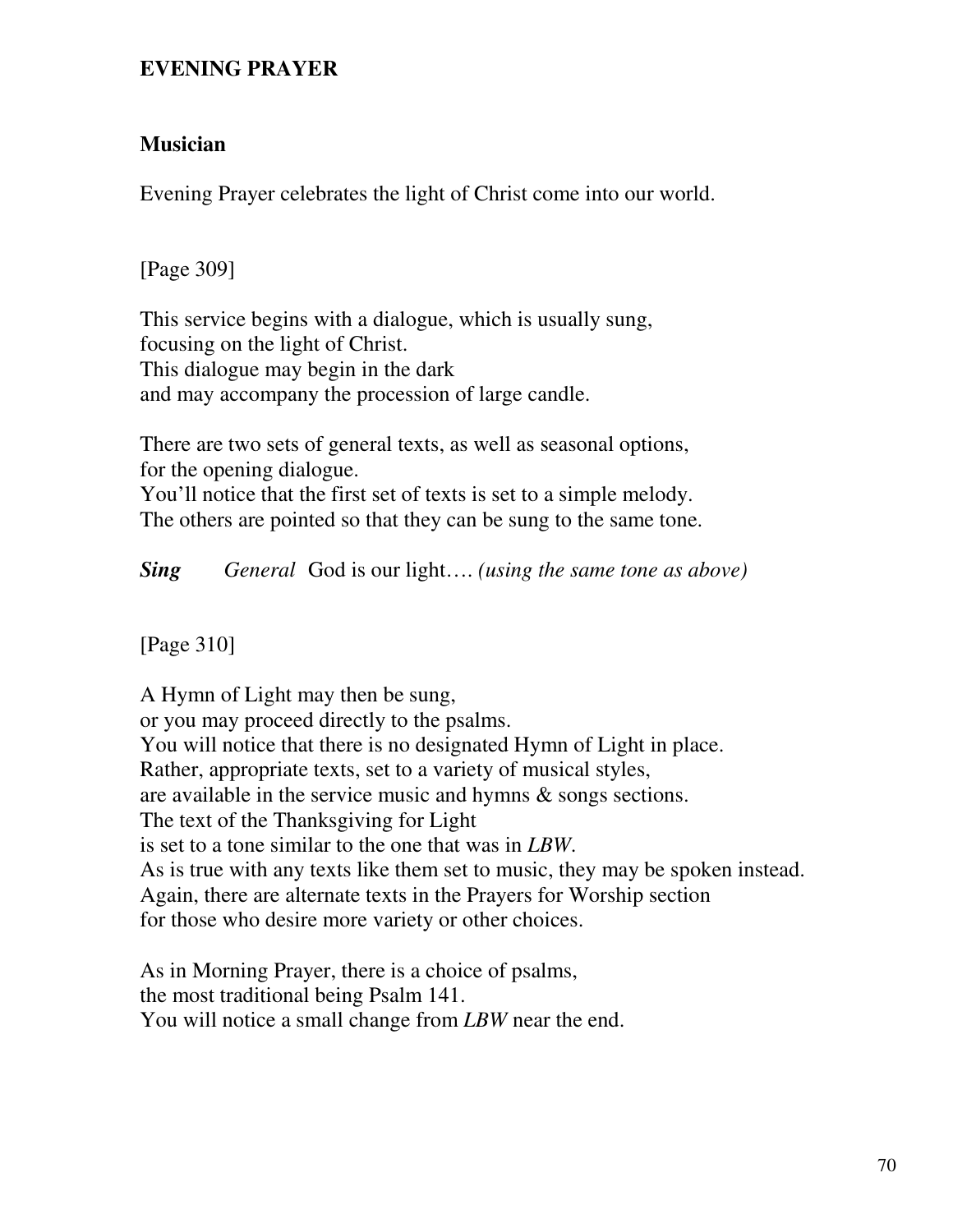[Page 313]

It is now designated for everyone to sing from "Glory to the Father" to the end.

Psalm 121 or others may also be sung. Each Psalm is followed by a significant silence, which allows worshippers to meditate, rest, and reflect. If desired, a psalm prayer may be prayed after the time of silence. Again, these prayers are in the Leader's Edition.

After the psalms, an appropriate hymn or song may be sung, followed by readings from scripture.

At the very bottom of the page, you'll notice an enriched rubric that gives numerous possibilities for reflection on the reading of scripture: other readings artistic interpretation guided conversation and/or other teaching just as in Morning Prayer.

Silence follows each reading.

Again, allow enough time for the reading to enter the hearts of the hearers.

As in Morning Prayer, after the readings and silence, there is a brief response that can be sung or spoken. Two options are provided.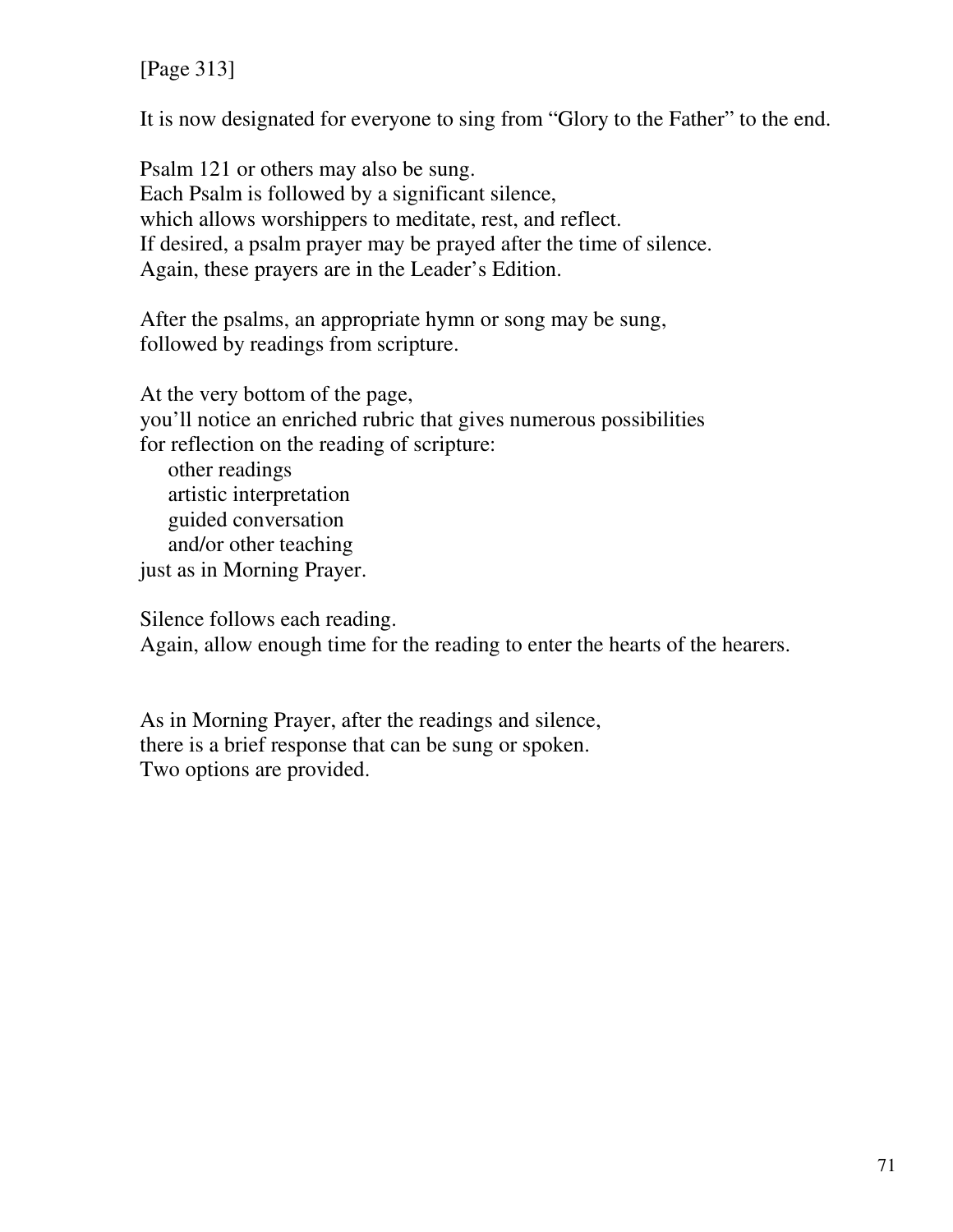# **Musician**

[Pages 314]

The assembly then stands to sing the Gospel Canticle of Mary, "My soul proclaims the greatness of the Lord." One musical setting, by Russell Schulz, is in place. Others are available in the service music section, as well as hymn paraphrase versions.

Notice that the verses may be sung by a leader or by the entire assembly.

*Sing* My soul proclaims the greatness ... *Again, determine how to sing this with this group and tell them.*

[Page 316]

Prayer follows the Gospel Canticle. Although other forms may be used, the litany appears in place. It may be sung or spoken. The music provided is the harmonized version from *LBW*.

[Page 317]

For those familiar with the service in *LBW*, you'll notice that the "Alleluia" response has been changed to minimize confusion.

**Sing** Several petitions of the Litany.

Several prayers are provided to conclude the litany, including Luther's Evening Prayer, followed by the Lord's Prayer and Blessing. Again, a greeting of peace may be shared by all.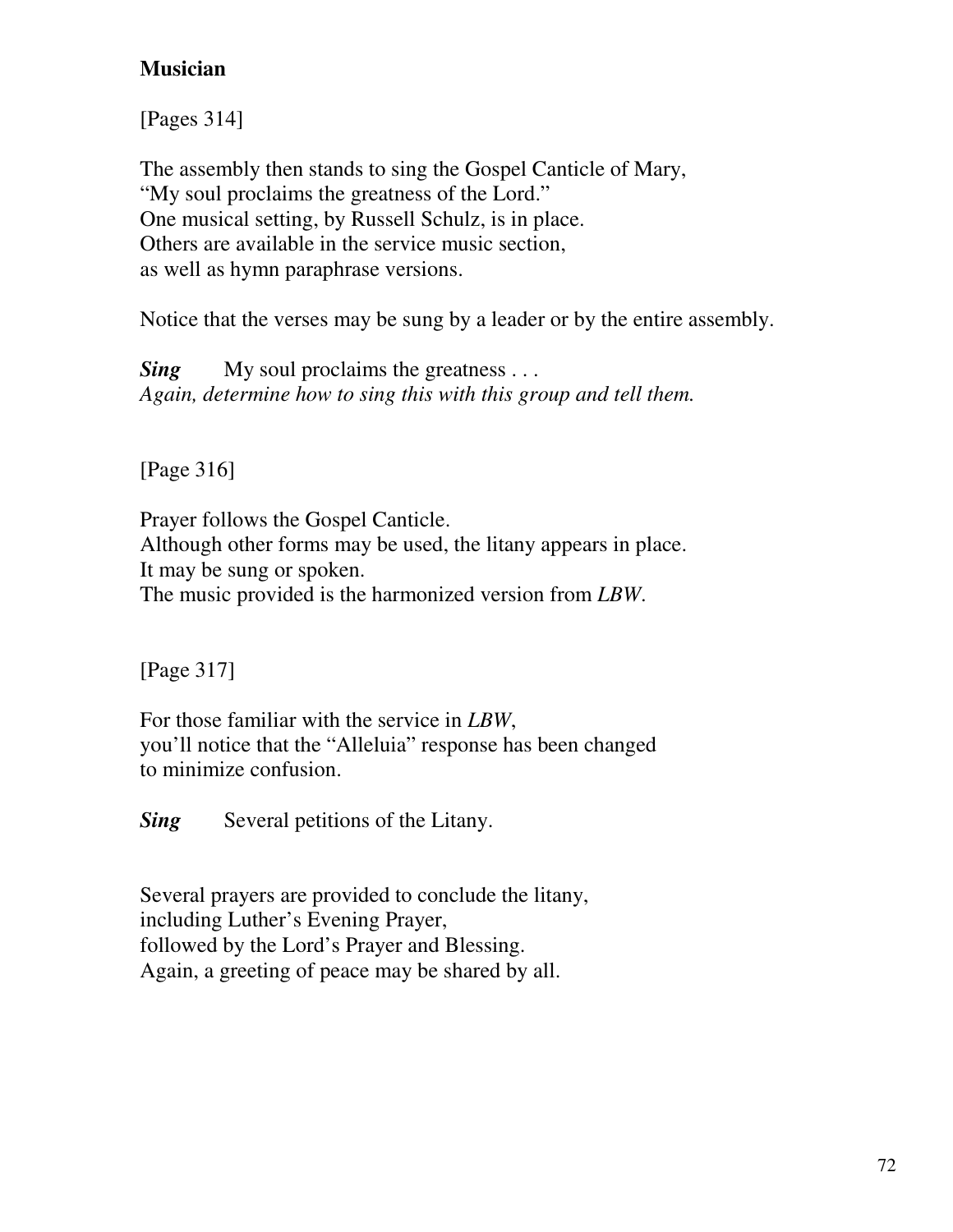#### **NIGHT PRAYER**

#### **Lay person**

Night Prayer (also known as Compline) brings the day to a quiet close. Although this service could be spoken, the traditional, unaccompanied chant gives Night Prayer a distinct flavor from the other services. This is due to the simple, quiet musical style as well as to the penitential nature of the prayer.

There is a renewed interest in contemplative prayer, especially among young people. Night Prayer is a simple and beautiful bridge from ancient prayer forms to a contemporary longing for peace and connection with God.

[Page 320]

After gathering in silence, the service begins with an opening dialogue. You'll notice that there are two options. For those familiar with this service in *LBW*,

you may also notice that the chant melodies used at the beginning now match those at the end of the service, minimizing confusion (although, there will be those who need to relearn this opening).

After the dialog, a night hymn may be sung. All Praise to Thee, My God, This Night is traditional at this point, but another night hymn may be sung. There are numerous options in the hymn and song collection.

Confession and forgiveness follows. Again, there are two options.

[Page 322]

As in the other daily prayer services, the singing of psalms is a key component. Numerous psalms are suggested, each followed by a time of silence and, if desired, a psalm prayer.

A hymn or song appropriate to the season or time of day may be sung. By now, you recognize this common pattern from the other prayer services.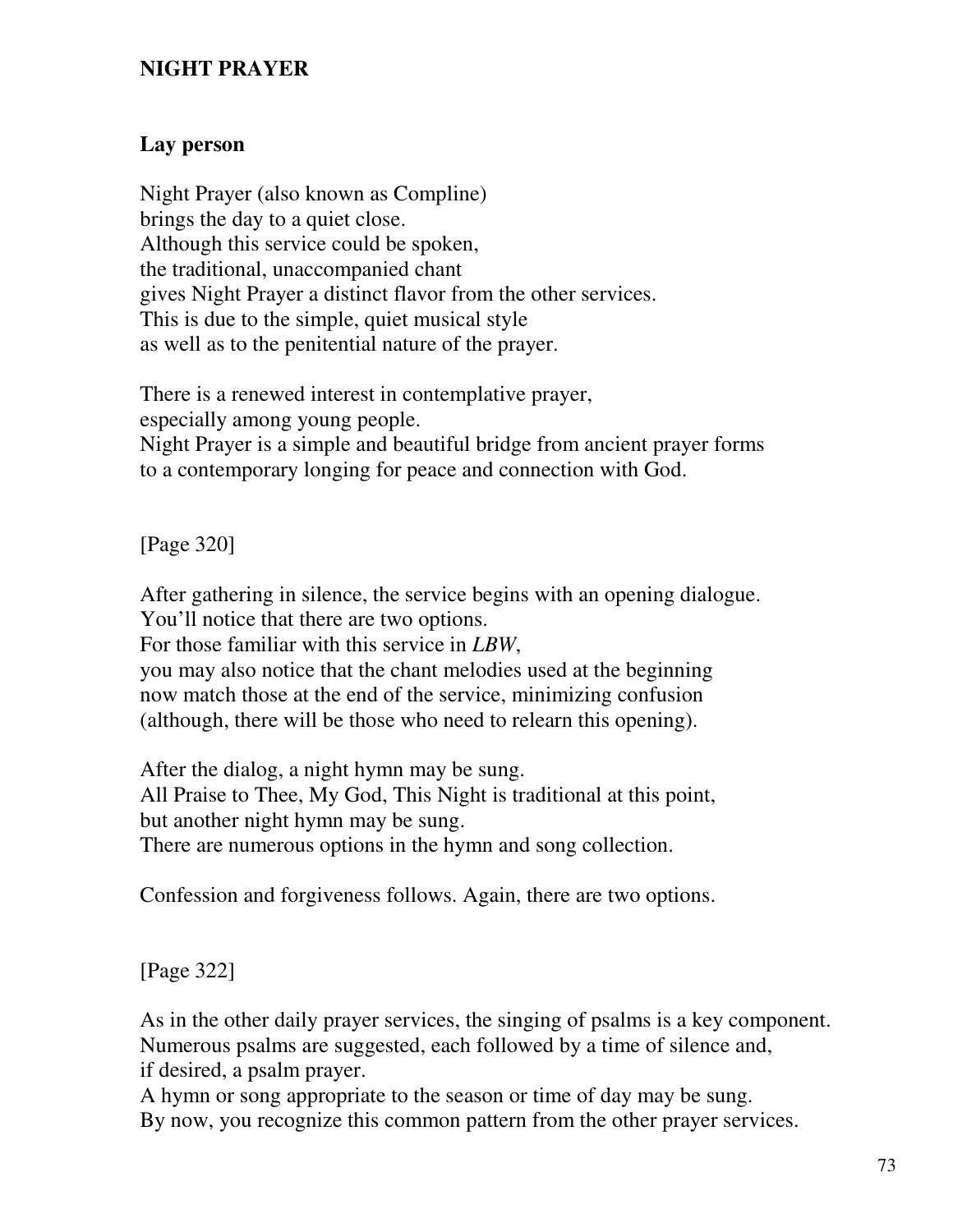A selection of brief scripture readings follow, concluded with an extended period of silence, and a dialogue response using Luke's version of Jesus' last words: "Into your hands I commend my spirit."

#### **Musician**

[Page 324]

At the close of the day, the Gospel Canticle is Simeon's song, (the Nunc Dimittis), "Now, Lord, you let your servant go in peace." You'll remember that this canticle is also a uniquely Lutheran option for the end of Holy Communion.

The setting in Night Prayer has been simplified from the version in *LBW*. The Gospel Canticle has been moved to the same position in the service as in Morning & Evening Prayer.

Six beautiful collects are provided for praying after the Gospel Canticle. The leader may choose one or pray as many as desired. They are followed by the Lord's Prayer, sung or spoken, and the final blessing. Again, there are two options. Either of the two options may be followed by a greeting of peace.

## **RESPONSIVE PRAYER**

#### **Musician**

[Page 328]

Just a quick note about responsive prayer. The two versions of this brief prayer service have been integrated in a way that may be more useful, clearly noting the options related to time of day or occasion. Responsive Prayer can be done simply as is or elaborated with scripture and song. It is an excellent resource for family devotions, opening and closing meetings, sending people at the end of a conference, and many other possibilities.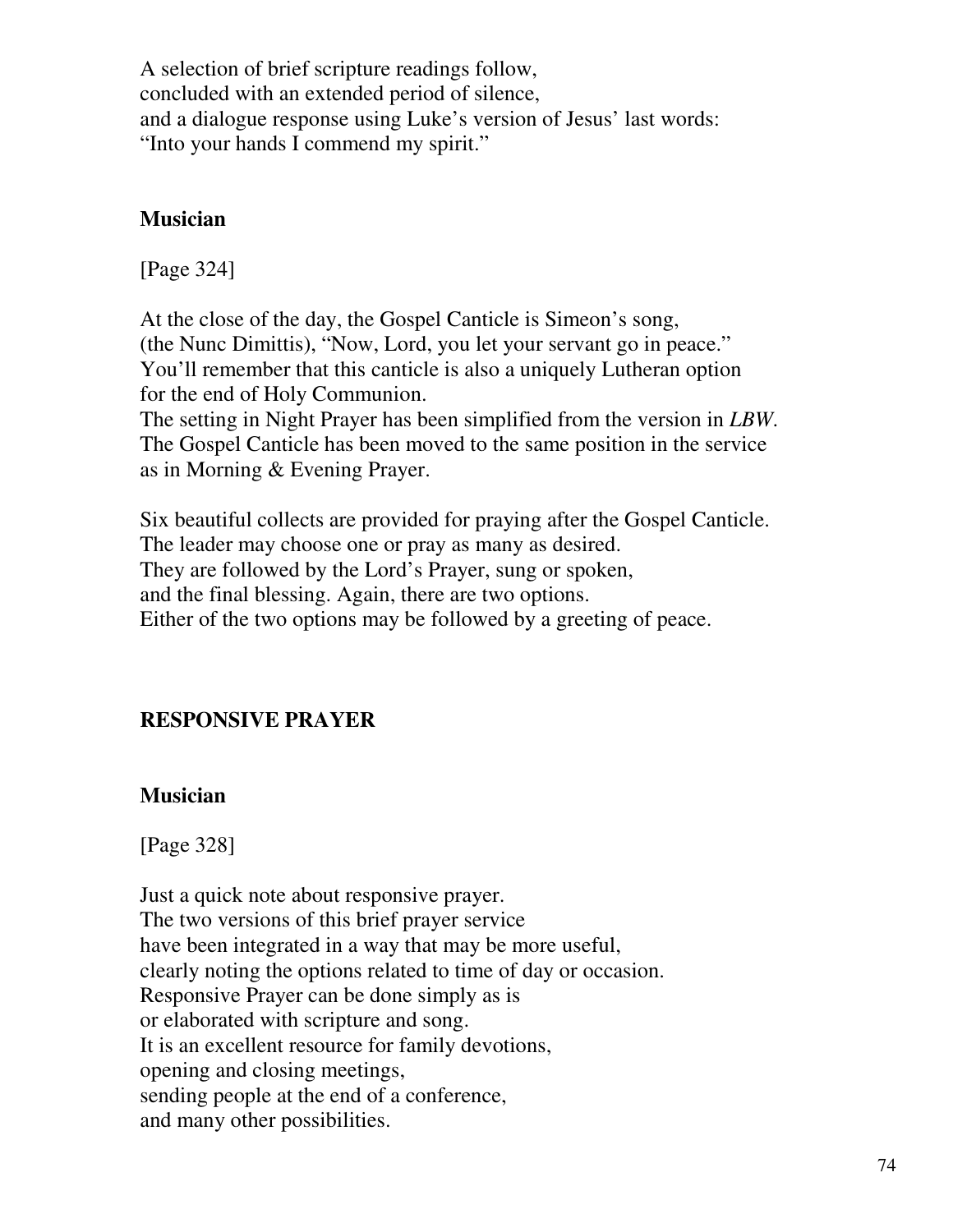#### **PSALMODY**

#### **Musician**

Since the singing of psalms is an important part of the daily prayer liturgies, we'll take a brief look at them at this point.

You will notice that the numbering of the Service Music section, followed by Hymns, picks up where the psalms leave off. The last psalm is #150 and the service music continues with #151. This is a reminder that the version of the psalms included in *ELW* is for singing.

From their origin, the psalms were intended to be sung. Certainly the meaning of the text can be communicated when spoken, but the quality of this ancient poetry is inherently musical. Therefore, the psalms in *ELW* are pointed for singing by a cantor, choir, or assembly, much as they were in *LBW*. There are, however, a few differences.

[Pages 335-336]

Music leaders can read these two pages on their own for more extensive help on leading psalm singing. Chanting the psalms is actually easier to do than it is to explain.

The system for singing remains the same as *LBW*: a singer stays on one pitch, singing the text naturally until the "point" (in *ELW*, a superscript vertical bar), then you move on to the next pitches.

You should always reach an accented syllable on the last note. It is hoped that these small vertical bars (rather than accent marks) will help minimize poorly placed accents, which will result in better proclamation of the text.

Another helpful hint to getting the accents right is to sing through to the end of the phrase. Often, the tendency is to slow down at the "point." This can cause accent problems. Singers may feel the natural accents in different places. However they are placed, it is important that the text is proclaimed naturally.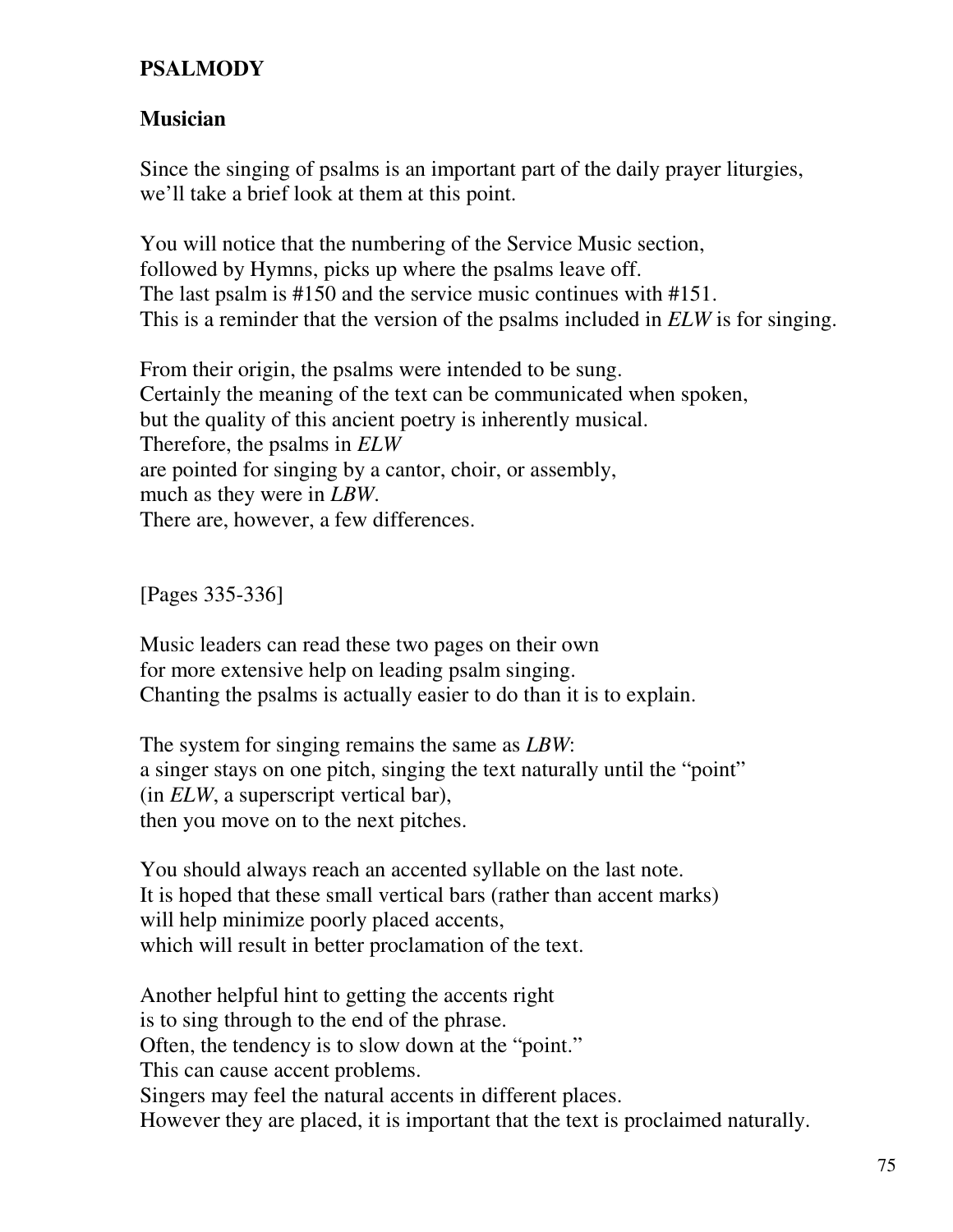[Page 336; middle of the page]

*Sing the example for them, being certain to accent "Lord", rather than "all." The second phrase is an example of when the accented syllable does match up with the moving note.*

A challenge for good proclamation is that the syllable at which you change pitches is not necessarily an accented syllable. *ELW* is attempting to minimize this challenge by including tones that do not go up, then immediately down. There are also more tones with an upward melodic direction.

[Page 337-338]

*ELW* includes 11 single tones and 5 double tones. Any psalm can be sung to any tone. Care should be taken, however, to match the text with a tone of appropriate mood.

As mentioned earlier, the weekly texts for Gospel Acclamations (found in the Leader's edition) are pointed using this same system and can be used with the tones provided with specific musical settings.

Of course, this is just the tip of the iceberg on singing psalms. This is another topic that will be addressed in more detail in forthcoming resources.

*Give them a short break to stretch.*

*Sing* #661 I Love To Tell the Story *An example of a hymn text that restores some archaic phrases to what is in many people's memory.*

*Sing robustly to wake them up.*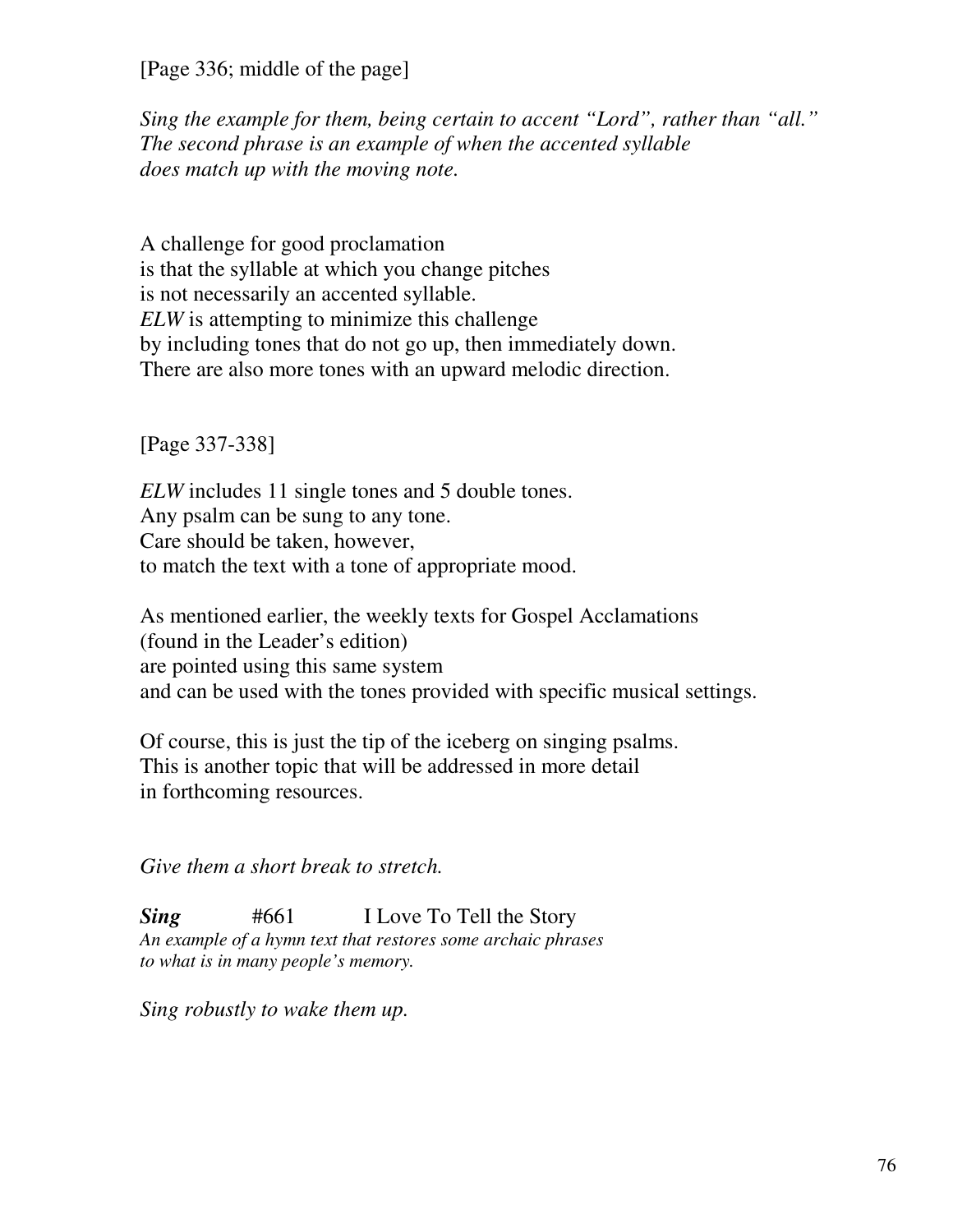# **Overview**

*ELW* Introductory Kit Current and future resources Ongoing renewal of worship in the ELCA

*You will need to determine how best to use this brief time in your synodical events. The three items below need to be touch on, at least briefly. However, you may choose to have a time for questions or conversation. Please always conclude with point #3 below.*

### 1. Overview of ELW Introductory Kit

*At the time that this script was prepared, the content of the Introductory Kit was not finalized. You will receive a copy of the Introductory Kit in September. Review the contents carefully, especially the text files disc, and encourage its use in the congregations of your synod.*

2. An overview of current and future resources.

*The text file disc in the introductory kit will include a print summary of resources available and those planned for the near future to support the use of ELW and for further renewal. You will need to determine, for your events, how much of this you need to review orally to be helpful. Please notice the disclaimer that is at the very top:* "Beyond October 2006, all resource descriptions and dates listed are tentative."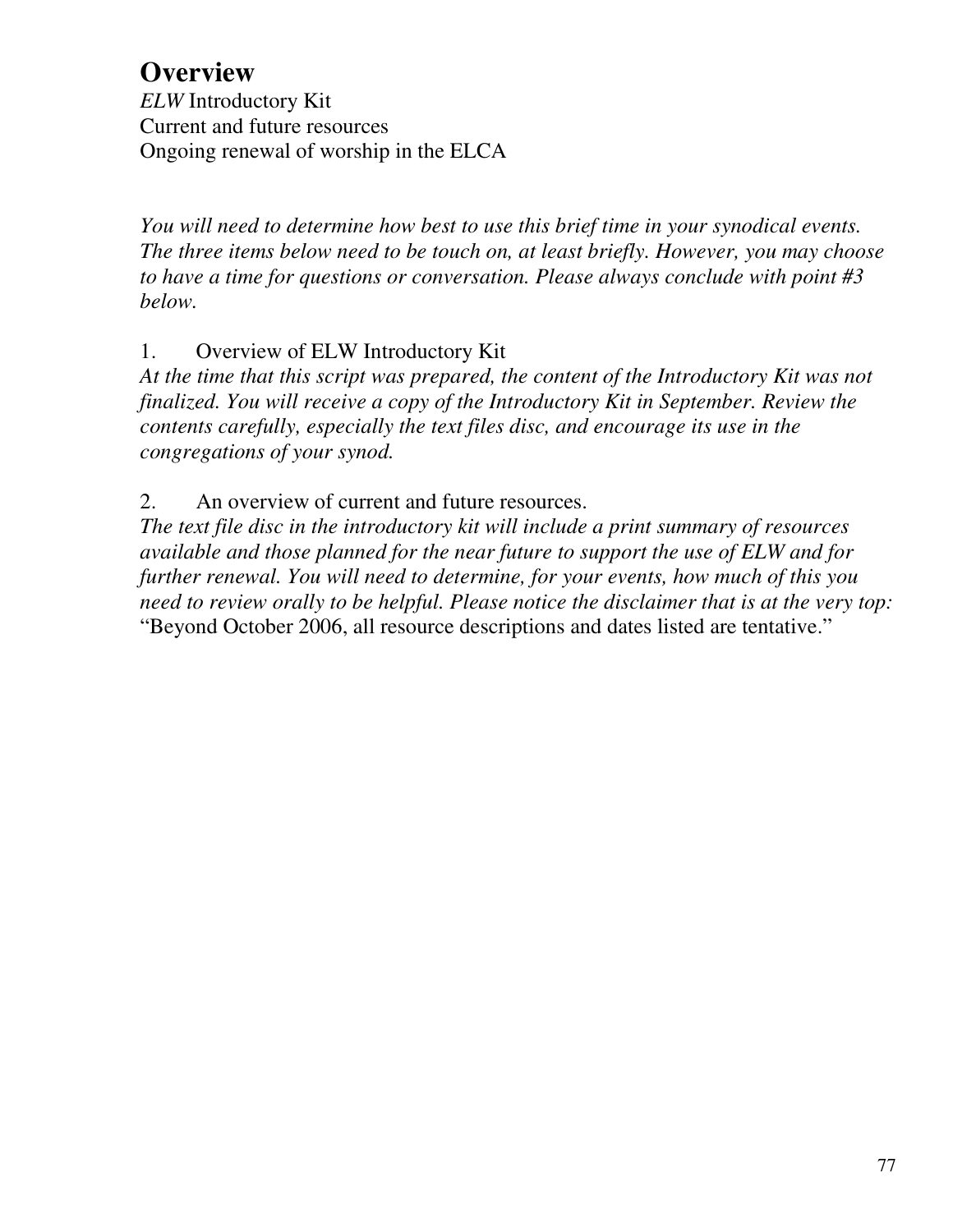3. *Always conclude with these words about the ongoing renewal of worship in the ELCA.*

# **Pastor 1**

When it comes to the mission of the church, the landscape keeps changing. This presents new opportunities and requires ongoing renewal. The challenge is to discover and renew ways of praying and singing that witness to our connection through Christ, while honoring valued things that might be unique to a particular culture or community of faith.

At its best, renewal unfolds in lots of ways: It takes place in conversations within local worshiping communities and throughout the church. It takes advantage of present and emerging technologies. And it always remembers that our shared motivation is a commitment to God's own mission.

Many congregations are looking for ways to enrich or renew their worship. Hopefully, you've discovered that in *Evangelical Lutheran Worship* communities of faith will find much of what they are looking for. But having a new book is not sufficient for meeting the needs of all congregations.

The Evangelical Lutheran Church in America will continue to develop and share new and renewed ideas and materials for worship. The hope is that the expanding family of resources that will surround and support *Evangelical Lutheran Worship* will be responsive to diverse worship practices, will reflect flexibility in design and variety in the means of delivery, and will always demonstrate that we hold certain things in common. People like you are essential to the process of identifying needs and working together to make things happen.